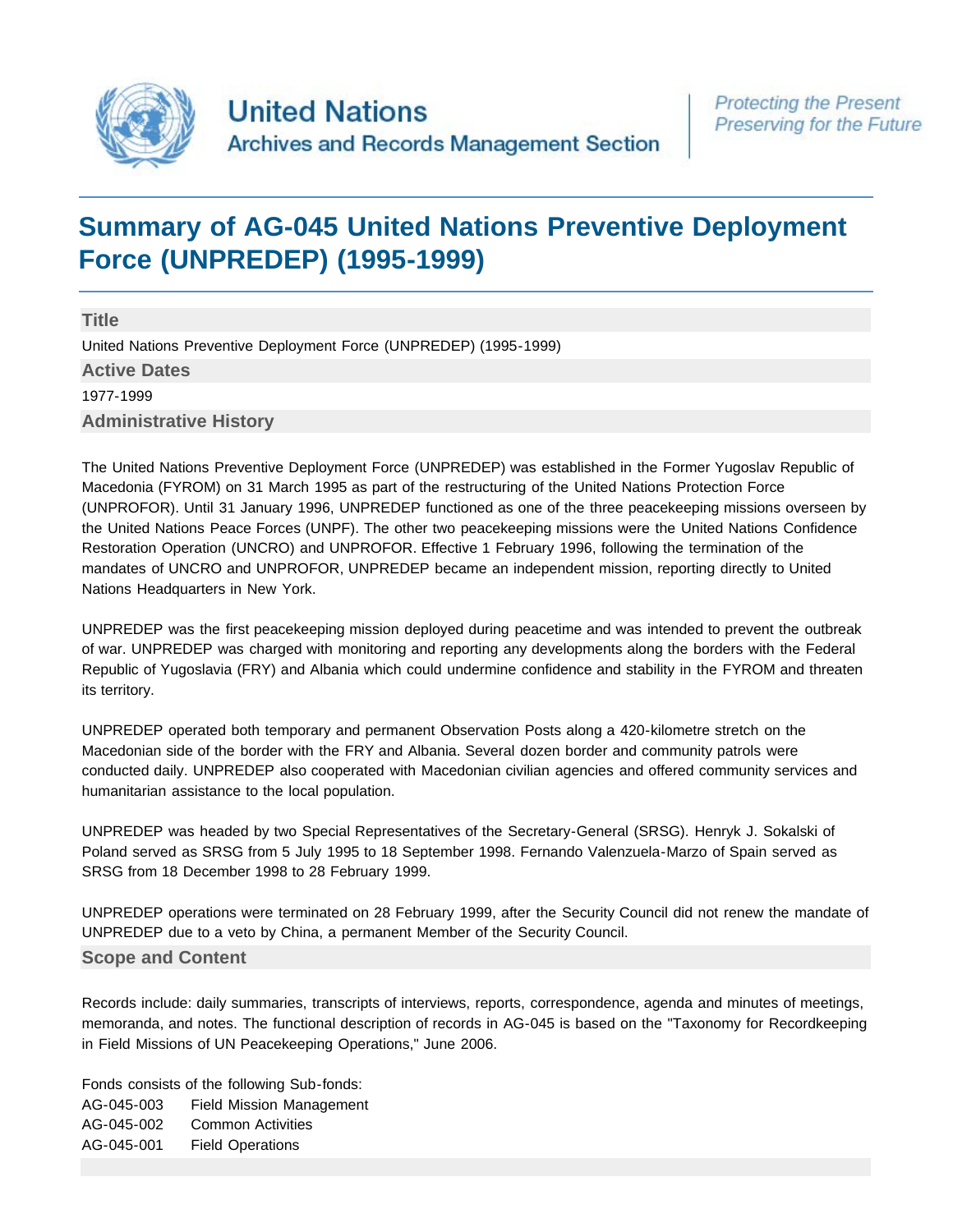## **[AG-045-001 Field Operations 1977-1999](http://search.archives.un.org/field-operations-7)**

**Scope and Content** 

Sub-fonds consist of the following Series: S-1824 Civilian Police Support S-1823 Military Support - by position S-1822 Political - Special Representative of the Secretary-General (SRSG)

## **S-1822 Political - Special Representative of the Secretary-General (SRSG) 1977-1999**

**Scope and Content** 

S-1822 contains records concerning political support provided to the United Nations Preventive Deployment Force (UNPREDEP).

## Special Representative of the Secretary-General (SRSG)

The SRSG's daily reports to United Nations headquarters summarize political and military events. They detail: activities of government ministers and political parties; press conferences and news reported in the Macedonian press; informal meetings attended by the SRSG; visits of delegations to the mission; and demonstrations by ethnic Macedonian and ethnic Albanian students. The SRSG's daily reports also note illegal crossing activity, smuggling, and intermittent shooting along FYROM's borders with Albania and the Federal Republic of Yugoslavia (FRY).

Attachments to code cables consist of a wide variety of documents. Included are: summaries of the SRSG's meetings with President Kiro Gligorov; monthly reports of the SRSG to United Nations headquarters; briefing notes for the Secretary-General's visit to FYROM in May 1999; memoranda about political developments in Albania; reports about the imprisonment of dissidents; chronologies of events and reports on the political situation in the municipalities of Gostivar and Tetovo; background and commentary on the 1998 national elections; updates on incidents along the United Nations Patrol Line (UNPL) and along the Macedonian-Albanian border; analyses of press articles for the SRSG; transcripts of television interviews of government ministers; and memoranda about the construction of and conditions in refugee camps.

Also included are records documenting relations between UNPREDEP and the Government of the Republic of Macedonia. These consist of: communiqués; transcripts of ministers' speeches and interviews; correspondence between the SRSG and the Minister of Defense regarding the mission's land use; correspondence and memoranda regarding the President's visit to UN Observation Posts; memoranda detailing the October 1995 attempt to assassinate President Gligorov with a car bomb and the subsequent investigation; summaries of security incidents reported by the Ministry of the Interior; and memoranda about good offices initiatives.

Records pertaining to elections consist of: correspondence between UNPREDEP officials and members of political parties; statements and papers on positions of political parties; career information about government ministers; analyses of the municipal elections; and reports of the Organization for Security and Cooperation in Europe (OSCE) on the elections.

There are also summaries of luncheons hosted by the SRSG for representatives of political parties, including: the Internal Macedonian Revolutionary Organization – Democratic Party for Macedonian National Unity (VMRO-DPMNE); the Democratic Party of Macedonia (DPM); and the Socialist Party of Macedonia (SPM). Topics discussed at these luncheons include: the general elections; draft electoral law; the political situation; changes in government leadership; mergers between political parties; judicial autonomy; ownership of private property; the right to freedom of expression and freedom of the press; the display of Albanian flags on public buildings; the demarcation of the border between FYROM and FRY; the situation in Kosovo; inter-ethnic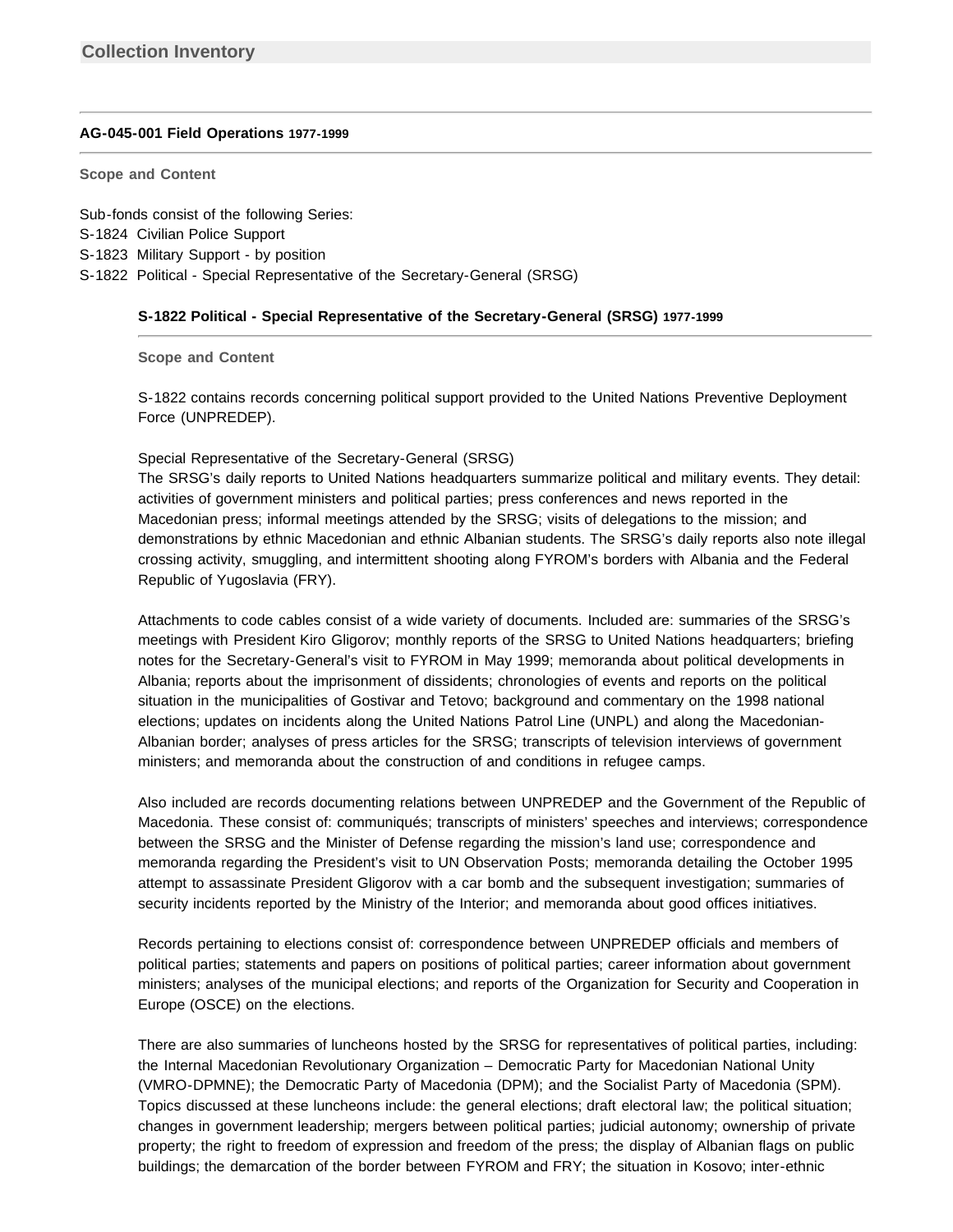relations and human rights; the need for an international military presence in FYROM; international security arrangements; and UNPREDEP's mandate. Also included are summaries of luncheons hosted by the SRSG for representatives of politically-oriented youth organizations.

Files maintained on Kosovo consist of: reports about refugee movements and correspondence regarding the entry of Kosovo refugees into FYROM; updates, memoranda, meeting summaries, and analytical papers about the situation in Kosovo, particularly regarding its impact on UNPREDEP's operations.

Security-related records include: meeting minutes of the Security Management Team; Quarterly Security Reports; security alerts reports; and the Mission Security Plan. Security situation reports particularly detail: the movements of refugees from Kosovo into FYROM; incidents at refugee camps; and military and humanitarian use of airports.

Included are records of a workshop conducted by the Norwegian Institute of International Affairs in cooperation with UNPREDEP titled "An Agenda for Preventive Diplomacy: Theory and Practice," held in Skopje in October 1996. These consist of: agreements between UNPREDEP and the Norwegian Institute of International Affairs; correspondence; participant lists; agenda; and addresses and papers presented at the workshop. In addition, there are papers, proceedings, and correspondence related to the Consultative Meeting of the Entities of the United Nations System on the Activities in the Former Yugoslav Republic of Macedonia (FYROM), held in Skopje in March 1998.

Also included are: memoranda and correspondence pertaining to the organization of UNPREDEP and the extension of its mandate; drafts of the Secretary-General's reports on UNPREDEP to the Security Council, and comments relating to the reports; end of mission reports by the SRSG; and itineraries for the SRSG's travel, as well as talking points, statements delivered, summaries of meetings, and summaries of visits. In addition, there are: papers about illegal drug trafficking and organized crime, and on reform of the criminal justice system and of the criminal code; and project proposals and outlines for social programs initiated by UNPREDEP in cooperation with United Nations agencies and the FYROM government.

Special Assistant to the Special Representative of the Secretary-General (SRSG) Records relating to the Government of the Republic of Macedonia include biographical and career information about government ministers; correspondence regarding visits by government ministers to UNPREDEP; correspondence discussing seminars and training resources for the Macedonian police; and invitations sent to ministers to attend seminars.

Records related to the workshop titled "An Agenda for Preventive Diplomacy: Theory and Practice," held in Skopje in October 1996, consist of: discussion papers about ethnicity as a source of social conflict and on the evolution, meaning, and components of preventive diplomacy; and correspondence and information about governmental and non-governmental organizations working in Macedonia.

The Intersectoral Mission on Developmental Social Issues was a team of experts tasked to implement goals established at the World Summit on Social Development, held in Copenhagen in 1995. Records pertaining to its visit to FYROM consist of outlines and proposals for projects addressing unemployment, early childhood education, services for disabled persons, services for orphaned and abandoned children, and poverty elimination.

Records pertaining to drug control and crime prevention consist of: summaries of crime prevention activities undertaken by UNPREDEP in cooperation with United Nations agencies; maps of drug trafficking routes; agenda for seminars, conferences and symposia on the prevention of organized crime and corruption; and summaries of meetings on the review of draft laws on the control and prevention of corruption held among government ministers, the SRSG, representatives of United Nations agencies, and legal experts. Related papers cover such topics as: proposed drug control programs for FYROM outlined by UN agencies; the incidence of crime in the Republic of Macedonia; and programs intended to strengthen the government.

Records pertaining to youth include: correspondence, project proposals, and seminar programmes related to training in leadership, computer literacy, and foreign languages for youth; and outlines describing income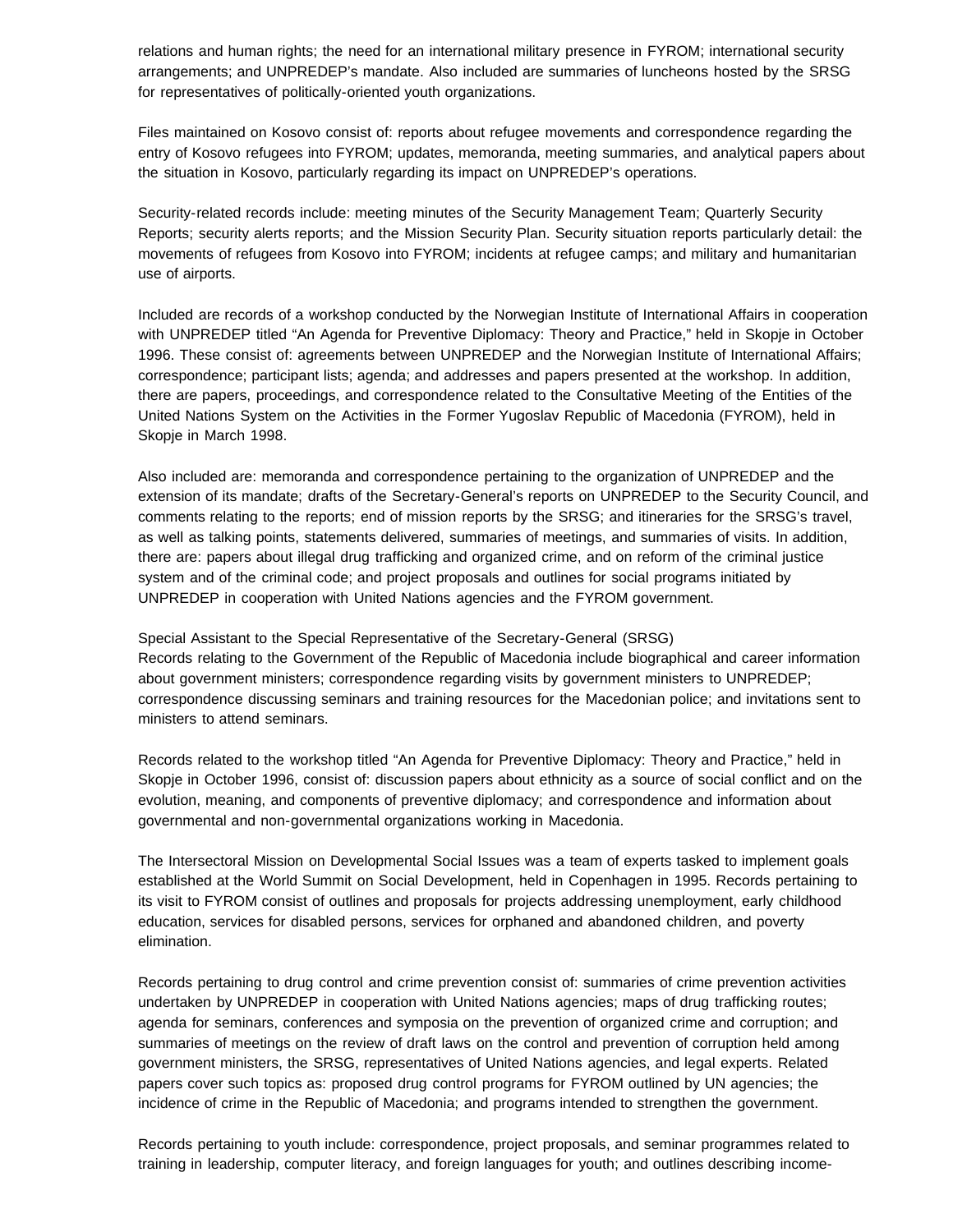generating projects for youth and changes proposed for the Macedonian educational system.

Records also include: papers, program plans, curriculum outlines, and correspondence related to the Institute for Social Work and Social Policy affiliated with the University of Sts. Cyril and Methodius in Skopje; and discussion papers on the Legal Consultancy Mission to Macedonia presented to the United Nations Focal Point for Electoral Assistance Activities.

S-1822 includes a group of publications in Macedonian which were produced in whole or in part by UNPREDEP; these publications have been removed to ARMS's reference library.

| <b>Box</b>             | <b>Folder</b>                 | Title                                                                 | Date<br><b>Created</b> | Date<br><b>Closed</b> | <b>Security</b><br>Level        | <b>Scanned</b><br><b>Items</b> |
|------------------------|-------------------------------|-----------------------------------------------------------------------|------------------------|-----------------------|---------------------------------|--------------------------------|
| $S -$<br>1822-<br>0001 |                               | Special Representative of the<br>Secretary-General (SRSG)             | 13/04/1994             | 13/11/1998            |                                 |                                |
|                        | $S-1822-$<br>$0001 -$<br>0001 | 50th Anniversary of the United<br><b>Nations</b>                      | 24/07/1995             | 02/01/1996            | Confidential                    | No                             |
|                        | $S-1822-$<br>$0001 -$<br>0002 | 51st and 52nd Anniversaries of the<br><b>United Nations</b>           | 04/08/1996             | 13/11/1996            | Unclassified                    | No                             |
|                        | S-1822-<br>$0001 -$<br>0003   | Agreements and Memoranda of<br>Understanding                          | 13/04/1994             | 14/09/1995            | Confidential                    | No                             |
|                        | S-1822-<br>$0001 -$<br>0004   | Albania                                                               | 21/10/1996             | 17/09/1997            | Confidential                    | No                             |
|                        | $S-1822-$<br>$0001 -$<br>0005 | Alleged poisoning of ethnic Albanian 27/05/1996<br>students in Tetovo |                        | 27/12/1996            | <b>Strictly</b><br>confidential | No                             |
|                        | $S-1822-$<br>$0001 -$<br>0006 | Border crossing                                                       | 10/10/1995             | 13/11/1998            | Confidential                    | No                             |
|                        | $S-1822-$<br>$0001 -$<br>0007 | Code cables - incoming                                                | 01/03/1996             | 02/10/1997            | Strictly<br>confidential        | No                             |
|                        | $S-1822-$<br>$0001 -$<br>0008 | Code cables - incoming                                                | 17/10/1995             | 29/02/1996            | <b>Strictly</b><br>confidential | No                             |
| $S-$<br>1822-<br>0002  |                               | Special Representative of the<br>Secretary-General (SRSG)             | 02/03/1998             | 31/05/1999            |                                 |                                |
|                        | S-1822-<br>0002-<br>0001      | Code cables - outgoing                                                | 08/04/1999             | 31/05/1999            | Confidential                    | No.                            |
|                        | S-1822-<br>0002-<br>0002      | Code cables - outgoing                                                | 25/02/1999             | 07/04/1999            | Confidential                    | No                             |
|                        | S-1822-<br>0002-<br>0003      | Code cables - outgoing                                                | 01/10/1998 24/02/1999  |                       | <b>Strictly</b><br>confidential | No                             |
|                        | S-1822-<br>0002-<br>0004      | Code cables - outgoing                                                | 14/07/1998             | 24/09/1998            | Strictly<br>confidential        | No                             |
|                        | S-1822-<br>0002-<br>0005      | Code cables - outgoing                                                | 02/04/1998             | 13/07/1998            | <b>Strictly</b><br>confidential | <b>No</b>                      |
|                        | S-1822-<br>0002-<br>0006      | Code cables - outgoing                                                | 02/03/1998             | 27/03/1998            | Strictly<br>confidential        | No                             |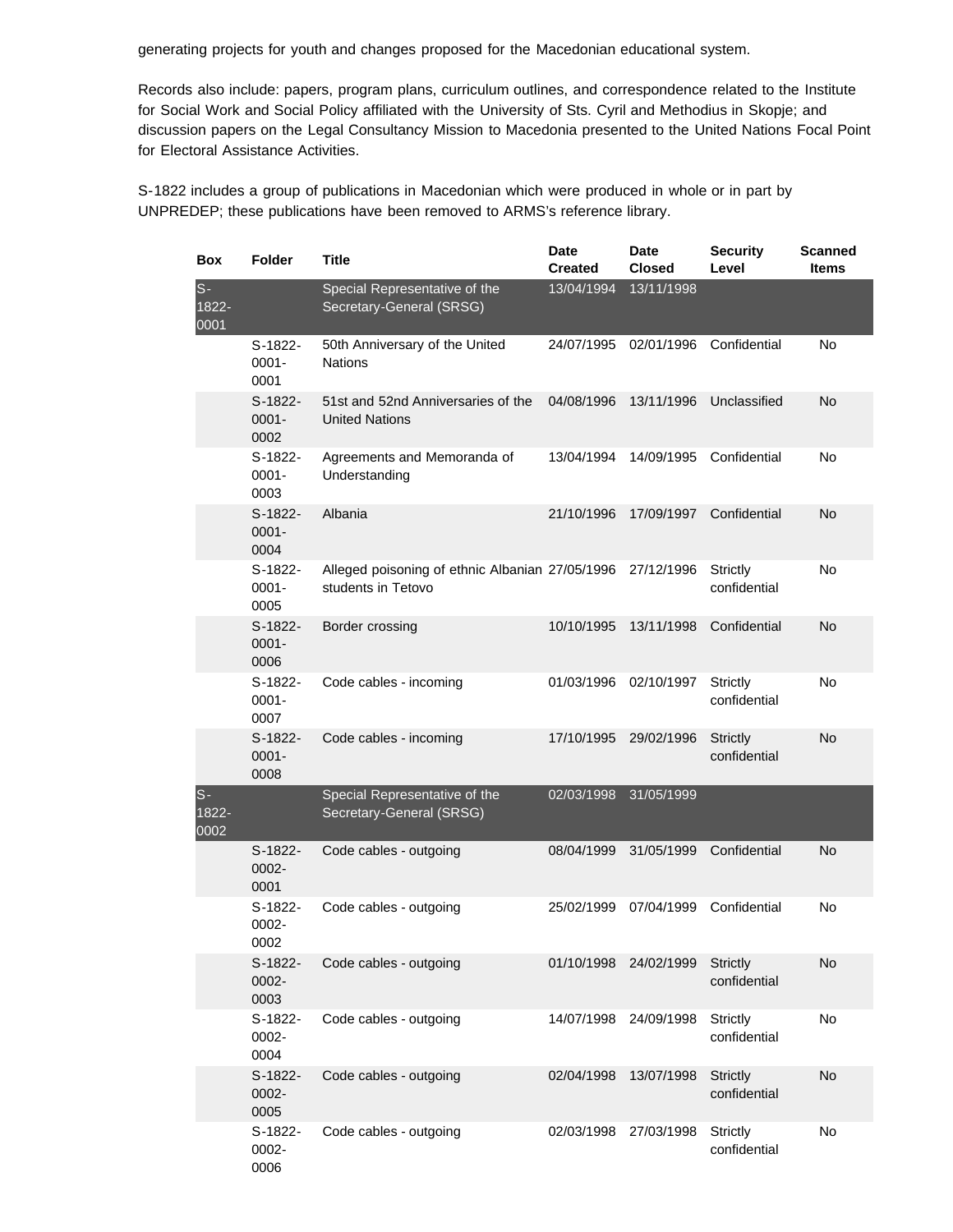| $S-$<br>1822-<br>0003 |                            | Special Representative of the<br>Secretary-General (SRSG)                                                                                                          | 05/03/1997 | 24/02/1998 |                                 |    |
|-----------------------|----------------------------|--------------------------------------------------------------------------------------------------------------------------------------------------------------------|------------|------------|---------------------------------|----|
|                       | S-1822-<br>0003-<br>0001   | Code cables - outgoing                                                                                                                                             | 08/01/1998 | 24/02/1998 | Strictly<br>confidential        | No |
|                       | $S-1822-$<br>0003-<br>0002 | Code cables - outgoing                                                                                                                                             | 04/11/1997 | 23/12/1997 | <b>Strictly</b><br>confidential | No |
|                       | S-1822-<br>0003-<br>0003   | Code cables - outgoing                                                                                                                                             | 29/07/1997 | 31/10/1997 | Strictly<br>confidential        | No |
|                       | S-1822-<br>0003-<br>0004   | Code cables - outgoing                                                                                                                                             | 18/05/1997 | 28/07/1997 | <b>Strictly</b><br>confidential | No |
|                       | S-1822-<br>0003-<br>0005   | Code cables - outgoing                                                                                                                                             | 02/04/1997 | 14/05/1997 | Strictly<br>confidential        | No |
|                       | $S-1822-$<br>0003-<br>0006 | Code cables - outgoing                                                                                                                                             | 05/03/1997 | 28/03/1997 | Confidential                    | No |
| $S-$<br>1822-<br>0004 |                            | Special Representative of the<br>Secretary-General (SRSG)                                                                                                          | 18/09/1995 | 04/03/1997 |                                 |    |
|                       | $S-1822-$<br>0004-<br>0006 | Commanders' Workshop, 12-14<br>April, 1996, Copenhagen                                                                                                             | 29/02/1996 | 14/10/1996 | Unclassified                    | No |
|                       | S-1822-<br>0004-<br>0001   | Code cables - outgoing                                                                                                                                             | 02/12/1996 | 04/03/1997 | <b>Strictly</b><br>confidential | No |
|                       | $S-1822-$<br>0004-<br>0002 | Code cables - outgoing                                                                                                                                             | 14/08/1996 | 29/11/1996 | Strictly<br>confidential        | No |
|                       | $S-1822-$<br>0004-<br>0003 | Code cables - outgoing                                                                                                                                             | 03/06/1996 | 13/08/1996 | Strictly<br>confidential        | No |
|                       | S-1822-<br>0004-<br>0004   | Code cables - outgoing                                                                                                                                             | 25/03/1996 | 31/05/1996 | <b>Strictly</b><br>confidential | No |
|                       | S-1822-<br>0004-<br>0005   | Code cables - outgoing                                                                                                                                             | 18/09/1995 | 22/03/1996 | Strictly<br>confidential        | No |
| $S-$<br>1822-<br>0005 |                            | Special Representative of the<br>Secretary-General (SRSG)                                                                                                          | 01/04/1996 | 01/04/1999 |                                 |    |
|                       | $S-1822-$<br>0005-<br>0001 | Consultative Meeting of the Entities<br>of the United Nations System on<br>their Activities in the Former<br>Yugoslav Republic of Macedonia<br>(FYROM), March 1998 | 20/02/1998 | 13/03/1998 | Unclassified                    | No |
|                       | S-1822-<br>0005-<br>0002   | Consultative Meeting of the Entities<br>of the United Nations System on<br>their Activities in the Former<br>Yugoslav Republic of Macedonia<br>(FYROM), March 1998 | 26/06/1998 | 07/08/1998 | Unclassified                    | No |
|                       | S-1822-<br>0005-<br>0003   | Consultative Meeting of the Entities<br>of the United Nations System on<br>their Activities in the Former<br>Yugoslav Republic of Macedonia<br>(FYROM), March 1998 | 12/12/1997 | 06/05/1998 | Unclassified                    | No |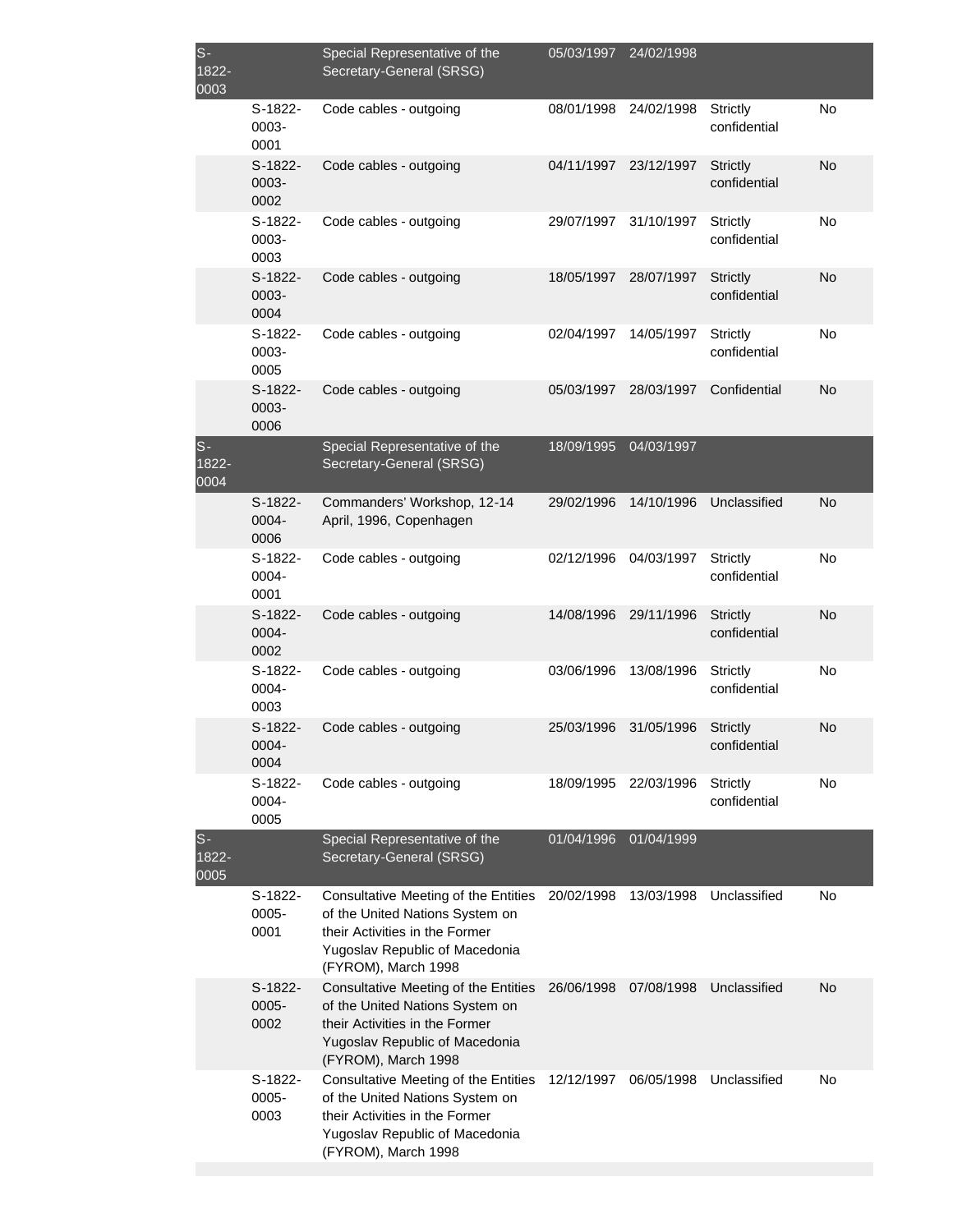|                        | S-1822-<br>$0005 -$<br>0004 | Consultative Meeting of the Entities<br>of the United Nations System on<br>their Activities in the Former<br>Yugoslav Republic of Macedonia<br>(FYROM), March 1998 | 07/10/1997 | 03/12/1997 | Unclassified                    | No |
|------------------------|-----------------------------|--------------------------------------------------------------------------------------------------------------------------------------------------------------------|------------|------------|---------------------------------|----|
|                        | S-1822-<br>0005-<br>0005    | Correspondence                                                                                                                                                     | 22/01/1998 | 01/04/1999 | Unclassified                    | No |
|                        | S-1822-<br>$0005 -$<br>0006 | Correspondence                                                                                                                                                     | 01/04/1996 | 28/11/1997 | <b>Strictly</b><br>confidential | No |
| $s-$<br>1822-<br>0006  |                             | Special Representative of the<br>Secretary-General (SRSG)                                                                                                          | 08/09/1995 | 26/02/1999 |                                 |    |
|                        | S-1822-<br>0006-<br>0001    | Correspondence                                                                                                                                                     | 08/09/1995 | 29/03/1996 | <b>Strictly</b><br>confidential | No |
|                        | S-1822-<br>0006-<br>0002    | Daily reports                                                                                                                                                      | 02/11/1998 | 26/02/1999 | Confidential                    | No |
|                        | S-1822-<br>0006-<br>0003    | Daily reports                                                                                                                                                      | 01/06/1998 | 30/10/1998 | Confidential                    | No |
|                        | S-1822-<br>0006-<br>0004    | Daily reports                                                                                                                                                      | 01/12/1997 | 29/05/1998 | Confidential                    | No |
|                        | S-1822-<br>0006-<br>0005    | Daily reports                                                                                                                                                      | 17/06/1997 | 29/11/1997 | Confidential                    | No |
|                        | S-1822-<br>0006-<br>0006    | Daily reports                                                                                                                                                      | 02/05/1997 | 16/06/1997 | Confidential                    | No |
| $S -$<br>1822-<br>0007 |                             | Special Representative of the<br>Secretary-General (SRSG)                                                                                                          | 22/01/1996 | 29/11/1998 |                                 |    |
|                        | S-1822-<br>0007-<br>0001    | Daily reports                                                                                                                                                      | 17/02/1997 | 30/04/1997 | Confidential                    | No |
|                        | S-1822-<br>0007-<br>0002    | Daily reports                                                                                                                                                      | 16/09/1996 | 14/02/1997 | Confidential                    | No |
|                        | S-1822-<br>0007-<br>0003    | Daily reports                                                                                                                                                      | 24/05/1996 | 13/09/1996 | Confidential                    | No |
|                        | S-1822-<br>0007-<br>0004    | Daily reports                                                                                                                                                      | 29/01/1996 | 23/05/1996 | Confidential                    | No |
|                        | S-1822-<br>0007-<br>0005    | Deputy Special Representative of<br>the Secretary-General (SRSG) -<br>correspondence                                                                               | 22/01/1996 | 16/12/1996 | Confidential                    | No |
|                        | S-1822-<br>0007-<br>0006    | Drawdown                                                                                                                                                           | 14/01/1997 | 19/12/1997 | <b>Strictly</b><br>confidential | No |
|                        | S-1822-<br>0007-<br>0007    | Drug control                                                                                                                                                       | 05/03/1997 | 29/11/1998 | Unclassified                    | No |
| $S -$<br>1822-<br>0008 |                             | Special Representative of the<br>Secretary-General (SRSG)                                                                                                          | 22/02/1995 | 26/03/1999 |                                 |    |
|                        | S-1822-                     | Drug control                                                                                                                                                       | 11/10/1995 | 19/02/1996 | Unclassified                    | No |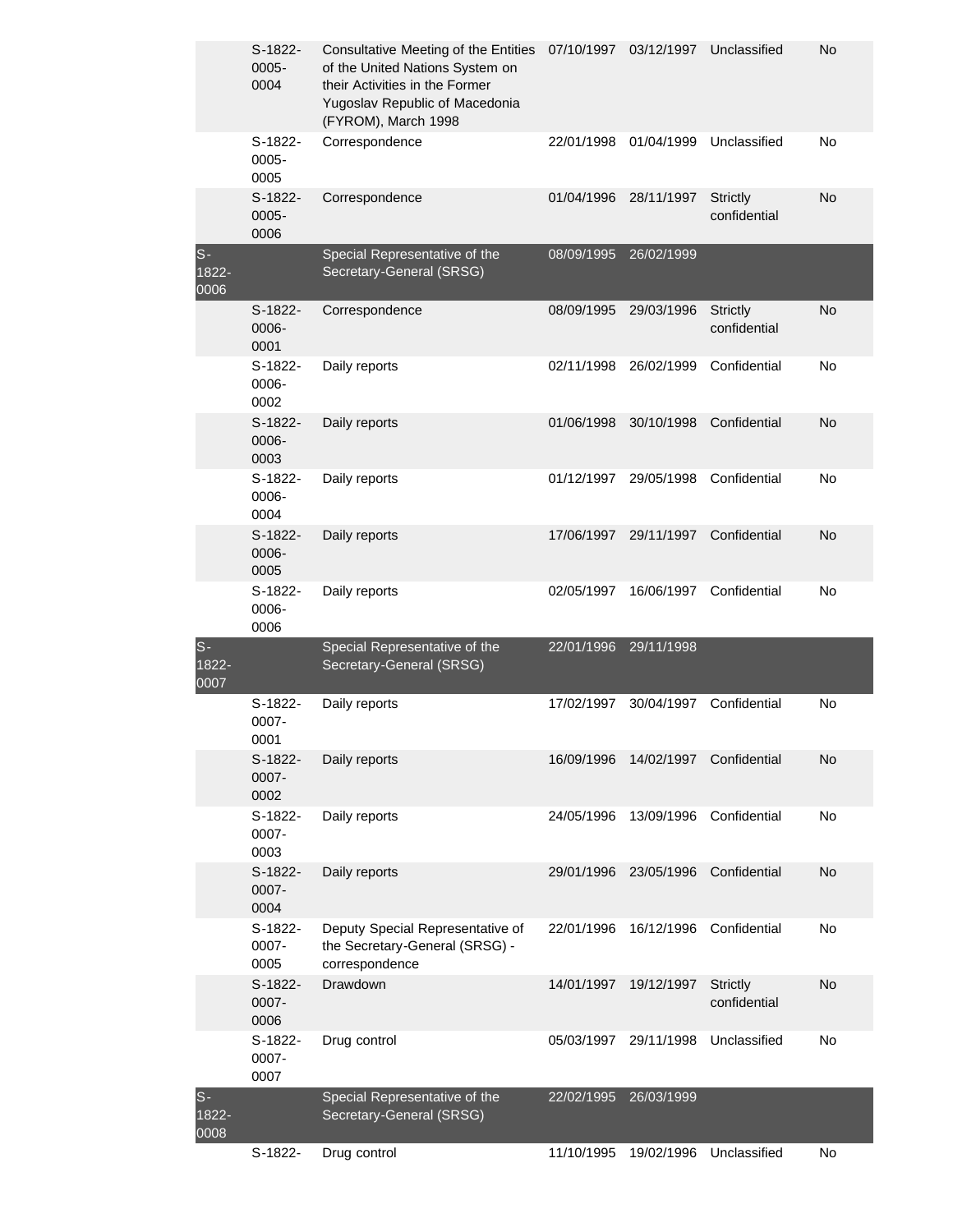|                          | 0008-<br>0001              |                                                                                                            |            |            |                                 |    |
|--------------------------|----------------------------|------------------------------------------------------------------------------------------------------------|------------|------------|---------------------------------|----|
|                          | S-1822-<br>0008-<br>0002   | Drug control                                                                                               | 22/02/1995 | 29/09/1995 | Unclassified                    | No |
|                          | S-1822-<br>0008-<br>0003   | Elections                                                                                                  | 01/12/1998 | 31/12/1998 | Unclassified                    | No |
|                          | S-1822-<br>0008-<br>0004   | Elections and programs of political<br>parties                                                             | 03/09/1997 | 01/12/1998 | Strictly<br>confidential        | No |
|                          | $S-1822-$<br>0008-<br>0005 | Elections                                                                                                  | 05/01/1996 | 27/11/1996 | Confidential                    | No |
|                          | $S-1822-$<br>0008-<br>0006 | Electoral law                                                                                              | 20/01/1997 | 31/07/1998 | Confidential                    | No |
|                          | S-1822-<br>0008-<br>0007   | End of Mission Report                                                                                      | 18/03/1999 | 26/03/1999 | Confidential                    | No |
| $S-$<br>$1822 -$<br>0009 |                            | Special Representative of the<br>Secretary-General (SRSG)                                                  | 31/03/1994 | 15/04/1999 |                                 |    |
|                          | $S-1822-$<br>0009-<br>0001 | End of Mission Report                                                                                      | 30/09/1998 | 30/09/1998 | Confidential                    | No |
|                          | S-1822-<br>0009-<br>0002   | European Commission and Council 20/03/1998<br>of Europe                                                    |            | 15/02/1999 | <b>Strictly</b><br>confidential | No |
|                          | S-1822-<br>0009-<br>0003   | Force Commander - correspondence 06/01/1999                                                                |            | 17/02/1999 | Confidential                    | No |
|                          | $S-1822-$<br>0009-<br>0004 | Gender mainstreaming                                                                                       | 10/07/1997 | 07/12/1998 | Confidential                    | No |
|                          | $S-1822-$<br>0009-<br>0005 | <b>Good Offices initiatives</b>                                                                            | 31/03/1994 | 12/08/1996 | Strictly<br>confidential        | No |
|                          | S-1822-<br>0009-<br>0006   | Government of the Republic of<br>Macedonia                                                                 | 09/04/1997 | 22/09/1997 | Unclassified                    | No |
|                          | S-1822-<br>0009-<br>0007   | Government of the Republic of<br>Macedonia - Ministry of Defense                                           | 23/01/1996 | 22/12/1998 | <b>Strictly</b><br>confidential | No |
|                          | S-1822-<br>0009-<br>0008   | Government of the Republic of<br>Macedonia - Ministry of Foreign<br><b>Affairs</b>                         | 08/01/1998 | 15/04/1999 | <b>Strictly</b><br>confidential | No |
|                          | S-1822-<br>0009-<br>0009   | Government of the Republic of<br>Macedonia - Ministry of Foreign<br><b>Affairs</b>                         | 08/01/1996 | 19/12/1997 | Strictly<br>confidential        | No |
|                          | S-1822-<br>0009-<br>0010   | Government of the Republic of<br>Macedonia - Ministry of the Interior                                      | 22/01/1996 | 20/02/1999 | <b>Strictly</b><br>confidential | No |
|                          | S-1822-<br>0009-<br>0011   | Government of the Republic of<br>Macedonia - Ministry of the Interior -<br>summaries of security incidents | 16/01/1998 | 29/01/1999 | Strictly<br>confidential        | No |
| $S -$<br>1822-<br>0010   |                            | Special Representative of the<br>Secretary-General (SRSG)                                                  | 05/11/1995 | 12/02/1999 |                                 |    |
|                          | S-1822-                    | Government of the Republic of                                                                              | 05/11/1995 | 05/12/1997 | Strictly                        | No |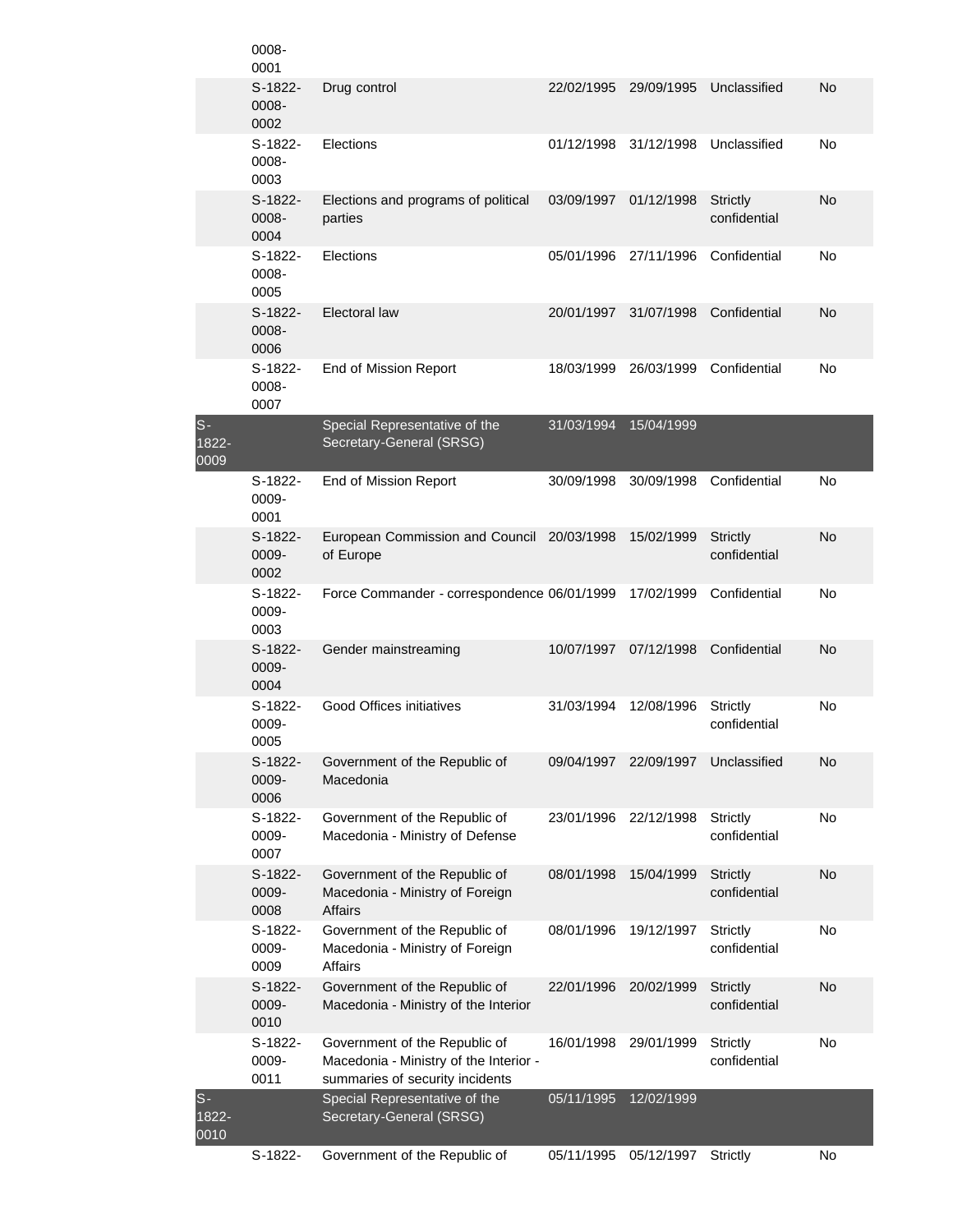|                           | 0010-<br>0001                 | Macedonia - Ministry of the Interior -<br>summaries of security incidents                                  |            |            | confidential                    |           |
|---------------------------|-------------------------------|------------------------------------------------------------------------------------------------------------|------------|------------|---------------------------------|-----------|
|                           | $S-1822-$<br>0010-<br>0002    | Government of the Republic of<br>Macedonia - Ministry of Justice                                           | 08/08/1997 | 31/12/1998 | Unclassified                    | No        |
|                           | S-1822-<br>0010-<br>0003      | Government of the Republic of<br>Macedonia - National Assembly                                             | 19/02/1996 | 31/12/1998 | Confidential                    | No        |
|                           | S-1822-<br>0010-<br>0004      | Government of the Republic of<br>Macedonia - relations with the<br>Federal Republic of Yugoslavia<br>(FRY) | 10/10/1996 | 21/07/1997 | Confidential                    | No        |
|                           | S-1822-<br>0010-<br>0005      | Government of the Republic of<br>Macedonia - relations with Taiwan                                         | 13/05/1998 | 12/02/1999 | Strictly<br>confidential        | No        |
|                           | $S-1822-$<br>0010-<br>0006    | <b>Heads of Missions - Coordination</b><br><b>Meetings</b>                                                 | 23/02/1996 | 24/10/1996 | Confidential                    | No        |
|                           | S-1822-<br>0010-<br>0007      | Helicopters                                                                                                | 18/03/1998 | 23/09/1998 | Confidential                    | No        |
|                           | S-1822-<br>0010-<br>0008      | Helicopter crash of 1 February 1997 01/02/1997                                                             |            | 16/09/1997 | <b>Strictly</b><br>confidential | No        |
|                           | S-1822-<br>0010-<br>0009      | Interethnic relations                                                                                      | 31/05/1996 | 01/12/1997 | Confidential                    | No        |
| $S-$<br>1822-<br>0011     |                               | Special Representative of the<br>Secretary-General (SRSG)                                                  | 24/05/1996 | 15/01/1998 |                                 |           |
|                           |                               |                                                                                                            |            |            |                                 |           |
|                           | S-1822-<br>$0011 -$<br>0001   | Interethnic relations - demonstrations 24/07/1996<br>at Tetovo University                                  |            | 05/11/1996 | Confidential                    | No        |
|                           | S-1822-<br>$0011 -$<br>0002   | Interethnic relations - imprisonment<br>of ethnic Albanian mayors of<br>Gostivar and Tetovo                | 09/07/1997 | 18/11/1997 | <b>Strictly</b><br>confidential | No        |
|                           | S-1822-<br>$0011 -$<br>0003   | Interethnic relations                                                                                      | 24/07/1997 | 15/01/1998 | Strictly<br>confidential        | No        |
|                           | $S-1822-$<br>$0011 -$<br>0004 | International Conference on<br><b>Preventive Strategy</b>                                                  | 17/01/1997 | 12/11/1997 | <b>Strictly</b><br>confidential | No        |
|                           | $S-1822-$<br>$0011 -$<br>0005 | Intersectoral Mission on<br>Developmental Social Issues                                                    | 12/02/1997 | 28/10/1997 | Strictly<br>confidential        | No        |
|                           | S-1822-<br>$0011 -$<br>0006   | Intersectoral Mission on<br>Developmental Social Issues                                                    | 30/09/1996 | 12/12/1996 | <b>Strictly</b><br>confidential | <b>No</b> |
|                           | S-1822-<br>$0011 -$<br>0007   | Intersectoral Mission on<br>Developmental Social Issues                                                    | 24/05/1996 | 02/09/1996 | Unclassified                    | No        |
| $S -$<br>$1822 -$<br>0012 |                               | Special Representative of the<br>Secretary-General (SRSG)                                                  | 25/01/1996 | 07/05/1999 |                                 |           |
|                           | S-1822-<br>$0012 -$<br>0001   | Intersectoral Mission on<br>Developmental Social Issues                                                    | 25/01/1996 | 17/05/1996 | Strictly<br>confidential        | No        |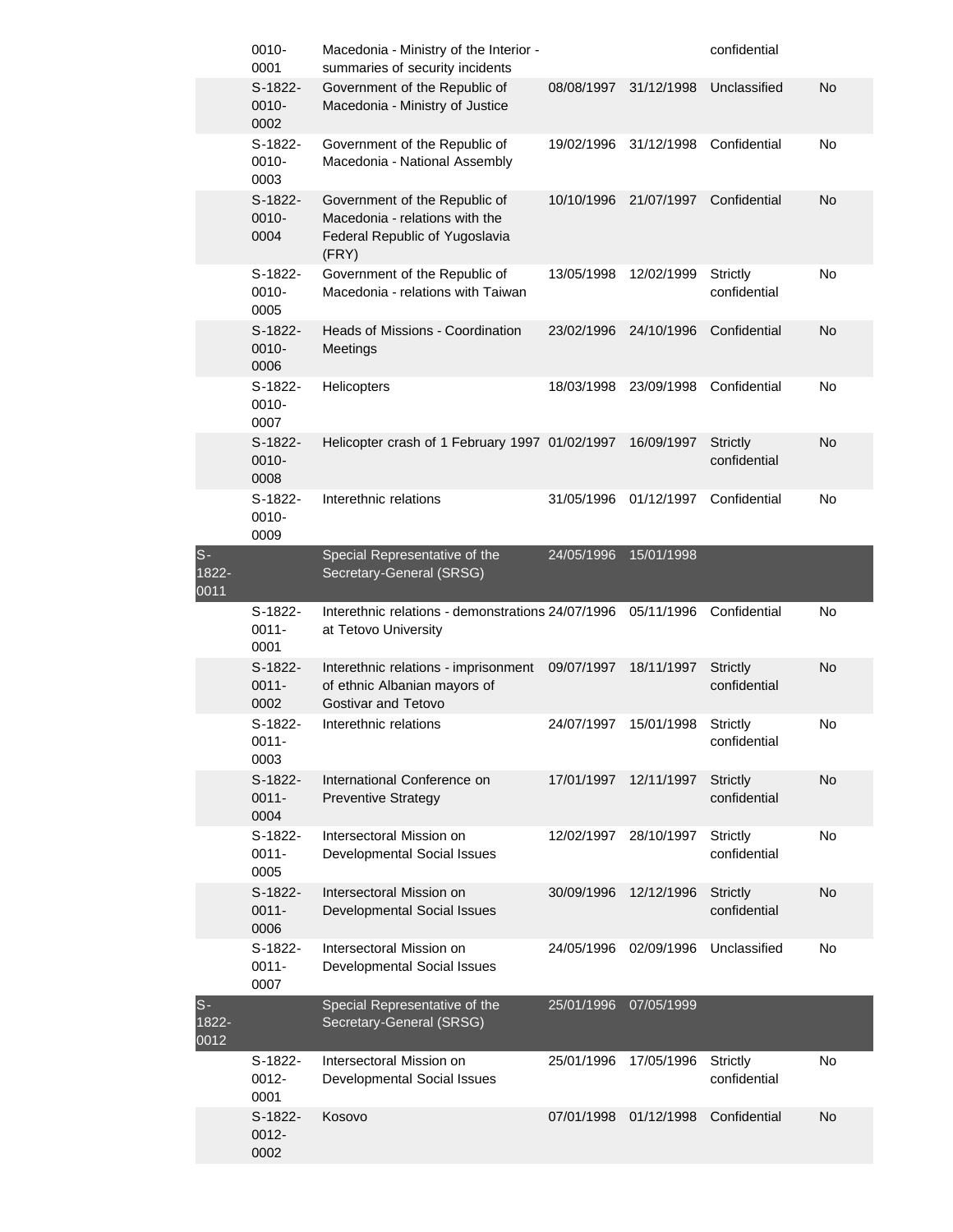|                     | S-1822-<br>$0012 -$<br>0003 | Kosovo                                                    | 12/01/1999 | 07/05/1999 | Strictly<br>confidential        | No |
|---------------------|-----------------------------|-----------------------------------------------------------|------------|------------|---------------------------------|----|
|                     | S-1822-<br>$0012 -$<br>0004 | Kosovo                                                    | 30/01/1998 | 08/09/1998 | <b>Strictly</b><br>confidential | No |
|                     | S-1822-<br>0012-<br>0005    | Kosovo - refugees                                         | 29/03/1999 | 06/05/1999 | Confidential                    | No |
|                     | S-1822-<br>$0012 -$<br>0006 | Kosovo - Security Council reports<br>and resolutions      | 31/03/1998 | 26/02/1999 | <b>Strictly</b><br>confidential | No |
|                     | S-1822-<br>0012-<br>0007    | Liquidation                                               | 26/02/1999 | 22/04/1999 | Confidential                    | No |
|                     | S-1822-<br>0012-<br>0008    | Luncheons with political parties                          | 09/01/1997 | 29/06/1998 | Unclassified                    | No |
| S-<br>1822-<br>0013 |                             | Special Representative of the<br>Secretary-General (SRSG) | 12/08/1995 | 09/04/1999 |                                 |    |
|                     | S-1822-<br>0013-<br>0001    | Luncheons with political parties                          | 19/01/1996 | 02/12/1996 | Confidential                    | No |
|                     | S-1822-<br>0013-<br>0002    | Luncheons with youth organizations 24/02/1999             |            | 24/03/1999 | Unclassified                    | No |
|                     | $S-1822-$<br>0013-<br>0003  | Macedonian organizations -<br>correspondence              | 01/06/1996 | 03/12/1998 | Unclassified                    | No |
|                     | S-1822-<br>0013-<br>0004    | Macedonian organizations -<br>correspondence              | 28/12/1995 | 24/12/1996 | Unclassified                    | No |
|                     | S-1822-<br>0013-<br>0005    | Mandate                                                   | 17/12/1998 | 09/04/1999 | <b>Strictly</b><br>confidential | No |
|                     | S-1822-<br>0013-<br>0006    | Mandate                                                   | 12/08/1995 | 30/04/1998 | Strictly<br>confidential        | No |
|                     | S-1822-<br>0013-<br>0007    | Monthly reports                                           | 24/03/1997 | 26/02/1999 | Confidential                    | No |
|                     | S-1822-<br>0013-<br>0008    | North Atlantic Treaty Organization<br>(NATO)              | 29/05/1998 | 30/03/1999 | <b>Strictly</b><br>confidential | No |
| S-<br>1822-<br>0014 |                             | Special Representative of the<br>Secretary-General (SRSG) | 01/06/1995 | 12/01/1999 |                                 |    |
|                     | S-1822-<br>0014-<br>0001    | North Atlantic Treaty Organization<br>(NATO)              | 25/10/1995 | 06/12/1995 | Strictly<br>confidential        | No |
|                     | $S-1822-$<br>0014-<br>0002  | Observation posts                                         | 13/11/1995 | 17/06/1996 | Confidential                    | No |
|                     | $S-1822-$<br>0014-<br>0003  | Organization and establishment of<br><b>UNPREDEP</b>      | 19/02/1996 | 24/12/1998 | <b>Strictly</b><br>confidential | No |
|                     | S-1822-<br>0014-<br>0004    | Organization and establishment of<br><b>UNPREDEP</b>      | 01/06/1995 | 12/09/1996 | <b>Strictly</b><br>confidential | No |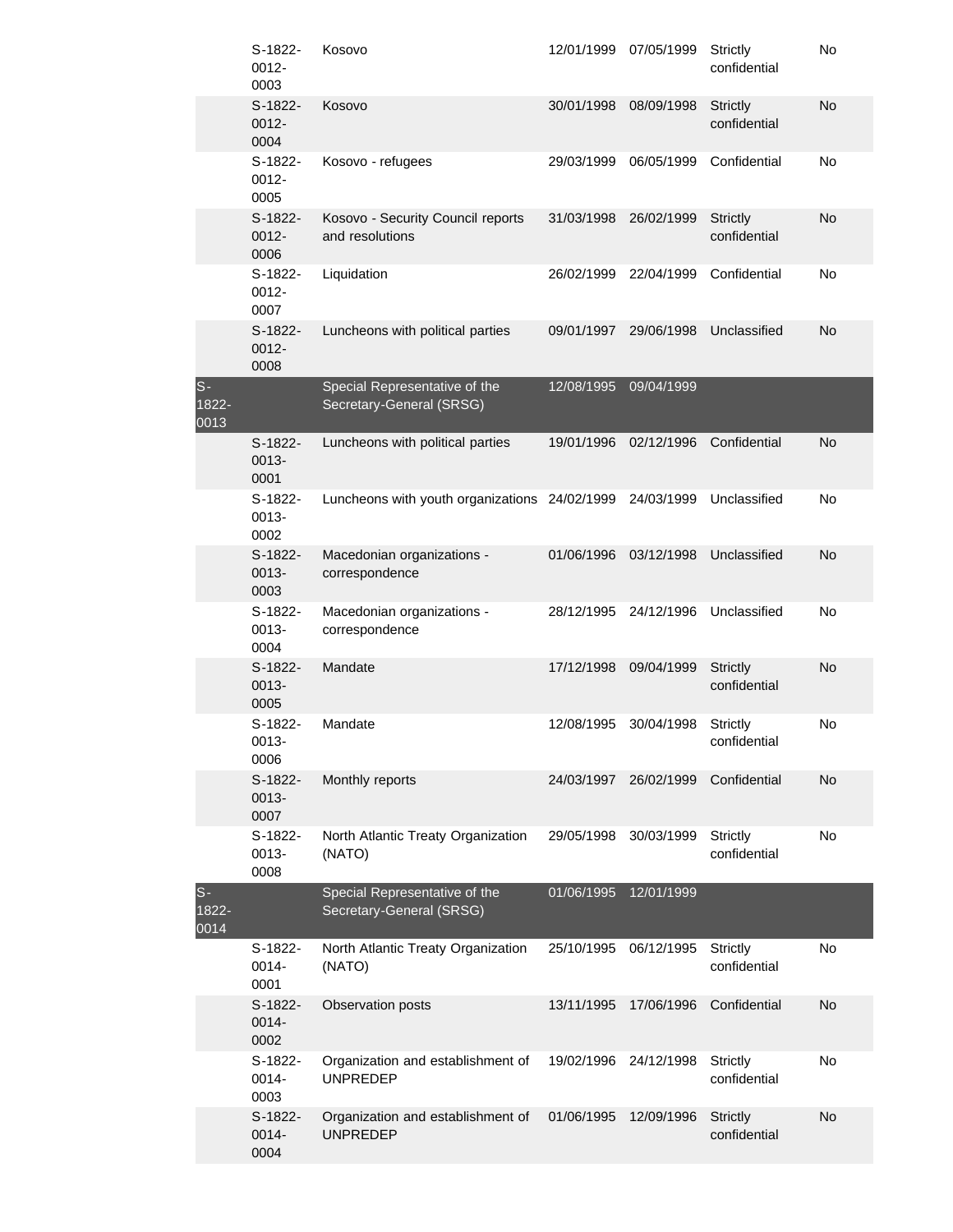|                        | S-1822-<br>0014-<br>0005      | Organization for Security and<br>Cooperation in Europe (OSCE) | 13/01/1998 | 12/01/1999 | Confidential                    | No |
|------------------------|-------------------------------|---------------------------------------------------------------|------------|------------|---------------------------------|----|
|                        | S-1822-<br>0014-<br>0006      | Organization for Security and<br>Cooperation in Europe (OSCE) | 16/01/1998 | 18/12/1998 | Confidential                    | No |
|                        | $S-1822-$<br>0014-<br>0007    | Organization for Security and<br>Cooperation in Europe (OSCE) | 22/01/1997 | 18/12/1997 | <b>Strictly</b><br>confidential | No |
| $S -$<br>1822-<br>0015 |                               | Special Representative of the<br>Secretary-General (SRSG)     | 20/09/1995 | 01/06/1999 |                                 |    |
|                        | S-1822-<br>$0015 -$<br>0001   | Organization for Security and<br>Cooperation in Europe (OSCE) | 20/09/1995 | 24/12/1996 | Confidential                    | No |
|                        | S-1822-<br>$0015 -$<br>0002   | <b>Permanent missions</b>                                     | 16/02/1998 | 23/04/1999 | <b>Strictly</b><br>confidential | No |
|                        | $S-1822-$<br>$0015 -$<br>0003 | <b>Permanent missions</b>                                     | 15/01/1997 | 29/12/1997 | Confidential                    | No |
|                        | S-1822-<br>$0015 -$<br>0004   | President of the Republic of<br>Macedonia                     | 03/05/1997 | 01/06/1999 | <b>Strictly</b><br>confidential | No |
|                        | S-1822-<br>$0015 -$<br>0005   | President of the Republic of<br>Macedonia                     | 03/10/1995 | 05/12/1996 | Confidential                    | No |
|                        | S-1822-<br>$0015 -$<br>0006   | <b>Red Cross donations</b>                                    | 18/12/1995 | 02/04/1996 | Unclassified                    | No |
|                        | S-1822-<br>$0015 -$<br>0007   | Requests for humanitarian<br>assistance                       | 08/04/1997 | 06/12/1997 | <b>Strictly</b><br>confidential | No |
|                        | S-1822-<br>$0015 -$<br>0008   | Secretary-General's reports -<br><b>Security Council</b>      | 28/01/1999 | 17/02/1999 | <b>Strictly</b><br>confidential | No |
|                        | S-1822-<br>$0015 -$<br>0009   | Secretary-General's reports -<br><b>Security Council</b>      | 01/08/1998 | 31/08/1998 | Unclassified                    | No |
| $S -$<br>1822-<br>0016 |                               | Special Representative of the<br>Secretary-General (SRSG)     | 20/09/1995 | 31/08/1998 |                                 |    |
|                        | S-1822-<br>0016-<br>0001      | Secretary-General's reports -<br><b>Security Council</b>      | 01/08/1998 | 31/08/1998 | Unclassified                    | No |
|                        | S-1822-<br>0016-<br>0002      | Secretary-General's reports -<br><b>Security Council</b>      | 08/05/1998 | 14/07/1998 | <b>Strictly</b><br>confidential | No |
|                        | S-1822-<br>0016-<br>0003      | Secretary-General's reports -<br><b>Security Council</b>      | 14/08/1997 | 25/11/1997 | Strictly<br>confidential        | No |
|                        | S-1822-<br>0016-<br>0004      | Secretary-General's reports -<br><b>Security Council</b>      | 03/04/1997 | 14/08/1997 | Strictly<br>confidential        | No |
|                        | S-1822-<br>0016-<br>0005      | Secretary-General's reports -<br><b>Security Council</b>      | 25/04/1996 | 27/11/1996 | Confidential                    | No |
|                        | S-1822-<br>0016-<br>0006      | Secretary-General's reports -<br><b>Security Council</b>      | 06/01/1996 | 23/05/1996 | Confidential                    | No |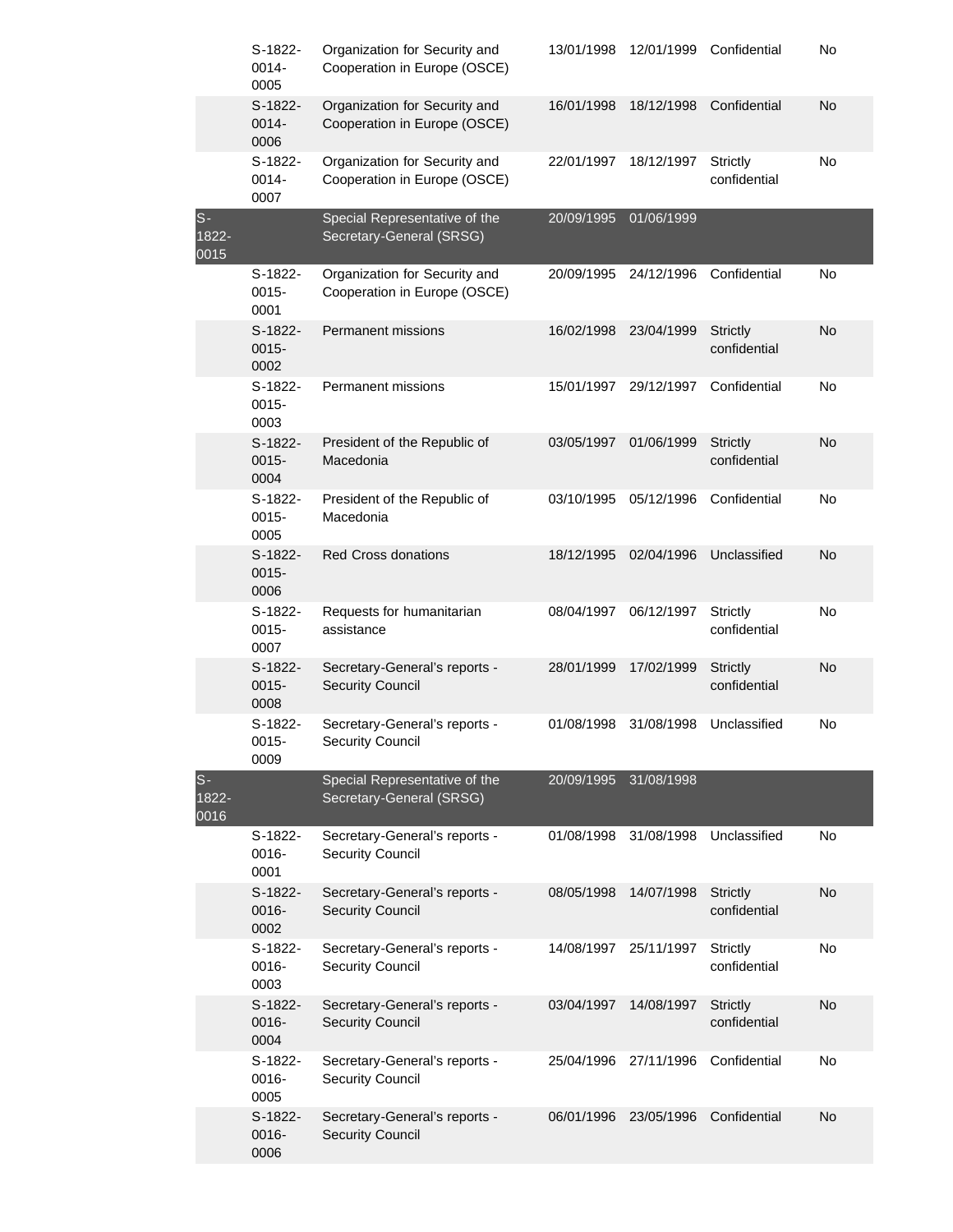|                        | S-1822-<br>0016-<br>0007    | Secretary-General's reports -<br><b>Security Council</b>                                      | 20/09/1995 | 30/11/1995 | Confidential             | No |
|------------------------|-----------------------------|-----------------------------------------------------------------------------------------------|------------|------------|--------------------------|----|
| $S -$<br>1822-<br>0017 |                             | Special Representative of the<br>Secretary-General (SRSG)                                     | 23/02/1996 | 31/05/1999 |                          |    |
|                        | S-1822-<br>$0017 -$<br>0001 | Security                                                                                      | 07/04/1997 | 18/05/1999 | Strictly<br>confidential | No |
|                        | S-1822-<br>$0017 -$<br>0002 | Security                                                                                      | 08/10/1998 | 25/05/1999 | Confidential             | No |
|                        | S-1822-<br>$0017 -$<br>0003 | Security                                                                                      | 10/06/1997 | 02/10/1998 | Confidential             | No |
|                        | S-1822-<br>0017-<br>0004    | Security                                                                                      | 23/02/1996 | 09/04/1997 | Confidential             | No |
|                        | S-1822-<br>$0017 -$<br>0005 | Security Management Team                                                                      | 13/03/1997 | 30/03/1999 | Confidential             | No |
|                        | S-1822-<br>$0017 -$<br>0006 | Security Plan                                                                                 | 01/09/1998 | 04/05/1999 | Strictly<br>confidential | No |
|                        | S-1822-<br>0017-<br>0007    | Security situation reports                                                                    | 01/05/1999 | 31/05/1999 | Confidential             | No |
| $s-$<br>1822-<br>0018  |                             | Special Representative of the<br>Secretary-General (SRSG)                                     | 09/09/1995 | 30/04/1999 |                          |    |
|                        | S-1822-<br>0018-<br>0001    | Security situation reports                                                                    | 26/03/1999 | 30/04/1999 | Confidential             | No |
|                        | S-1822-<br>0018-<br>0002    | <b>Security Council resolutions</b>                                                           | 01/02/1996 | 14/10/1998 | Strictly<br>confidential | No |
|                        | S-1822-<br>0018-<br>0003    | Seminars                                                                                      | 20/05/1997 | 05/12/1997 | Strictly<br>confidential | No |
|                        | S-1822-<br>0018-<br>0004    | Seminars                                                                                      | 21/03/1996 | 12/07/1996 | Unclassified             | No |
|                        | S-1822-<br>0018-<br>0005    | Seminars and symposia                                                                         | 15/03/1996 | 14/10/1996 | Unclassified             | No |
|                        | S-1822-<br>0018-<br>0006    | Social programs                                                                               | 17/10/1995 | 23/09/1998 | Unclassified             | No |
|                        | S-1822-<br>0018-<br>0007    | Social programs                                                                               | 09/09/1995 | 18/09/1996 | Unclassified             | No |
| $S-$<br>1822-<br>0019  |                             | Special Representative of the<br>Secretary-General (SRSG)                                     | 24/07/1995 | 21/08/1999 |                          |    |
|                        | S-1822-<br>0019-<br>0001    | Statements and interviews of the<br>Special Representative of the<br>Secretary-General (SRSG) | 24/07/1995 | 11/12/1997 | Unclassified             | No |
|                        | S-1822-<br>0019-<br>0002    | Travel                                                                                        | 05/12/1998 | 24/03/1999 | Confidential             | No |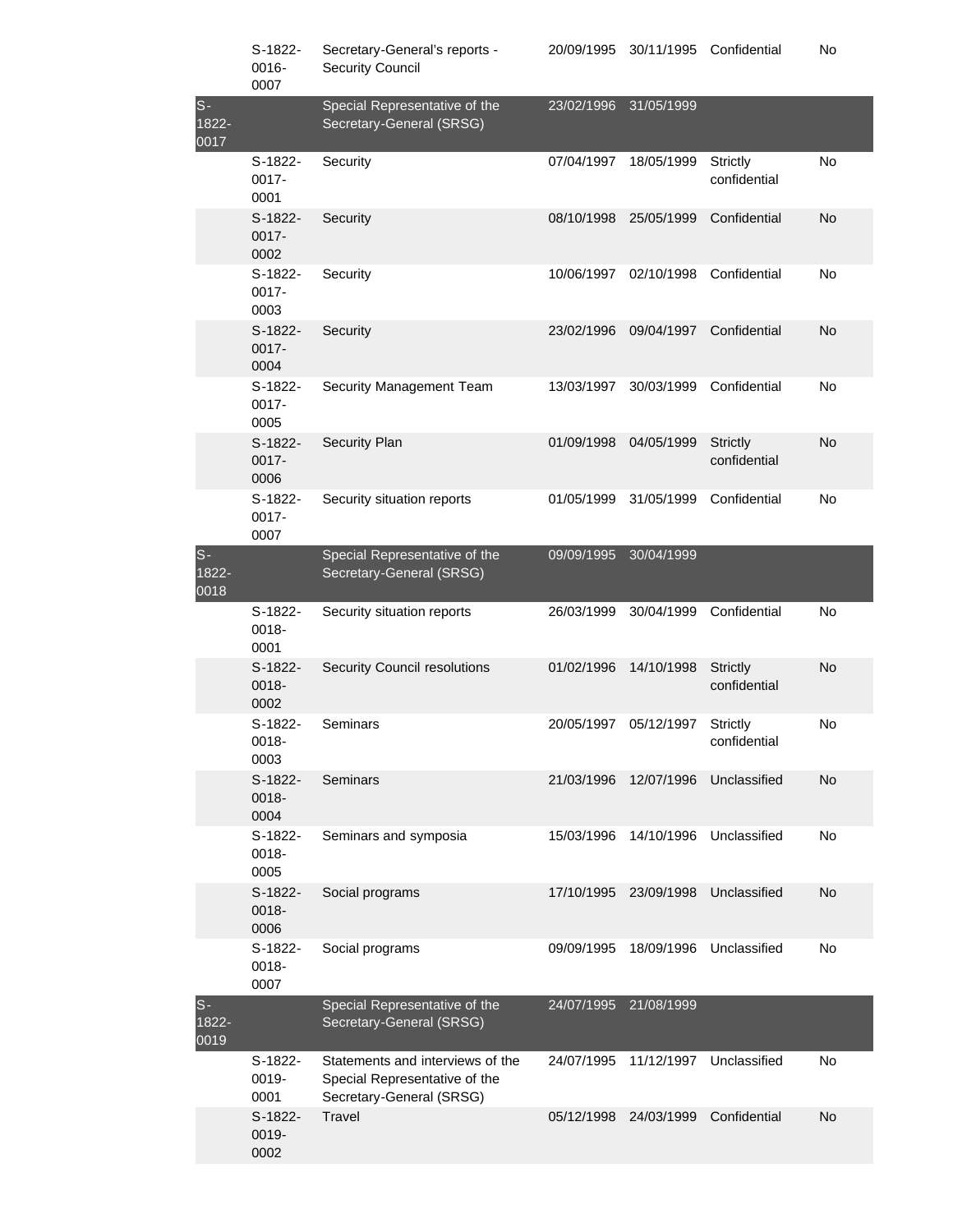|                          | S-1822-<br>0019-<br>0003      | Travel                                                                                                       | 23/01/1998 | 28/10/1998 | Confidential                    | No |
|--------------------------|-------------------------------|--------------------------------------------------------------------------------------------------------------|------------|------------|---------------------------------|----|
|                          | $S-1822-$<br>0019-<br>0004    | Travel                                                                                                       | 18/12/1996 | 02/03/1998 | Confidential                    | No |
|                          | S-1822-<br>0019-<br>0005      | Travel                                                                                                       | 23/10/1995 | 17/12/1996 | Confidential                    | No |
|                          | S-1822-<br>0019-<br>0006      | United Nations agencies -<br>correspondence                                                                  | 25/06/1998 | 29/04/1999 | Unclassified                    | No |
|                          | S-1822-<br>0019-<br>0007      | United Nations High Commissioner<br>for Refugees (UNHCR)                                                     | 02/10/1995 | 04/08/1997 | Unclassified                    | No |
|                          | S-1822-<br>0019-<br>0008      | United Nations High Commissioner<br>for Refugees (UNHCR) - United<br>Nations Interagency Update on<br>Kosovo | 04/03/1999 | 21/08/1999 | Confidential                    | No |
| $S-$<br>$1822 -$<br>0020 |                               | Special Representative of the<br>Secretary-General (SRSG)                                                    | 28/11/1995 | 20/05/1999 |                                 |    |
|                          | S-1822-<br>0020-<br>0001      | United Nations High Commissioner<br>for Refugees (UNHCR) - United<br>Nations Interagency Update on<br>Kosovo | 29/05/1998 | 17/08/1998 | Unclassified                    | No |
|                          | S-1822-<br>0020-<br>0002      | United Nations Patrol Line (UNPL)                                                                            | 03/09/1996 | 14/07/1997 | Strictly<br>confidential        | No |
|                          | S-1822-<br>0020-<br>0003      | <b>Visitors</b>                                                                                              | 18/03/1996 | 25/09/1998 | <b>Strictly</b><br>confidential | No |
|                          | S-1822-<br>0020-<br>0004      | Visitors - troop contributing nations                                                                        | 25/06/1997 | 04/03/1999 | Strictly<br>confidential        | No |
|                          | S-1822-<br>$0020 -$<br>0005   | Visitors - United Nations officials                                                                          | 02/04/1998 | 20/05/1999 | <b>Strictly</b><br>confidential | No |
|                          | S-1822-<br>0020-<br>0006      | Visitors - United Nations officials                                                                          | 07/04/1997 |            | 26/04/1998 Confidential         | No |
|                          | S-1822-<br>0020-<br>0007      | Visitors - United Nations officials                                                                          | 28/11/1995 | 19/05/1997 | <b>Strictly</b><br>confidential | No |
| $S-$<br>1822-<br>0021    |                               | Special Representative of the<br>Secretary-General (SRSG)                                                    | 25/09/1995 | 22/02/1999 |                                 |    |
|                          | $S-1822-$<br>$0021 -$<br>0001 | Visitors - United Nations officials                                                                          | 25/09/1995 | 23/10/1995 | Confidential                    | No |
|                          | S-1822-<br>$0021 -$<br>0002   | Weekly situation reports                                                                                     | 02/11/1998 | 22/02/1999 | Confidential                    | No |
|                          | S-1822-<br>$0021 -$<br>0003   | Weekly situation reports                                                                                     | 18/05/1998 | 26/10/1998 | Confidential                    | No |
|                          | S-1822-<br>$0021 -$<br>0004   | Weekly situation reports                                                                                     | 08/12/1997 | 11/05/1998 | Confidential                    | No |
|                          | S-1822-                       | Weekly situation reports                                                                                     | 07/07/1997 | 24/11/1997 | Confidential                    | No |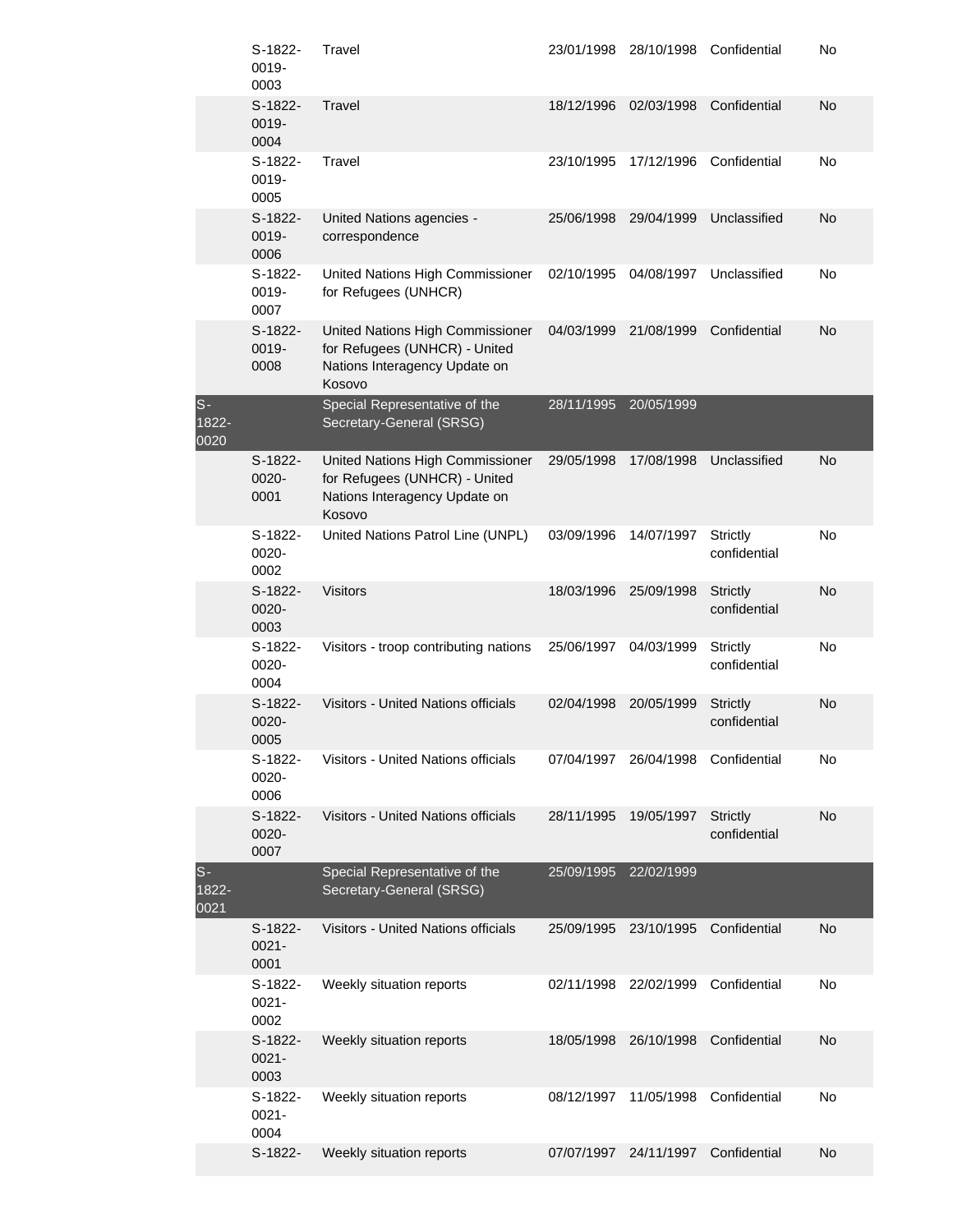|                        | $0021 -$<br>0005              |                                                                                                                                                       |            |            |                                 |    |
|------------------------|-------------------------------|-------------------------------------------------------------------------------------------------------------------------------------------------------|------------|------------|---------------------------------|----|
|                        | $S-1822-$<br>$0021 -$<br>0006 | Weekly situation reports                                                                                                                              | 17/02/1997 | 30/06/1997 | Confidential                    | No |
| $S -$<br>1822-<br>0022 |                               | Special Representative of the<br>Secretary-General (SRSG)                                                                                             | 21/07/1995 | 28/02/1999 |                                 |    |
|                        | S-1822-<br>0022-<br>0001      | Weekly situation reports                                                                                                                              | 03/09/1996 | 10/02/1997 | Confidential                    | No |
|                        | S-1822-<br>0022-<br>0002      | Weekly situation reports                                                                                                                              | 02/04/1996 | 27/08/1996 | Confidential                    | No |
|                        | S-1822-<br>0022-<br>0003      | Weekly situation reports                                                                                                                              | 21/07/1995 | 26/03/1996 | Confidential                    | No |
|                        | S-1822-<br>0022-<br>0004      | Workshop - An Agenda for<br>Preventive Diplomacy: Theory and<br>Practice, Skopje, 16-19 October<br>1996                                               | 16/10/1996 | 28/02/1999 | Unclassified                    | No |
|                        | S-1822-<br>0022-<br>0005      | Workshop - An Agenda for<br>Preventive Diplomacy: Theory and<br>Practice, Skopje, 16-19 October<br>1996                                               | 20/09/1996 | 27/12/1996 | Unclassified                    | No |
|                        | S-1822-<br>0022-<br>0006      | Workshop - An Agenda for<br>Preventive Diplomacy: Theory and<br>Practice, Skopje, 16-19 October<br>1996                                               | 01/08/1996 | 11/09/1996 | Confidential                    | No |
| $S -$<br>1822-<br>0023 |                               | Special Representative of the<br>Secretary-General (SRSG) / Special<br>Assistant to the Special<br>Representative of the Secretary-<br>General (SRSG) | 01/01/1995 | 07/03/1999 |                                 |    |
|                        | S-1822-<br>0023-<br>0001      | Workshop - An Agenda for<br>Preventive Diplomacy: Theory and<br>Practice, Skopje, 16-19 October<br>1996                                               | 02/04/1996 | 31/07/1996 | <b>Strictly</b><br>confidential | No |
|                        | S-1822-<br>0023-<br>0002      | Workshop - An Agenda for<br>Preventive Diplomacy: Theory and<br>Practice, Skopje, 16-19 October<br>1996                                               | 09/08/1995 | 27/03/1996 | Confidential                    | No |
|                        | S-1822-<br>0023-<br>0003      | Miscellaneous                                                                                                                                         | 01/10/1995 | 07/03/1999 | Confidential                    | No |
|                        | S-1822-<br>0023-<br>0004      | Miscellaneous                                                                                                                                         | 01/01/1995 | 17/10/1998 | Confidential                    | No |
|                        | S-1822-<br>0023-<br>0005      | 50th Anniversary of the United<br><b>Nations</b>                                                                                                      | 19/09/1995 | 27/11/1995 | Unclassified                    | No |
|                        | S-1822-<br>0023-<br>0006      | Children                                                                                                                                              | 12/09/1995 | 03/06/1998 | Unclassified                    | No |
|                        | S-1822-<br>0023-<br>0007      | Children                                                                                                                                              | 13/10/1995 | 23/09/1998 | Unclassified                    | No |
| $S -$<br>1822-<br>0024 |                               | Special Assistant to the Special<br>Representative of the Secretary-<br>General (SRSG)                                                                | 25/04/1996 | 03/12/1998 |                                 |    |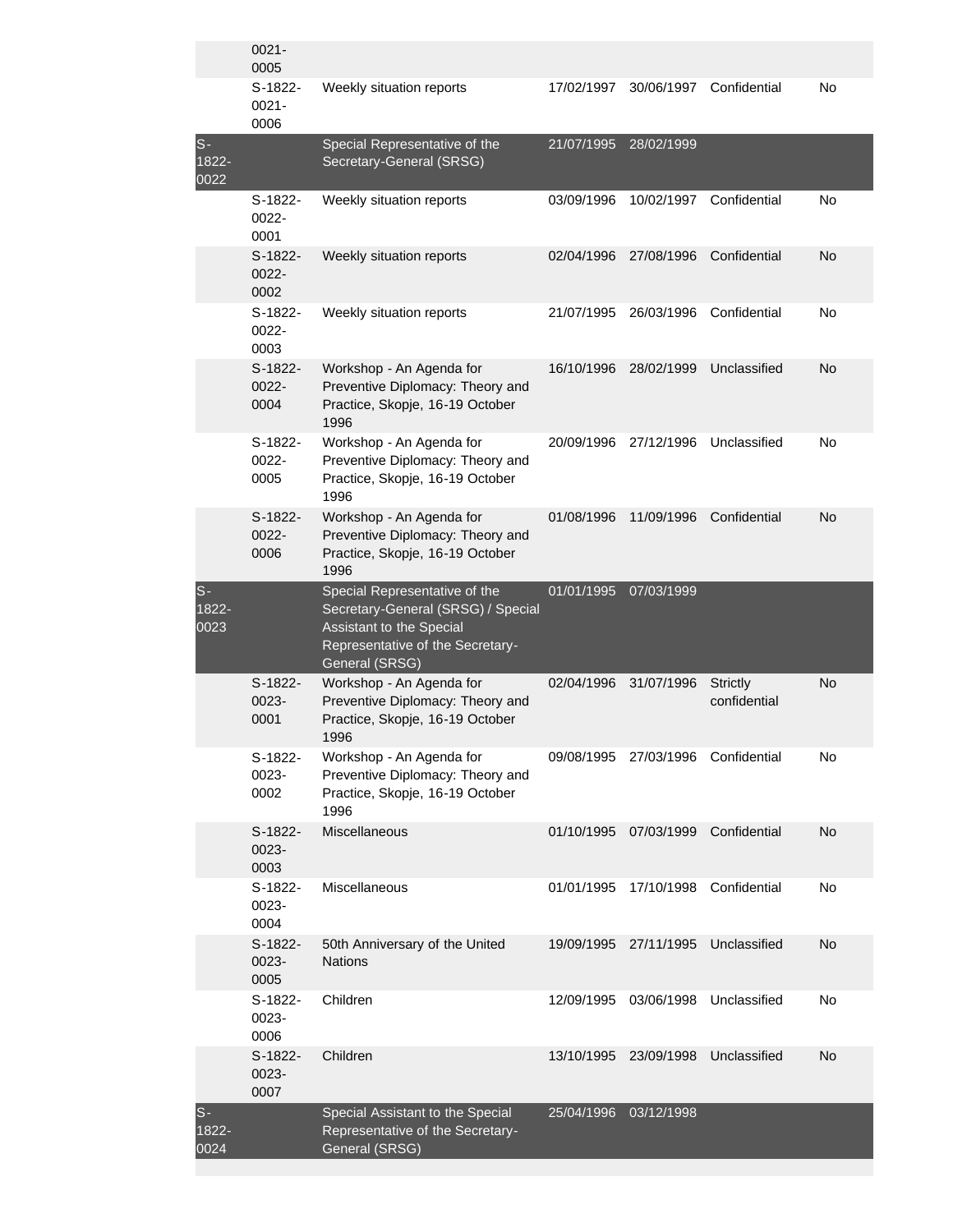|                       | $S-1822-$<br>0024-<br>0001    | Children                                                                                                                                                                 | 25/04/1996 | 30/04/1998 | Confidential                    | No        |
|-----------------------|-------------------------------|--------------------------------------------------------------------------------------------------------------------------------------------------------------------------|------------|------------|---------------------------------|-----------|
|                       | $S-1822-$<br>0024-<br>0002    | Conflict resolution projects for youth 12/08/1997                                                                                                                        |            | 04/05/1998 | Strictly<br>confidential        | No        |
|                       | S-1822-<br>0024-<br>0003      | Consultative Meeting of the Entities<br>of the United Nations System on<br>their Activities in the Former<br>Yugoslav Republic of Macedonia<br>(FYROM), 10-12 March 1998 | 11/03/1998 | 06/05/1998 | Unclassified                    | No        |
|                       | S-1822-<br>0024-<br>0004      | Consultative Meeting of the Entities<br>of the United Nations System on<br>their Activities in the Former<br>Yugoslav Republic of Macedonia<br>(FYROM), 10-12 March 1998 | 03/02/1998 | 09/03/1998 | Strictly<br>confidential        | No        |
|                       | S-1822-<br>0024-<br>0005      | Consultative Meeting of the Entities<br>of the United Nations System on<br>their Activities in the Former<br>Yugoslav Republic of Macedonia<br>(FYROM), 10-12 March 1998 | 16/12/1997 | 05/02/1998 | <b>Strictly</b><br>confidential | No        |
|                       | S-1822-<br>0024-<br>0006      | Consultative Meeting of the Entities<br>of the United Nations System on<br>their Activities in the Former<br>Yugoslav Republic of Macedonia<br>(FYROM), 10-12 March 1998 | 23/07/1998 | 03/12/1998 | Unclassified                    | No        |
|                       | $S-1822-$<br>0024-<br>0007    | Consultative Meeting of the Entities<br>of the United Nations System on<br>their Activities in the Former<br>Yugoslav Republic of Macedonia<br>(FYROM), 10-12 March 1998 | 12/12/1997 | 27/02/1998 | Unclassified                    | No        |
|                       |                               |                                                                                                                                                                          |            |            |                                 |           |
| $S-$<br>1822-<br>0025 |                               | Special Assistant to the Special<br>Representative of the Secretary-<br>General (SRSG)                                                                                   | 08/09/1995 | 08/03/1999 |                                 |           |
|                       | $S-1822-$<br>$0025 -$<br>0001 | Correspondence                                                                                                                                                           | 08/09/1995 | 20/12/1995 | Unclassified                    | <b>No</b> |
|                       | S-1822-<br>$0025 -$<br>0002   | Correspondence                                                                                                                                                           | 10/01/1996 | 29/03/1996 | Confidential                    | No        |
|                       | S-1822-<br>$0025 -$<br>0003   | Correspondence                                                                                                                                                           | 02/04/1996 | 05/12/1996 | Confidential                    | No        |
|                       | S-1822-<br>$0025 -$<br>0004   | Correspondence                                                                                                                                                           | 27/01/1997 | 30/05/1997 | Confidential                    | No        |
|                       | S-1822-<br>$0025 -$<br>0005   | Correspondence                                                                                                                                                           | 02/06/1997 | 01/08/1997 | Unclassified                    | No        |
|                       | S-1822-<br>$0025 -$<br>0006   | Correspondence                                                                                                                                                           | 06/06/1998 | 08/03/1999 | Unclassified                    | No        |
|                       | S-1822-<br>$0025 -$<br>0007   | Crime prevention                                                                                                                                                         | 29/04/1996 | 17/02/1999 | Unclassified                    | No        |
| $S-$<br>1822-<br>0026 |                               | Special Assistant to the Special<br>Representative of the Secretary-<br>General (SRSG)<br>Drug control                                                                   | 01/01/1996 | 19/03/1999 |                                 |           |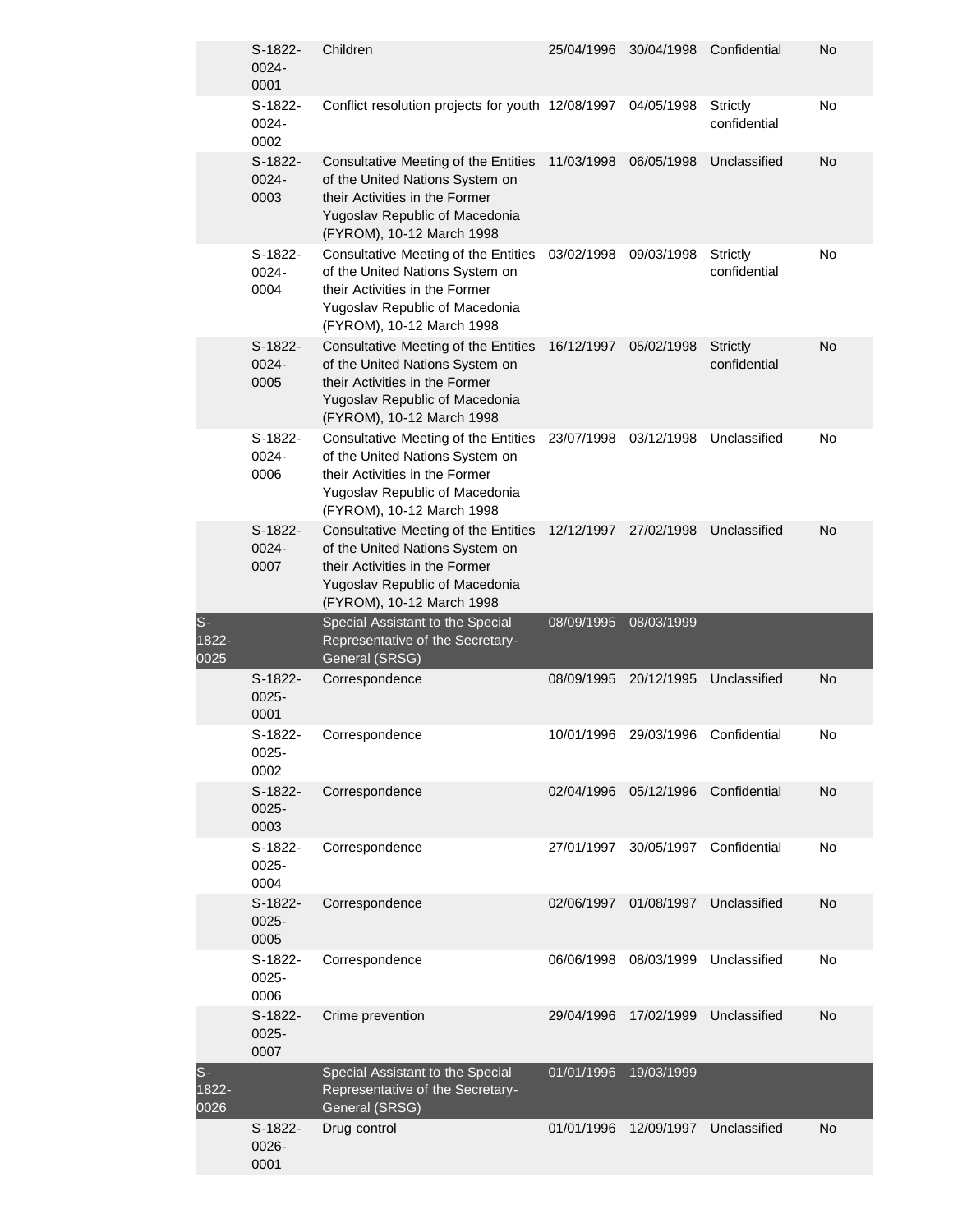|                        | S-1822-<br>0026-<br>0002    | Drug control and crime prevention                                                      | 25/09/1998 | 03/03/1999 | Strictly<br>confidential        | No |
|------------------------|-----------------------------|----------------------------------------------------------------------------------------|------------|------------|---------------------------------|----|
|                        | S-1822-<br>0026-<br>0003    | Drug control and crime prevention                                                      | 23/02/1998 | 19/03/1999 | Unclassified                    | No |
|                        | S-1822-<br>0026-<br>0004    | Drug control and crime prevention                                                      | 01/04/1998 | 17/12/1998 | Confidential                    | No |
|                        | S-1822-<br>0026-<br>0005    | Drug control and crime prevention                                                      | 31/10/1997 | 18/06/1998 | <b>Strictly</b><br>confidential | No |
|                        | S-1822-<br>0026-<br>0006    | Drug control and crime prevention                                                      | 20/02/1998 | 09/04/1998 | Unclassified                    | No |
|                        | S-1822-<br>0026-<br>0007    | Drug control and crime prevention                                                      | 03/12/1997 | 10/03/1998 | <b>Strictly</b><br>confidential | No |
| $S -$<br>1822-<br>0027 |                             | Special Assistant to the Special<br>Representative of the Secretary-<br>General (SRSG) | 01/01/1995 | 08/03/1999 |                                 |    |
|                        | S-1822-<br>$0027 -$<br>0001 | Drug control and crime prevention                                                      | 27/09/1996 | 13/03/1998 | Unclassified                    | No |
|                        | S-1822-<br>0027-<br>0002    | Drug control and crime prevention                                                      | 23/11/1995 | 24/09/1996 | Unclassified                    | No |
|                        | S-1822-<br>$0027 -$<br>0003 | Government of the Republic of<br>Macedonia                                             | 04/09/1997 | 23/02/1999 | Unclassified                    | No |
|                        | S-1822-<br>0027-<br>0004    | Government of the Republic of<br>Macedonia                                             | 30/01/1996 | 26/08/1997 | Unclassified                    | No |
|                        | S-1822-<br>$0027 -$<br>0005 | Government of the Republic of<br>Macedonia - Macedonian national<br>police             | 01/01/1995 | 10/02/1999 | Unclassified                    | No |
|                        | S-1822-<br>0027-<br>0006    | Governmental and non-<br>governmental organizations                                    | 21/09/1995 | 08/03/1999 | Unclassified                    | No |
|                        | S-1822-<br>$0027 -$<br>0007 | Intersectoral Mission on<br>Developmental Social Issues                                | 10/04/1997 | 03/09/1997 | Unclassified                    | No |
| $S -$<br>1822-<br>0028 |                             | Special Assistant to the Special<br>Representative of the Secretary-<br>General (SRSG) | 12/08/1995 | 05/11/1998 |                                 |    |
|                        | S-1822-<br>0028-<br>0001    | Intersectoral Mission on<br>Developmental Social Issues                                | 03/06/1996 | 12/02/1997 | Unclassified                    | No |
|                        | S-1822-<br>0028-<br>0002    | Intersectoral Mission on<br>Developmental Social Issues                                | 22/05/1996 | 28/05/1996 | Unclassified                    | No |
|                        | S-1822-<br>0028-<br>0003    | Intersectoral Mission on<br>Developmental Social Issues                                | 01/04/1996 | 05/11/1998 | Unclassified                    | No |
|                        | S-1822-<br>0028-<br>0004    | Intersectoral Mission on<br>Developmental Social Issues                                | 05/09/1995 | 11/06/1997 | Strictly<br>confidential        | No |
|                        | S-1822-<br>0028-<br>0005    | Intersectoral Mission on<br>Developmental Social Issues -<br>projects                  | 19/06/1996 | 06/02/1997 | Unclassified                    | No |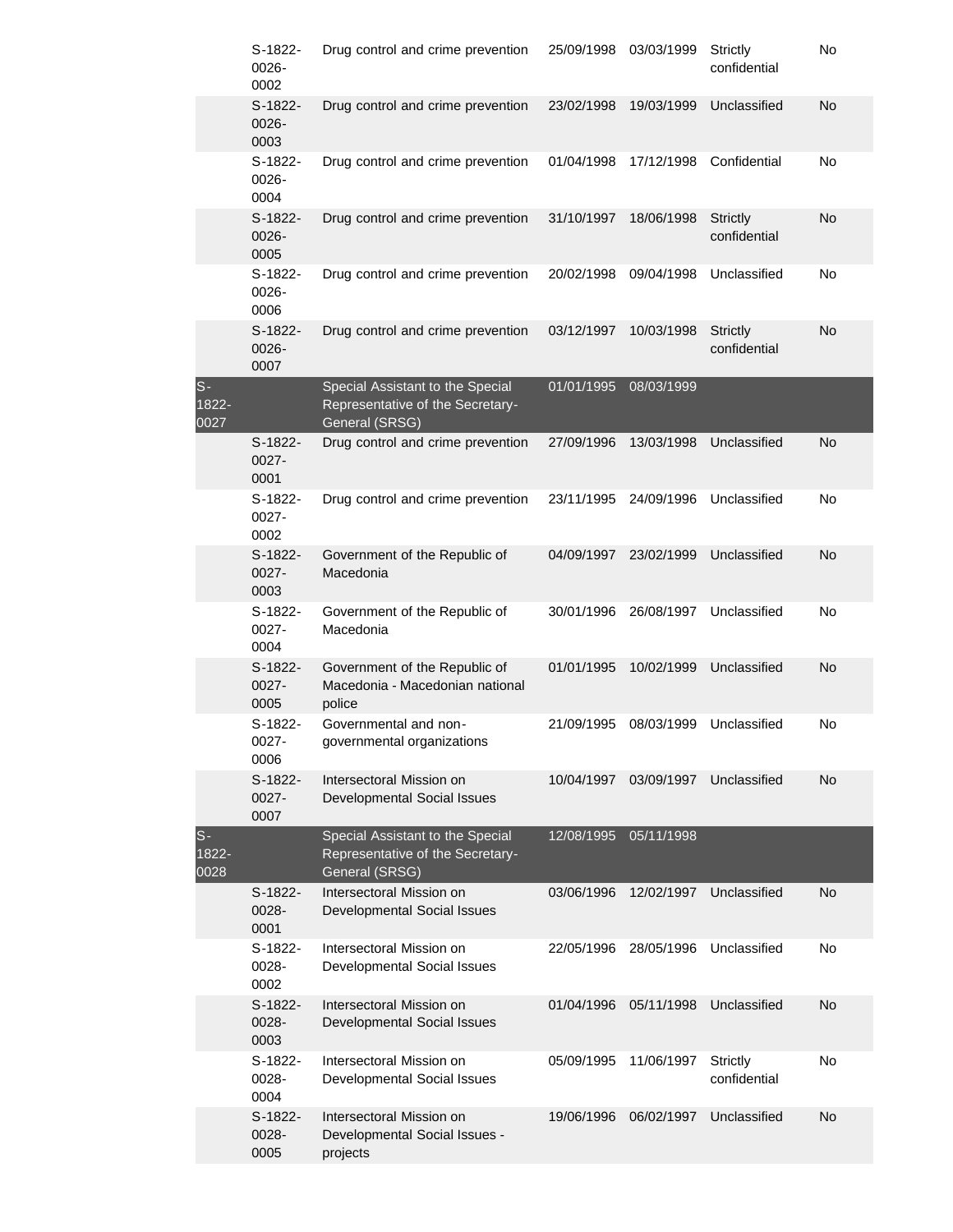|                        | S-1822-<br>0028-<br>0006   | Intersectoral Mission on<br>Developmental Social Issues -<br>HOPE '87 (Hundreds of Original<br>Projects for Employment) | 29/07/1996 | 29/06/1998 | Unclassified             | No |
|------------------------|----------------------------|-------------------------------------------------------------------------------------------------------------------------|------------|------------|--------------------------|----|
|                        | $S-1822-$<br>0028-<br>0007 | Intersectoral Mission on<br>Developmental Social Issues - Small<br><b>Family Business Incubator</b><br>Programme        | 12/08/1995 | 19/05/1998 | Unclassified             | No |
|                        | S-1822-<br>0028-<br>0008   | Intersectoral Mission on<br>Developmental Social Issues - Small<br><b>Family Business Incubator</b><br>Programme        | 10/01/1996 | 25/11/1997 | Unclassified             | No |
| $S -$<br>1822-<br>0029 |                            | Special Assistant to the Special<br>Representative of the Secretary-<br>General (SRSG)                                  | 07/07/1977 | 04/03/1999 |                          |    |
|                        | S-1822-<br>0029-<br>0001   | Intersectoral Mission on<br>Developmental Social Issues - Small<br>Family Business Incubator<br>Programme - photographs | 01/01/1996 | 31/12/1997 | Unclassified             | No |
|                        | S-1822-<br>0029-<br>0002   | Legal                                                                                                                   | 31/03/1995 | 28/02/1999 | Unclassified             | No |
|                        | S-1822-<br>0029-<br>0003   | Legal - international                                                                                                   | 07/07/1977 | 08/11/1995 | Unclassified             | No |
|                        | S-1822-<br>0029-<br>0004   | National capacity building                                                                                              | 16/04/1996 | 09/09/1996 | Unclassified             | No |
|                        | S-1822-<br>0029-<br>0005   | National capacity building                                                                                              | 01/03/1996 | 16/04/1996 | Unclassified             | No |
|                        | S-1822-<br>0029-<br>0006   | Open Society Institute, Macedonia                                                                                       | 20/11/1995 | 04/03/1999 | Unclassified             | No |
|                        | S-1822-<br>0029-<br>0007   | Reading file                                                                                                            | 26/03/1996 | 04/03/1999 | Unclassified             | No |
|                        | S-1822-<br>0029-<br>0008   | Reading file - reports                                                                                                  | 26/02/1996 | 31/10/1996 | Strictly<br>confidential | No |
|                        | S-1822-<br>0029-<br>0009   | Reading file - reports                                                                                                  | 16/05/1996 | 06/09/1996 | Unclassified             | No |
| $S-$<br>1822-<br>0030  |                            | Special Assistant to the Special<br>Representative of the Secretary-<br>General (SRSG)                                  | 18/11/1992 | 03/02/1999 |                          |    |
|                        | S-1822-<br>0030-<br>0001   | Reading file - reports                                                                                                  | 18/11/1992 | 18/09/1996 | Unclassified             | No |
|                        | S-1822-<br>0030-<br>0002   | Secretary-General's reports -<br><b>Security Council</b>                                                                | 01/08/1998 | 03/02/1999 | Unclassified             | No |
|                        | S-1822-<br>0030-<br>0003   | Secretary-General's reports -<br><b>Security Council</b>                                                                | 01/08/1998 | 31/08/1998 | Unclassified             | No |
|                        | S-1822-<br>0030-<br>0004   | Secretary-General's reports -<br><b>Security Council</b>                                                                | 27/08/1997 | 16/12/1997 | Unclassified             | No |
|                        | S-1822-<br>0030-           | Secretary-General's reports -<br><b>Security Council</b>                                                                | 27/08/1997 | 16/12/1997 | Unclassified             | No |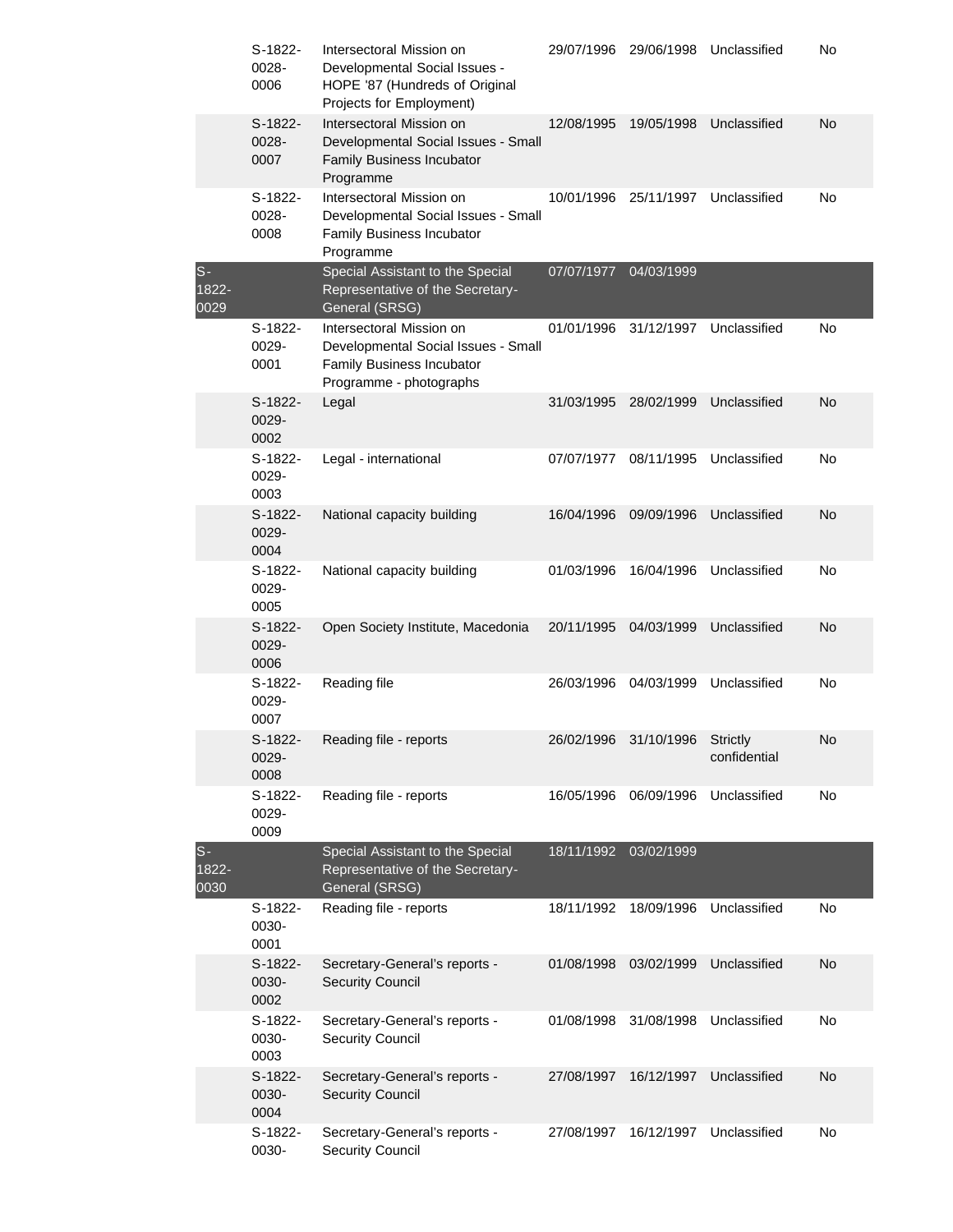|                           | 0005                          |                                                                                        |            |            |                                 |    |
|---------------------------|-------------------------------|----------------------------------------------------------------------------------------|------------|------------|---------------------------------|----|
|                           | $S-1822-$<br>0030-<br>0006    | Secretary-General's reports -<br><b>Security Council</b>                               | 28/03/1995 | 22/11/1995 | Confidential                    | No |
|                           | S-1822-<br>0030-<br>0007      | Secretary-General's reports -<br><b>Security Council</b>                               | 15/09/1994 | 25/03/1995 | Confidential                    | No |
| $S -$<br>$1822 -$<br>0031 |                               | Special Assistant to the Special<br>Representative of the Secretary-<br>General (SRSG) | 29/04/1996 | 08/03/1999 |                                 |    |
|                           | S-1822-<br>$0031 -$<br>0001   | Seminar - Police and Human Rights, 24/10/1997<br>1997-2000                             |            | 24/02/1999 | Unclassified                    | No |
|                           | $S-1822-$<br>$0031 -$<br>0002 | Seminars                                                                               | 29/04/1996 | 28/08/1996 | Unclassified                    | No |
|                           | S-1822-<br>$0031 -$<br>0003   | Social programs                                                                        | 24/04/1997 | 08/03/1999 | Unclassified                    | No |
|                           | S-1822-<br>$0031 -$<br>0004   | Social programs                                                                        | 15/08/1997 | 08/03/1999 | Strictly<br>confidential        | No |
|                           | S-1822-<br>$0031 -$<br>0005   | Social programs                                                                        | 02/09/1997 | 01/03/1999 | Unclassified                    | No |
|                           | S-1822-<br>$0031 -$<br>0006   | Symposia                                                                               | 05/03/1997 | 27/05/1997 | Unclassified                    | No |
|                           | S-1822-<br>$0031 -$<br>0007   | United Nations agencies                                                                | 24/02/1998 | 03/03/1999 | Unclassified                    | No |
| $S -$<br>$1822 -$<br>0032 |                               | Special Assistant to the Special<br>Representative of the Secretary-<br>General (SRSG) | 05/01/1996 | 17/02/1999 |                                 |    |
|                           | S-1822-<br>0032-<br>0001      | <b>United Nations agencies</b>                                                         | 21/10/1997 | 04/03/1998 | Confidential                    | No |
|                           | S-1822-<br>0032-<br>0002      | United Nations agencies                                                                | 03/06/1996 | 06/09/1996 | Confidential                    | No |
|                           | S-1822-<br>0032-<br>0003      | United Nations agencies                                                                | 20/04/1996 | 30/04/1996 | Unclassified                    | No |
|                           | S-1822-<br>0032-<br>0004      | <b>United Nations agencies</b>                                                         | 08/10/1997 | 17/02/1999 | Unclassified                    | No |
|                           | S-1822-<br>0032-<br>0005      | United Nations agencies                                                                | 28/07/1997 | 14/10/1997 | Unclassified                    | No |
|                           | S-1822-<br>0032-<br>0006      | University of Sts. Cyril and<br>Methodius                                              | 05/01/1996 | 03/07/1996 | <b>Strictly</b><br>confidential | No |
| $S -$<br>1822-<br>0033    |                               | Special Assistant to the Special<br>Representative of the Secretary-<br>General (SRSG) | 01/07/1995 | 12/01/1999 |                                 |    |
|                           | S-1822-<br>0033-<br>0001      | University of Sts. Cyril and<br>Methodius                                              | 10/03/1996 | 25/05/1998 | <b>Strictly</b><br>confidential | No |
|                           | S-1822-<br>0033-              | Workshop - An Agenda for<br>Preventive Diplomacy: Theory and                           | 15/03/1996 | 12/01/1999 | Unclassified                    | No |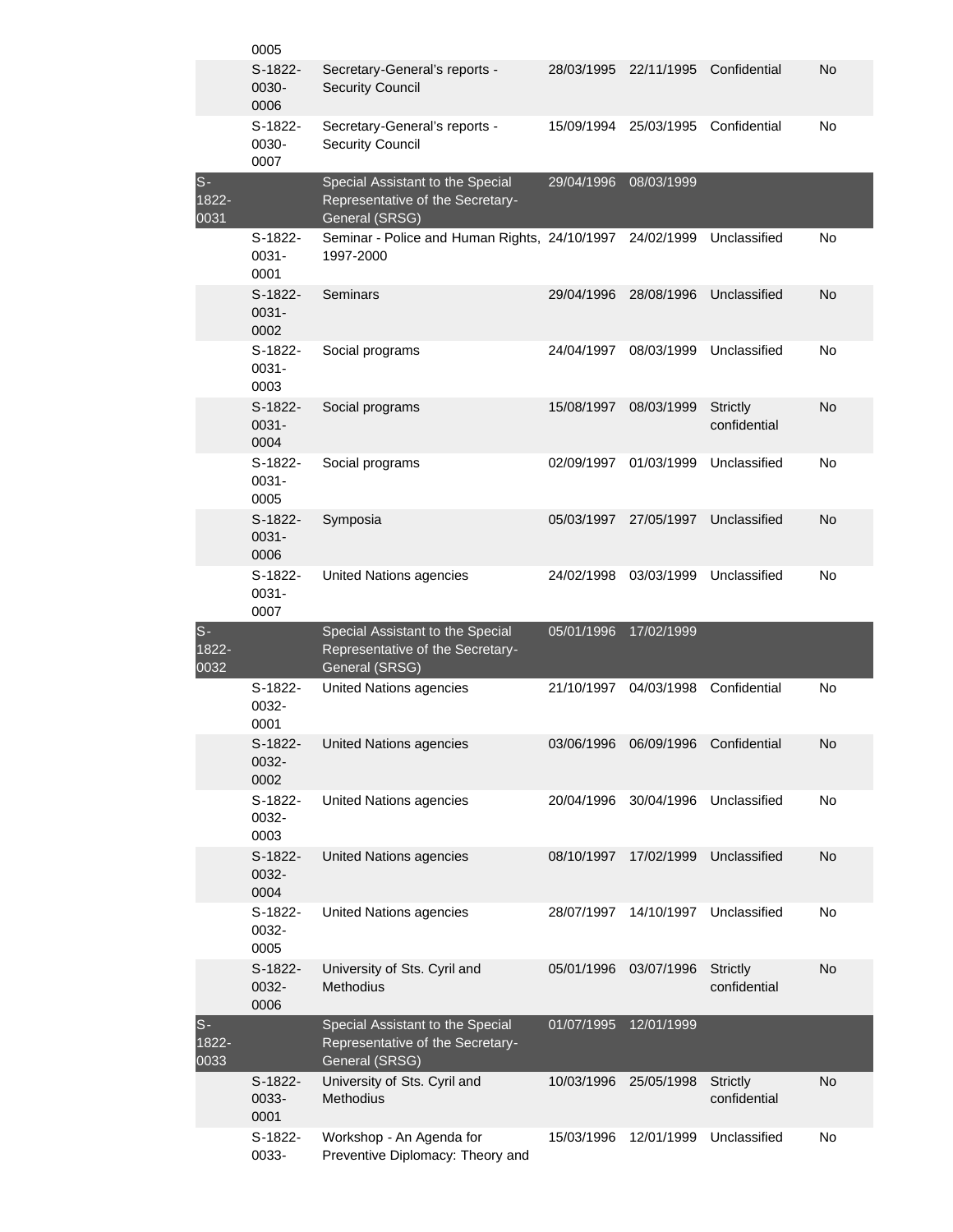|                       | 0002                       | Practice, Skopje, 16-19 October<br>1996                                                                 |            |            |                                 |           |
|-----------------------|----------------------------|---------------------------------------------------------------------------------------------------------|------------|------------|---------------------------------|-----------|
|                       | S-1822-<br>0033-<br>0003   | Workshop - An Agenda for<br>Preventive Diplomacy: Theory and<br>Practice, Skopje, 16-19 October<br>1996 | 16/10/1996 | 19/10/1996 | Unclassified                    | <b>No</b> |
|                       | S-1822-<br>0033-<br>0004   | Workshop - An Agenda for<br>Preventive Diplomacy: Theory and<br>Practice, Skopje, 16-19 October<br>1996 | 01/07/1995 | 19/10/1996 | Unclassified                    | <b>No</b> |
|                       | S-1822-<br>0033-<br>0005   | Workshop - An Agenda for<br>Preventive Diplomacy: Theory and<br>Practice, Skopje, 16-19 October<br>1996 | 01/07/1996 | 05/08/1997 | Unclassified                    | <b>No</b> |
|                       | $S-1822-$<br>0033-<br>0006 | Workshop - An Agenda for<br>Preventive Diplomacy: Theory and<br>Practice, Skopje, 16-19 October<br>1996 | 04/09/1996 | 17/12/1997 | Unclassified                    | No        |
| $S-$<br>1822-<br>0034 |                            | Special Assistant to the Special<br>Representative of the Secretary-<br>General (SRSG)                  | 17/04/1991 | 05/03/1999 |                                 |           |
|                       | S-1822-<br>0034-<br>0001   | Workshop - An Agenda for<br>Preventive Diplomacy: Theory and<br>Practice, Skopje, 16-19 October<br>1996 | 12/04/1996 | 30/08/1996 | Confidential                    | No        |
|                       | S-1822-<br>0034-<br>0002   | Youth                                                                                                   | 02/04/1998 | 16/07/1998 | <b>Strictly</b><br>confidential | <b>No</b> |
|                       | S-1822-<br>0034-<br>0003   | Youth                                                                                                   | 01/06/1997 | 13/05/1998 | Unclassified                    | No        |
|                       | S-1822-<br>0034-<br>0004   | Youth                                                                                                   | 23/07/1998 | 05/03/1999 | <b>Strictly</b><br>confidential | No        |
|                       | S-1822-<br>0034-<br>0005   | <b>Miscellaneous</b>                                                                                    | 17/04/1991 | 24/04/1996 | Strictly<br>confidential        | <b>No</b> |

#### **S-1823 Military Support - by position 1992-1999**

#### **Scope and Content**

S-1823 contains records concerning military support provided to the United Nations Preventive Deployment Force (UNPREDEP).

#### Force Commander

Files related to military officers include: analyses on the reduction of military strength; papers about the concept of operations for United Nations Military Observers (UNMOs); daily situation reports from the Chief of Staff (COS); papers and memoranda regarding the implementation of special security phases; and analyses on developments in Kosovo and Serbia.

Correspondence of the Force Commander covers such topics as: the Security Council's extension of UNPREDEP's mandate; fortification along the United Nations Patrol Line (UNPL); concept of operations; and the closing-down of UNPF and the establishment of UNPREDEP. Correspondence also includes updates on activities of teams of UNMOs and summaries of meetings between representatives of UNPREDEP and representatives of the Federal Republic of Yugoslavia (FRY).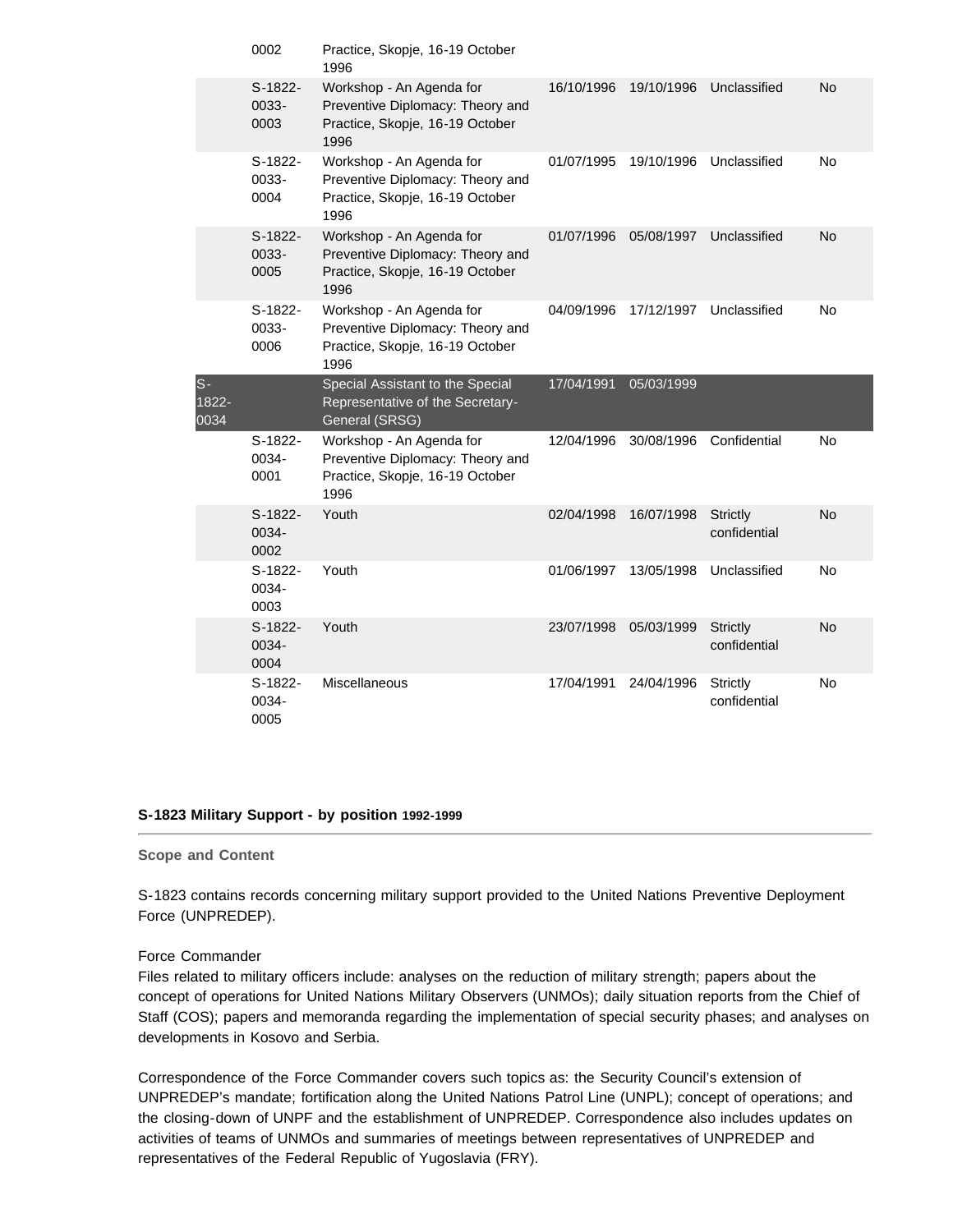Military reports were sent from the Force Commander to United Nations headquarters in New York and provide information about: the political and military situation; force structure and command; training of the Nordic Battalion (NORDBAT) and the United States Battalion (USBAT); border and community patrols and air operations; engineering and logistics aspects; and drawdown actions.

Records pertaining to the Nordic Battalion (NORDBAT) consist of: papers describing the composition of NORDBAT among the troop-contributing nations of Norway, Sweden, Denmark and Finland; battalion orders; reports on deployment at Observation Posts; organization charts and deployment maps of NORDBAT; monthly reports by NORDBAT to the Force Commander; and summaries of meetings between NORDBAT officers and border troops and Frontier Guard Officers of the FRY.

Records pertaining to the United States Battalion (USBAT) consist of: briefings prepared for the Force Commander; reports of the Force Commander's inspections; monthly "roll up" reports on USBAT activities; and the Memorandum of Agreement and the Contribution Agreement between the United States and the United Nations.

Included are weekly reports of the United Nations Liaison Offices (UNLOs) in Belgrade, Federal Republic of Yugoslavia (FRY), and Zagreb, Croatia, which were established in March 1996 with the task of monitoring and analyzing the policies and actions of the offices' host governments which could have an impact on three peacekeeping missions active in the former Yugoslavia: UNPREDEP; the United Nations Mission in Bosnia and Herzegovina (UNMIBH); and the United Nations Transitional Authority in Eastern Slavonia, Baranja, and Western Sirmium (UNTAES). The weekly reports provide updates and commentary on: domestic political and military activities; foreign relations of the host country; electoral, humanitarian and human rights affairs; and the activities of the UNLOs.

Also included are records documenting visits made by the Force Commander to a variety of locations, including: Belgrade and Sarajevo in the Federal Republic of Yugoslavia (FRY); Tirana and Pogradec in Albania; headquarters of the United States Army Europe (USAREUR) in Heidelberg, Germany; United Nations headquarters in New York; Washington, D.C.; and the Task Force Able Sentry near Skopje, and other locations in the Former Yugoslav Republic of Macedonia (FYROM). These records consist of: itineraries, notes for the file; discussion points and briefs; and summaries of meetings with military and government officials. Records also document visits made to UNPREDEP headquarters in Skopje by: Kofi Annan, the Under-Secretary-General of the United Nations, and other United Nations officials; and government officials and ambassadors of the United States and European countries.

Force Commander's records also include: briefs for and agenda and minutes of Force Commander's Conferences; speeches made at Force Commanders' change-of-command ceremonies as well as Force Commanders' end of tour reports; summaries and minutes of meetings between the Force Commander and the FYROM Minister of Defense; analytical and discussion papers about the conditions along the border between Albania and the FYROM; letters protesting the FRY's treatment of UN troops who accidentally crossed the border; special reports by the UNMOs; memoranda outlining public information strategies and guidelines for dealing with the media; contribution agreements between troop-contributing nations and UNPREDEP; and memoranda and charts describing the drawdown of UNPREDEP.

#### Chief of Staff

Records include: discussion papers about the role of UNPREDEP; end of mission reports of the military component of the United Nations Peace Forces (UNPF); and analyses on the border trespassing events that took place at Cupino Brdo, a hill mass located near the FYROM's border with the FRY. Records pertaining to military changes-of-command ceremonies include: programs; invitation lists; ceremony scripts and speeches; and diagrams depicting troop formation.

#### Operations Branch, Senior Plans Officer (SPO)

Records of the Senior Plans Officer (SPO) consist of: minutes of Operations Conferences; mission Standard Operating Procedures (SOP); and military liquidation plans and outlines. Also included are operation orders and directives. Operation orders concern: alert stages and measures; deployment of troops along the border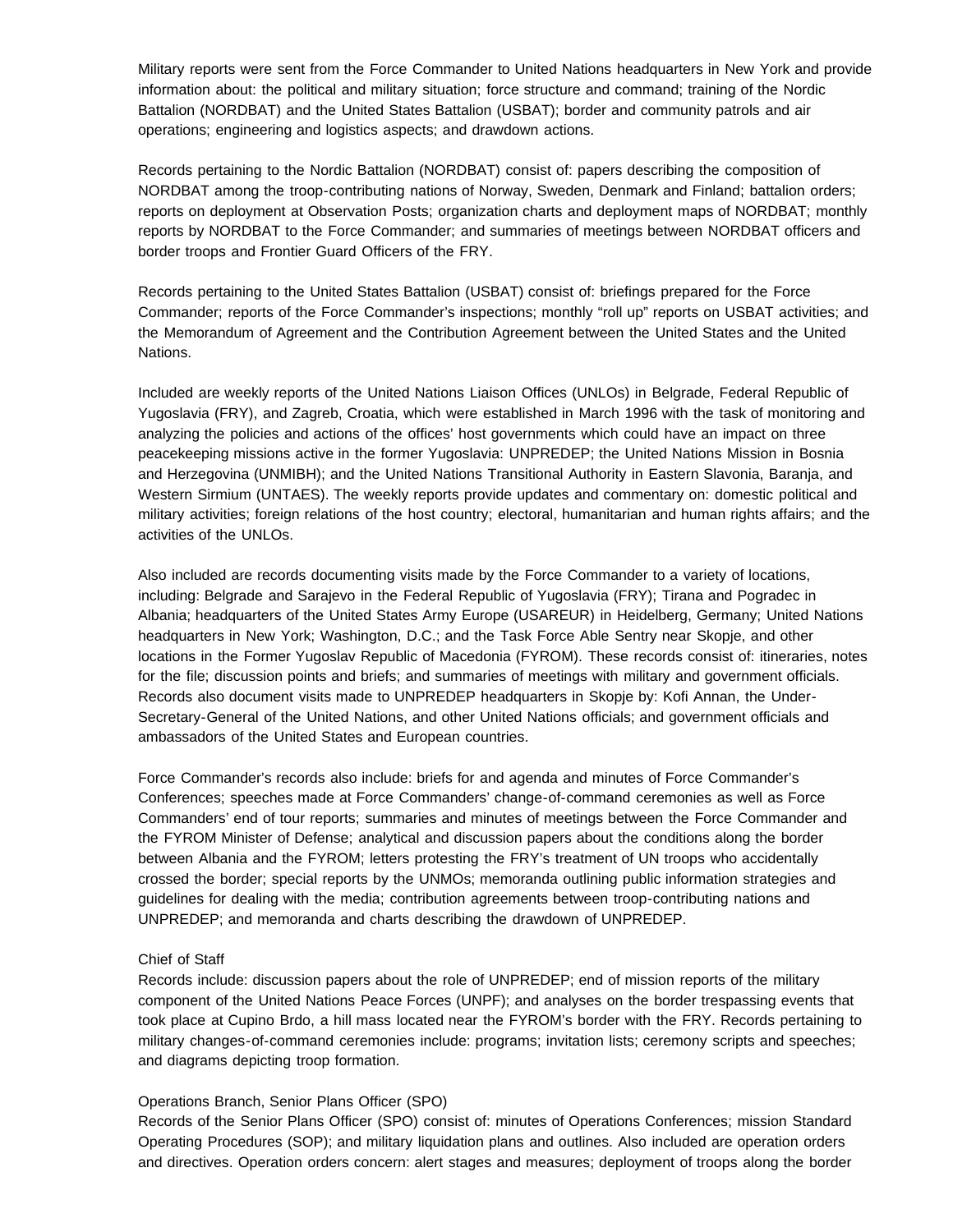with the FRY and along the border with Albania; the drawdown and evacuation of military forces, civilian personnel and equipment; the handling of border incidents; and the provision of emergency assistance to ethnic Albanian refugees entering the FYROM from Kosovo. Incident reports cover: shootings and explosions near borders; cross-border smuggling activity; demonstrations; and violations of FYROM airspace.

## Logistics Branch, Chief Logistics Officer (CLOGO)

Records of the Chief Logistics Officer (CLOGO) consist of: minutes of Logistics Conferences; logistics directives; reports of the CLOGO's visits to Observation Posts; and correspondence concerning helicopter logistical support, refueling policies, and NORDBAT liquidation.

## Military Information Liaison Office (MILO)

Included are records pertaining to the United Nations Patrol Line (UNPL), a military administrative boundary negotiated in 1994 by the mission and by the authorities of the FYROM and the FRY, and accepted as a gentlemen's agreement as the Northern Limit of the Area of Operation (NLAOO). The NLAOO was revised and renamed the UNPL in 1995. The purpose of the boundary was to establish the northernmost area of United Nations operations and to prevent mission troops from accidentally wandering into FRY territory. Records include: analyses on the definition of the UNPL; memoranda describing the terrain constituting the UNPL; summaries of meetings between the Force Commander and the military officials of the FRY about adjustments and revisions made to the UNPL; hand-drawn sketches of the UNPL; and maps depicting military dispositions of UNPREDEP along the UNPL.

Also included are records pertaining to liaison meetings conducted by the staff of the Military Information Liaison Office (MILO). Meetings were held with: representatives of the Ministry of Internal Affairs and of the Ministry of Defense of the FYROM; military officials of the Army of Yugoslavia (AY) of the FRY; and Albanian border police and Albanian government officials. Records include: summaries, minutes, and verbatim transcripts of meetings; and notes and memoranda for the file.

Military information summaries detail: activities along the FYROM's border with Albania and with the FRY; and weekly activities of the Army of Yugoslavia (AY), the Army of the Republic of Macedonia (APM), and Albanian forces. Records pertaining to the drawdown of military forces mandated by Security Council Resolution 1082 (1996), which extended UNPREDEP's mandate but reduced its size, include: presentations and memoranda on the concept of drawdown operations; plans and outlines for the drawdown; and minutes of drawdown planning meetings.

Records of the MILO also include maps. There is a map approved on 7 July 1994 that depicts the Northern Limit of the Area of Operations (NLAOO). This maps features paper notes affixed to the map surface, and hand-drawn markings of border changes. Also included is a series of maps produced by the Military Survey of the Ministry of Defence of the United Kingdom in 1993 which depict areas that surround a number of cities and towns in the Former Yugoslav Republic of Macedonia (FYROM), Albania, Kosovo, Bulgaria and Greece. Laminated maps of areas in the FYROM, as well as in Kosovo, are also included.

| <b>Box</b>             | <b>Folder</b>                 | <b>Title</b>           | Date<br><b>Created</b> | Date<br><b>Closed</b> | <b>Security</b><br>Level | <b>Scanned</b><br><b>Items</b> |
|------------------------|-------------------------------|------------------------|------------------------|-----------------------|--------------------------|--------------------------------|
| $S -$<br>1823-<br>0001 |                               | <b>Force Commander</b> | 23/01/1995             | 26/04/1999            |                          |                                |
|                        | $S-1823-$<br>$0001 -$<br>0001 | Administration         | 01/08/1996             | 30/12/1996            | Confidential             | No                             |
|                        | $S-1823-$<br>$0001 -$<br>0002 | Administration         | 19/01/1996             | 22/07/1996            | Unclassified             | <b>No</b>                      |
|                        | $S-1823-$<br>$0001 -$<br>0003 | Air operations         | 20/12/1996             | 19/03/1999            | Strictly<br>confidential | No                             |
|                        | $S-1823-$<br>$0001 -$         | <b>Biographies</b>     | 23/01/1995             | 28/06/1996            | Confidential             | <b>No</b>                      |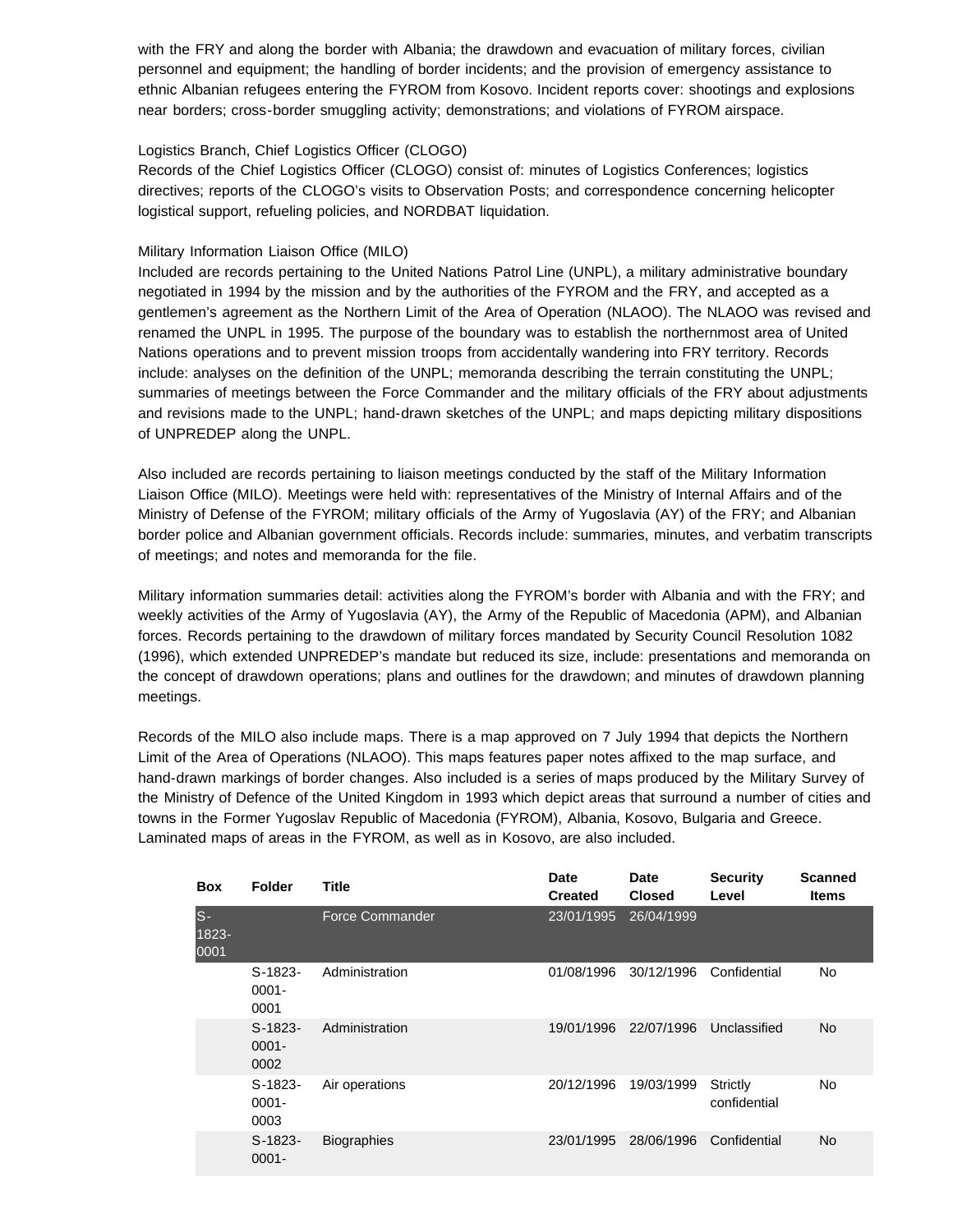|                       | 0004                          |                                                       |                       |            |                                 |    |
|-----------------------|-------------------------------|-------------------------------------------------------|-----------------------|------------|---------------------------------|----|
|                       | $S-1823-$<br>$0001 -$<br>0005 | Calendars                                             | 05/01/1996            | 27/12/1996 | Unclassified                    | No |
|                       | $S-1823-$<br>$0001 -$<br>0006 | Calendars                                             | 03/03/1997            | 26/04/1999 | Confidential                    | No |
|                       | $S-1823-$<br>$0001 -$<br>0007 | Calendars                                             | 08/03/1995            | 24/02/1997 | Unclassified                    | No |
|                       | $S-1823-$<br>$0001 -$<br>0008 | Chief Administrative Officer (CAO)                    | 08/01/1997            | 16/12/1998 | Unclassified                    | No |
| $S-$<br>1823-<br>0002 |                               | <b>Force Commander</b>                                | 15/01/1996            | 21/02/1999 |                                 |    |
|                       | $S-1823-$<br>0002-<br>0001    | Chief Logistics Officer (CLOGO)                       | 14/03/1997            | 19/11/1998 | Unclassified                    | No |
|                       | S-1823-<br>0002-<br>0002      | Chief Medical Officer (CMEDO)                         | 15/01/1996            | 26/11/1998 | Confidential                    | No |
|                       | $S-1823-$<br>$0002 -$<br>0003 | Chief Military Information Liaison<br>Officer (CMILO) | 19/02/1997            | 07/12/1998 | <b>Strictly</b><br>confidential | No |
|                       | S-1823-<br>0002-<br>0004      | Chief Military Observer (CMO)                         | 08/01/1997            | 10/02/1998 | <b>Strictly</b><br>confidential | No |
|                       | $S-1823-$<br>0002-<br>0005    | Chief Military Observer (CMO)                         | 17/04/1998            | 15/02/1999 | <b>Strictly</b><br>confidential | No |
|                       | S-1823-<br>0002-<br>0006      | Chief Military Observer (CMO)                         | 14/01/1997            | 21/02/1999 | Unclassified                    | No |
|                       | $S-1823-$<br>0002-<br>0007    | Chief of Staff (COS)                                  | 18/10/1996            | 03/12/1997 | <b>Strictly</b><br>confidential | No |
| $S-$<br>1823-<br>0003 |                               | Force Commander                                       | 07/02/1995 22/03/1999 |            |                                 |    |
|                       | $S-1823-$<br>0003-<br>0001    | Chief of Staff (COS)                                  | 07/02/1995            | 04/10/1996 | <b>Strictly</b><br>confidential | No |
|                       | $S-1823-$<br>0003-<br>0002    | Chief Operations Officer (COO)                        | 31/01/1997            | 03/12/1997 | <b>Strictly</b><br>confidential | No |
|                       | $S-1823-$<br>0003-<br>0003    | Chief Operations Officer (COO)                        | 21/01/1997            | 31/12/1997 | Unclassified                    | No |
|                       | $S-1823-$<br>0003-<br>0004    | Chief Operations Officer (COO)                        | 09/01/1998            | 30/11/1998 | Confidential                    | No |
|                       | $S-1823-$<br>0003-<br>0005    | Chief Operations Officer (COO)                        | 14/01/1999            | 22/03/1999 | Confidential                    | No |
|                       | $S-1823-$<br>0003-<br>0006    | Civilian Police                                       | 01/01/1996            | 18/12/1997 | <b>Strictly</b><br>confidential | No |
|                       | $S-1823-$<br>0003-            | Correspondence                                        | 07/02/1997            | 26/02/1999 | Unclassified                    | No |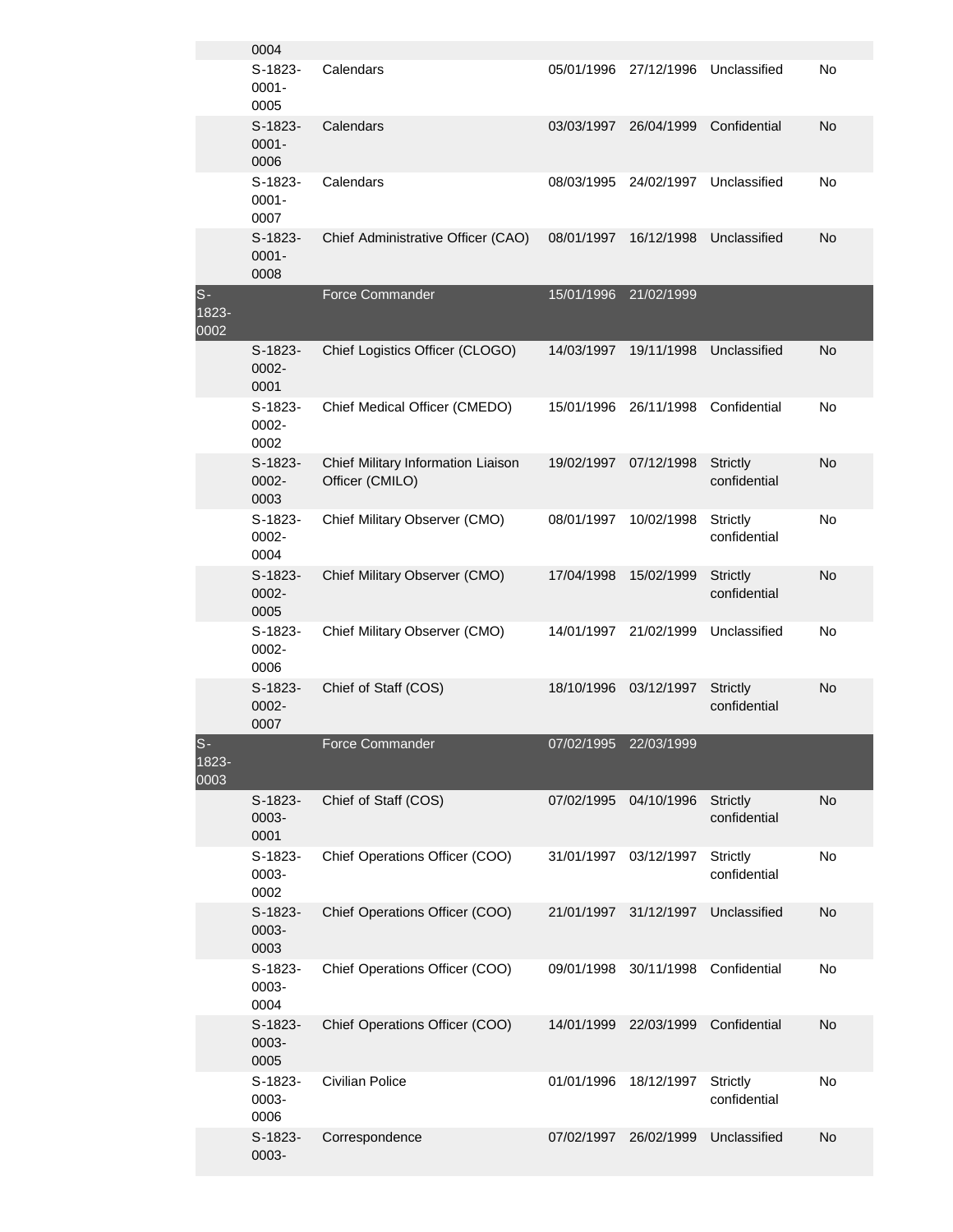|                          | 0007                          |                                                                                    |            |            |                                    |    |
|--------------------------|-------------------------------|------------------------------------------------------------------------------------|------------|------------|------------------------------------|----|
| $S -$<br>1823-<br>0004   |                               | <b>Force Commander</b>                                                             | 16/11/1995 | 30/12/1996 |                                    |    |
|                          | $S-1823-$<br>0004-<br>0001    | Correspondence                                                                     | 09/01/1996 | 24/12/1996 | Confidential                       | No |
|                          | $S-1823-$<br>0004-<br>0002    | Correspondence                                                                     | 01/10/1996 | 24/12/1996 | Unclassified                       | No |
|                          | $S-1823-$<br>0004-<br>0003    | Correspondence                                                                     | 12/06/1996 | 30/09/1996 | Confidential                       | No |
|                          | $S-1823-$<br>0004-<br>0004    | Correspondence                                                                     | 29/02/1996 | 11/06/1996 | Strictly<br>confidential           | No |
|                          | $S-1823-$<br>0004-<br>0005    | Correspondence                                                                     | 16/11/1995 | 27/02/1996 | Unclassified                       | No |
|                          | $S-1823-$<br>0004-<br>0006    | Correspondence from United Nations 16/09/1996 30/12/1996<br>headquarters, New York |            |            | Confidential                       | No |
| $S-$<br>1823-<br>0005    |                               | <b>Force Commander</b>                                                             | 23/10/1995 | 30/04/1999 |                                    |    |
|                          | $S-1823-$<br>0005-<br>0001    | Correspondence from United Nations 21/05/1996<br>headquarters, New York            |            | 13/09/1996 | Confidential                       | No |
|                          | $S-1823-$<br>$0005 -$<br>0002 | Correspondence from United Nations 23/10/1995 20/05/1996<br>headquarters, New York |            |            | Confidential                       | No |
|                          | S-1823-<br>0005-<br>0003      | Correspondence from United Nations 07/02/1996 24/12/1996<br>headquarters, New York |            |            | Unclassified                       | No |
|                          | $S-1823-$<br>$0005 -$<br>0004 | Correspondence from United Nations 02/01/1996<br>headquarters, New York            |            | 05/02/1996 | Unclassified                       | No |
|                          | S-1823-<br>0005-<br>0005      | Daily mail log                                                                     |            |            | 01/01/1996 31/12/1996 Unclassified | No |
|                          | $S-1823-$<br>0005-<br>0006    | Daily mail log                                                                     | 01/01/1997 | 31/12/1998 | Unclassified                       | No |
|                          | S-1823-<br>0005-<br>0007      | Daily mail log                                                                     | 01/01/1999 | 30/04/1999 | Unclassified                       | No |
| $S-$<br>$1823 -$<br>0006 |                               | Force Commander                                                                    | 04/01/1995 | 15/03/1999 |                                    |    |
|                          | $S-1823-$<br>0006-<br>0001    | Drawdown                                                                           | 27/07/1996 | 07/03/1997 | Confidential                       | No |
|                          | $S-1823-$<br>0006-<br>0002    | <b>European Community Monitor</b><br><b>Mission</b>                                | 06/03/1998 | 25/09/1998 | Confidential                       | No |
|                          | S-1823-<br>0006-<br>0003      | Federal Republic of Yugoslavia<br>(FRY)                                            | 02/01/1996 | 02/02/1998 | <b>Strictly</b><br>confidential    | No |
|                          | $S-1823-$<br>0006-            | Force Commander's Conferences                                                      | 26/08/1996 | 22/12/1997 | Unclassified                       | No |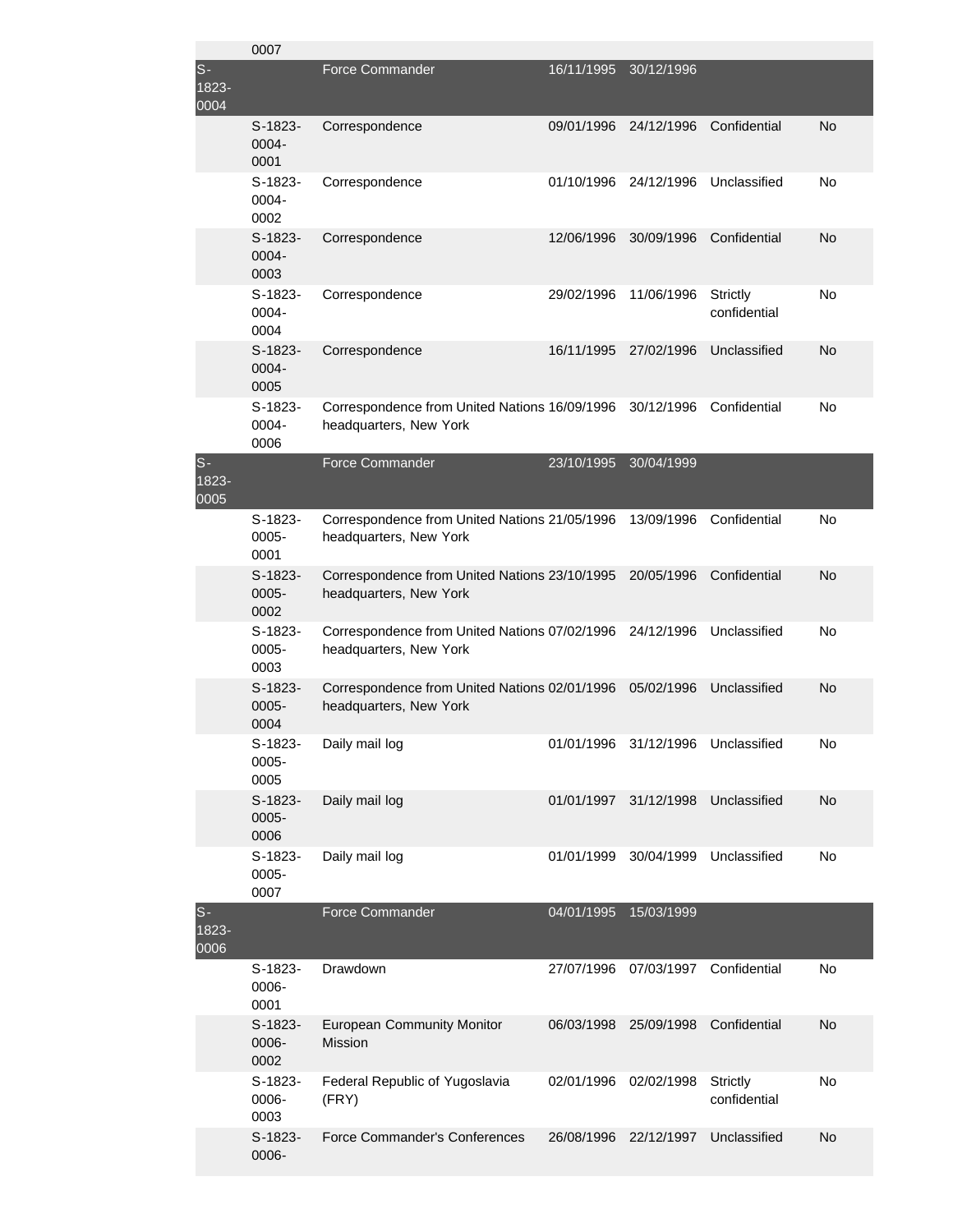|                        | 0004                       |                                                                                |            |            |                                 |    |
|------------------------|----------------------------|--------------------------------------------------------------------------------|------------|------------|---------------------------------|----|
|                        | $S-1823-$<br>0006-<br>0005 | Force Commander's Conferences                                                  | 04/01/1995 | 17/10/1996 | Confidential                    | No |
|                        | S-1823-<br>0006-<br>0006   | Force Commander's directives and<br>operation orders                           | 20/03/1995 | 09/11/1998 | Confidential                    | No |
|                        | S-1823-<br>0006-<br>0007   | Force Engineer                                                                 | 10/01/1997 | 25/01/1999 | Unclassified                    | No |
|                        | S-1823-<br>0006-<br>0008   | Force Engineer                                                                 | 11/03/1996 | 05/12/1996 | Unclassified                    | No |
|                        | S-1823-<br>0006-<br>0009   | Government of the Republic of<br>Macedonia - Ministry of Defense               | 23/12/1996 | 15/03/1999 | Confidential                    | No |
| $S-$<br>1823-<br>0007  |                            | <b>Force Commander</b>                                                         | 01/02/1993 | 26/02/1999 |                                 |    |
|                        | S-1823-<br>0007-<br>0001   | Government of the Republic of<br>Macedonia - Ministry of Defense -<br>meetings | 10/05/1993 | 08/01/1995 | Confidential                    | No |
|                        | $S-1823-$<br>0007-<br>0002 | Government of the Republic of<br>Macedonia - Ministry of Defense -<br>meetings | 01/02/1993 | 20/04/1993 | <b>Strictly</b><br>confidential | No |
|                        | $S-1823-$<br>0007-<br>0003 | Helicopter crash of 1 February 1997 31/01/1997                                 |            | 06/02/1997 | Strictly<br>confidential        | No |
|                        | $S-1823-$<br>0007-<br>0004 | Kosovo                                                                         | 03/04/1996 | 26/02/1999 | Strictly<br>confidential        | No |
|                        | $S-1823-$<br>0007-<br>0005 | Logistics                                                                      | 17/01/1996 | 27/12/1996 | Unclassified                    | No |
|                        | $S-1823-$<br>0007-<br>0006 | Mandate                                                                        | 21/01/1996 | 20/08/1997 | Confidential                    | No |
|                        | S-1823-<br>0007-<br>0007   | Meetings                                                                       | 07/08/1995 | 28/01/1998 | Strictly<br>confidential        | No |
|                        | $S-1823-$<br>0007-<br>0008 | Meetings                                                                       | 14/02/1995 | 03/08/1995 | Confidential                    | No |
|                        | S-1823-<br>0007-<br>0009   | Military reports                                                               | 29/01/1996 | 15/12/1997 | Confidential                    | No |
| $S -$<br>1823-<br>0008 |                            | <b>Force Commander</b>                                                         | 04/01/1997 | 19/03/1999 |                                 |    |
|                        | $S-1823-$<br>0008-<br>0001 | Military reports                                                               | 21/01/1998 | 24/02/1999 | Confidential                    | No |
|                        | $S-1823-$<br>0008-<br>0002 | Nordic Battalion (NORDBAT)                                                     | 18/01/1999 | 19/03/1999 | Confidential                    | No |
|                        | S-1823-<br>0008-<br>0003   | Nordic Battalion (NORDBAT)                                                     | 28/01/1998 | 26/11/1998 | Confidential                    | No |
|                        | S-1823-<br>0008-           | Nordic Battalion (NORDBAT)                                                     | 02/01/1998 | 06/08/1998 | Unclassified                    | No |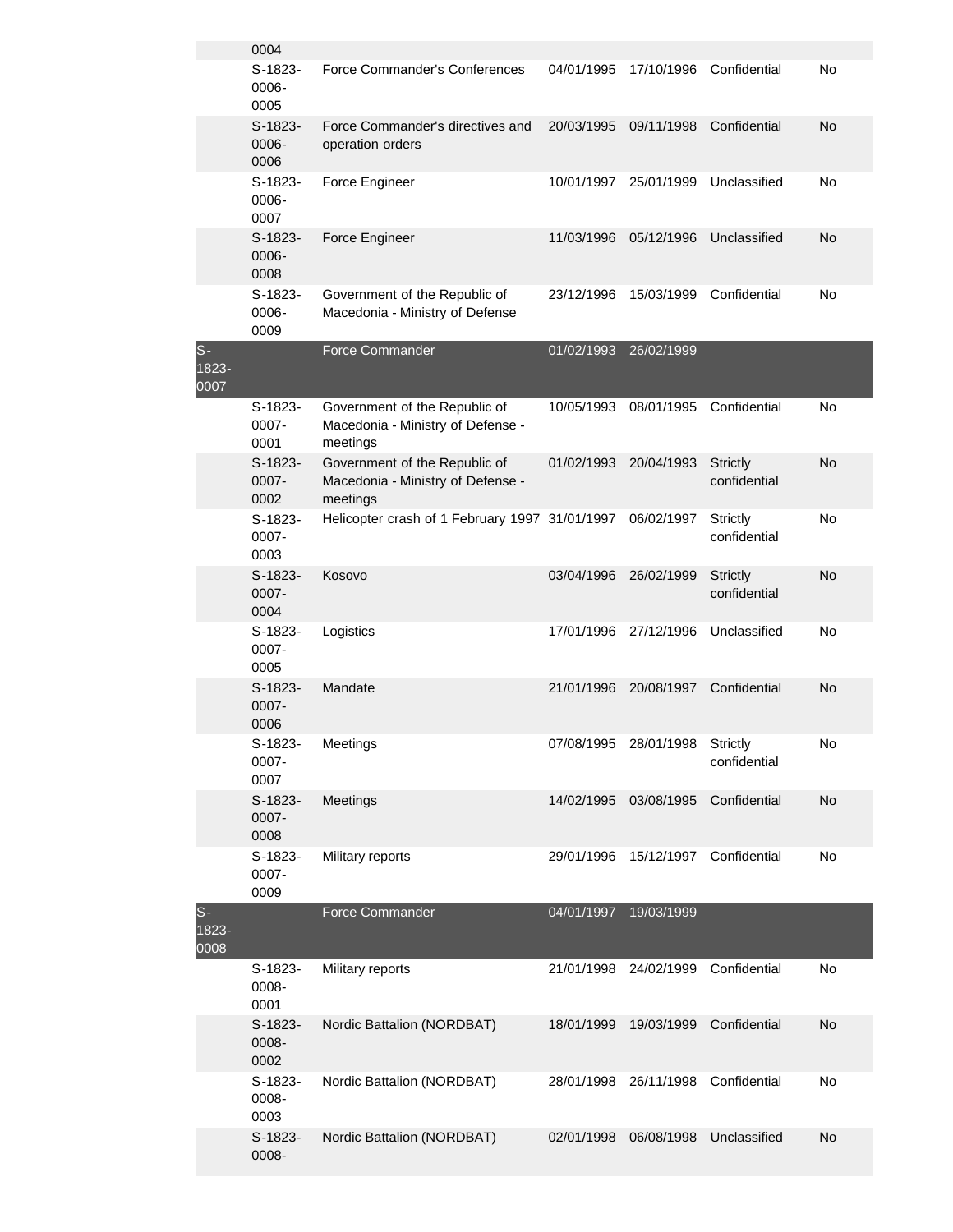|                        | 0004                       |                                                               |            |            |                                 |    |
|------------------------|----------------------------|---------------------------------------------------------------|------------|------------|---------------------------------|----|
|                        | $S-1823-$<br>0008-<br>0005 | Nordic Battalion (NORDBAT)                                    | 14/08/1998 | 16/12/1998 | Unclassified                    | No |
|                        | $S-1823-$<br>0008-<br>0006 | Nordic Battalion (NORDBAT)                                    | 04/01/1997 | 17/12/1997 | Confidential                    | No |
|                        | $S-1823-$<br>0008-<br>0007 | Nordic Battalion (NORDBAT)                                    | 12/01/1997 | 28/10/1997 | Unclassified                    | No |
| $S-$<br>1823-<br>0009  |                            | <b>Force Commander</b>                                        | 15/09/1995 | 27/03/1999 |                                 |    |
|                        | $S-1823-$<br>0009-<br>0001 | Nordic Battalion (NORDBAT)                                    | 03/11/1997 | 01/10/1998 | Unclassified                    | No |
|                        | $S-1823-$<br>0009-<br>0002 | Nordic Battalion (NORDBAT)                                    | 15/02/1996 | 14/12/1996 | Confidential                    | No |
|                        | $S-1823-$<br>0009-<br>0003 | Nordic Battalion (NORDBAT)                                    | 10/01/1996 | 16/12/1996 | Unclassified                    | No |
|                        | $S-1823-$<br>0009-<br>0004 | Nordic Battalion (NORDBAT) -<br>companies                     | 03/06/1998 | 15/01/1999 | <b>Strictly</b><br>confidential | No |
|                        | $S-1823-$<br>0009-<br>0005 | Nordic Battalion (NORDBAT) -<br>monthly reports               | 16/01/1997 | 01/03/1999 | Unclassified                    | No |
|                        | $S-1823-$<br>0009-<br>0006 | North Atlantic Treaty Organization<br>(NATO)                  | 01/06/1998 | 27/03/1999 | Confidential                    | No |
|                        | $S-1823-$<br>0009-<br>0007 | Office of the Force Commander                                 | 15/09/1995 | 24/09/1998 | Confidential                    | No |
|                        | $S-1823-$<br>0009-<br>0008 | Office of the Force Commander -<br>Change of Command Ceremony | 07/02/1996 | 30/09/1998 | Unclassified                    | No |
| $S -$<br>1823-<br>0010 |                            | <b>Force Commander</b>                                        | 25/01/1994 | 19/04/1999 |                                 |    |
|                        | $S-1823-$<br>0010-<br>0001 | Office of the Force Commander -<br>check-out procedures       | 17/04/1997 | 19/04/1999 | Confidential                    | No |
|                        | $S-1823-$<br>0010-<br>0002 | Operation orders                                              | 25/01/1994 | 20/12/1996 | Confidential                    | No |
|                        | $S-1823-$<br>0010-<br>0003 | Operations                                                    | 15/01/1996 | 07/12/1996 | <b>Strictly</b><br>confidential | No |
|                        | S-1823-<br>0010-<br>0004   | Orientation - maps and charts                                 | 01/01/1995 | 31/12/1995 | Unclassified                    | No |
|                        | $S-1823-$<br>0010-<br>0005 | Political parties                                             | 16/02/1997 | 24/11/1997 | Unclassified                    | No |
|                        | S-1823-<br>0010-<br>0006   | President of the Republic of<br>Macedonia                     | 01/08/1994 | 29/05/1998 | Unclassified                    | No |
|                        | S-1823-<br>0010-           | Press and Information Office                                  | 02/01/1996 | 20/10/1998 | Unclassified                    | No |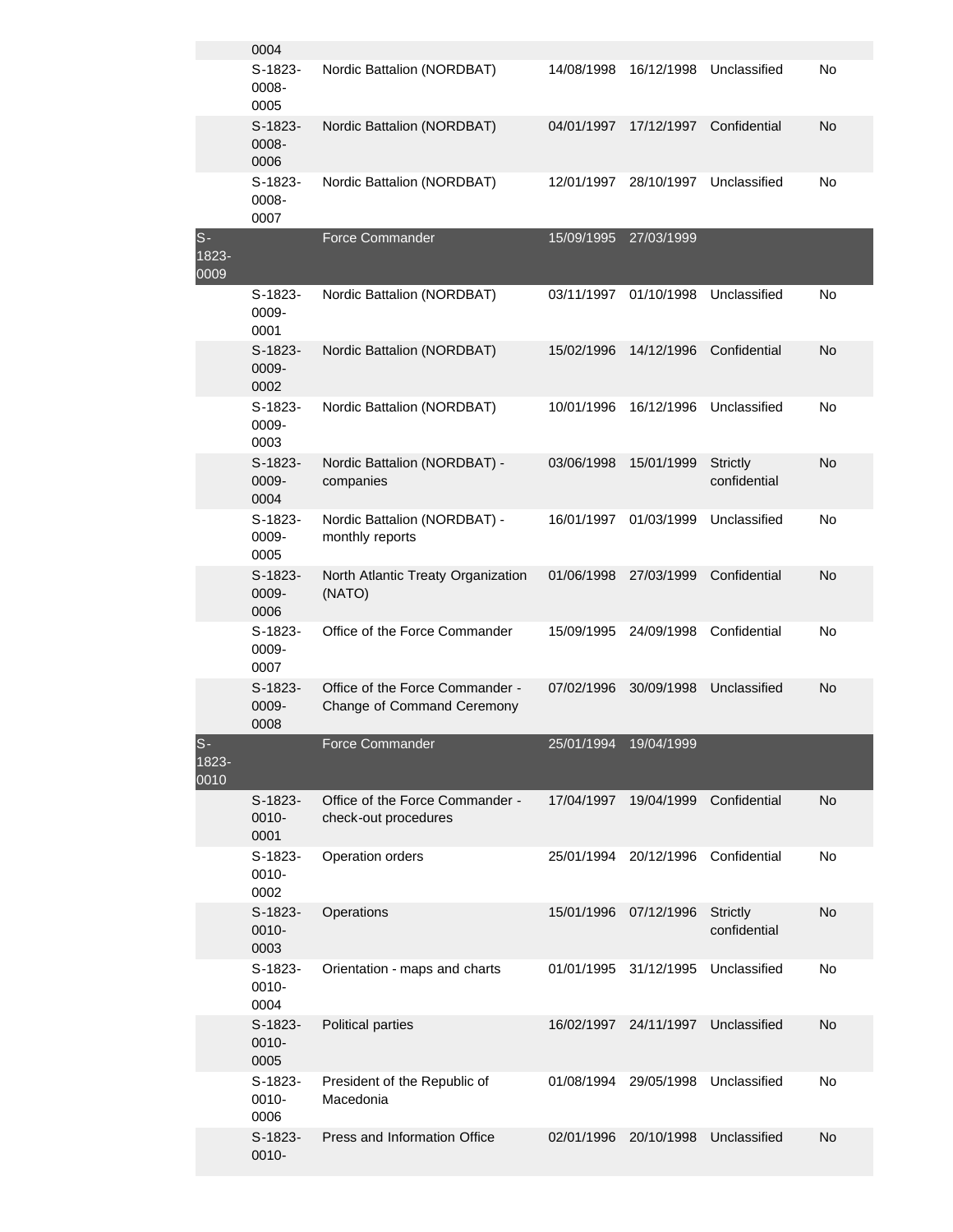|                        | 0007                          |                                                                               |            |            |                                 |    |
|------------------------|-------------------------------|-------------------------------------------------------------------------------|------------|------------|---------------------------------|----|
|                        | $S-1823-$<br>0010-<br>0008    | Secretary-General's Reports on<br>UNPREDEP to the Security Council            | 29/01/1996 | 19/11/1996 | Confidential                    | No |
| $S -$<br>1823-<br>0011 |                               | <b>Force Commander</b>                                                        | 15/01/1995 | 17/07/1998 |                                 |    |
|                        | $S-1823-$<br>$0011 -$<br>0001 | Secretary-General's Reports on<br>UNPREDEP to the Security Council            | 15/01/1996 | 26/01/1996 | Confidential                    | No |
|                        | $S-1823-$<br>$0011 -$<br>0002 | Security                                                                      | 09/10/1996 | 18/11/1997 | Confidential                    | No |
|                        | $S-1823-$<br>$0011 -$<br>0003 | Seminars, conferences, and<br>workshops                                       | 07/10/1996 | 20/04/1998 | Confidential                    | No |
|                        | $S-1823-$<br>$0011 -$<br>0004 | Special Representative of the<br>Secretary-General (SRSG) -<br>correspondence | 01/11/1996 | 31/12/1997 | <b>Strictly</b><br>confidential | No |
|                        | $S-1823-$<br>$0011 -$<br>0005 | Special Representative of the<br>Secretary-General (SRSG) -<br>correspondence | 23/04/1996 | 24/10/1996 | Confidential                    | No |
|                        | $S-1823-$<br>$0011 -$<br>0006 | Special Representative of the<br>Secretary-General (SRSG) -<br>correspondence | 02/01/1996 | 20/04/1996 | Confidential                    | No |
|                        | $S-1823-$<br>$0011 -$<br>0007 | Speeches                                                                      | 15/01/1995 | 29/02/1996 | Unclassified                    | No |
|                        | $S-1823-$<br>$0011 -$         | <b>Standard Operating Procedures</b><br>(SOP)                                 | 20/07/1995 | 17/07/1998 | Confidential                    | No |
|                        | 0008                          |                                                                               |            |            |                                 |    |
| $S-$<br>1823-<br>0012  |                               | <b>Force Commander</b>                                                        | 07/02/1996 | 01/03/1997 |                                 |    |
|                        | $S-1823-$<br>$0012 -$<br>0001 | United Nations Liaison Office,<br>Belgrade                                    | 01/09/1996 | 01/03/1997 | Confidential                    | No |
|                        | S-1823-<br>0012-<br>0002      | United Nations Liaison Office,<br><b>Belgrade</b>                             | 13/05/1996 | 27/08/1996 | Confidential                    | No |
|                        | S-1823-<br>$0012 -$<br>0003   | United Nations Liaison Office,<br>Belgrade                                    | 13/02/1996 | 30/04/1996 | Confidential                    | No |
|                        | S-1823-<br>0012-<br>0004      | United Nations Liaison Office,<br>Zagreb                                      | 02/07/1996 | 24/12/1996 | Confidential                    | No |
|                        | S-1823-<br>$0012 -$<br>0005   | United Nations Liaison Office,<br>Zagreb                                      | 18/03/1996 | 18/06/1996 | Confidential                    | No |
|                        | S-1823-<br>0012-<br>0006      | United Nations Liaison Office,<br>Zagreb                                      | 01/03/1996 | 23/04/1996 | Unclassified                    | No |
|                        | $S-1823-$<br>$0012 -$<br>0007 | <b>United Nations Military Observers</b><br>(UNMO)                            | 07/02/1996 | 09/12/1996 | Confidential                    | No |
| $S-$<br>1823-<br>0013  |                               | Force Commander                                                               | 22/06/1994 | 21/01/1999 |                                 |    |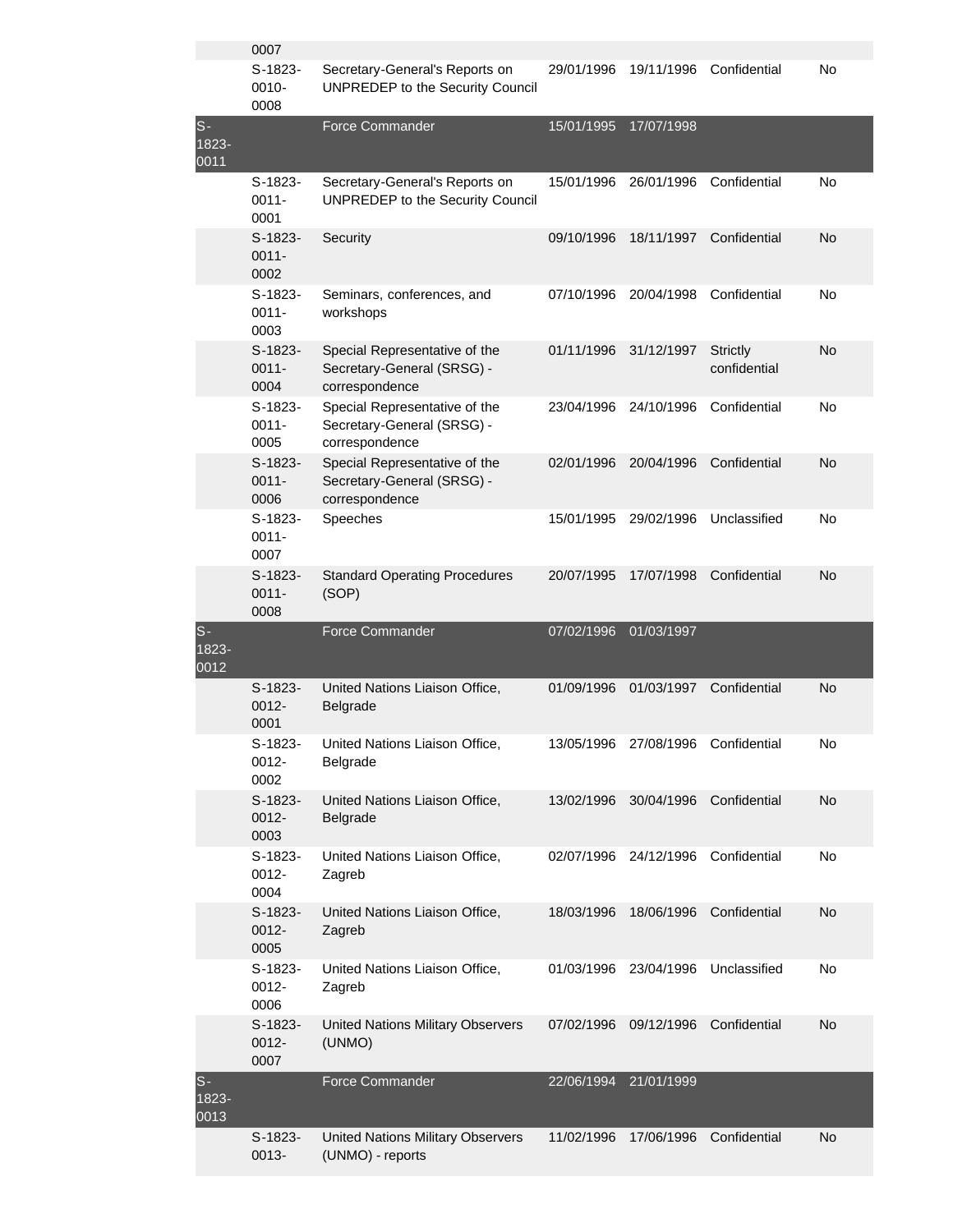|                       | 0001                          |                                                                                      |            |                                    |                                 |           |
|-----------------------|-------------------------------|--------------------------------------------------------------------------------------|------------|------------------------------------|---------------------------------|-----------|
|                       | $S-1823-$<br>0013-<br>0002    | <b>United Nations Military Observers</b><br>(UNMO) - reports                         | 20/01/1996 | 10/02/1996                         | Confidential                    | No        |
|                       | $S-1823-$<br>0013-<br>0003    | United Nations Patrol Line (UNPL)                                                    | 25/02/1997 | 17/12/1997                         | <b>Strictly</b><br>confidential | No        |
|                       | $S-1823-$<br>0013-<br>0004    | United Nations Patrol Line (UNPL)                                                    | 02/02/1998 | 21/01/1999                         | Confidential                    | No        |
|                       | $S-1823-$<br>0013-<br>0005    | <b>United Nations Preventive</b><br>Deployment Force (UNPREDEP)                      | 09/01/1996 | 13/01/1999                         | Confidential                    | No        |
|                       | $S-1823-$<br>0013-<br>0006    | <b>United Nations Preventive</b><br>Deployment Force (UNPREDEP) -<br>reconfiguration | 14/01/1997 | 02/10/1997                         | Strictly<br>confidential        | No        |
|                       | $S-1823-$<br>0013-<br>0007    | United States Battalion (USBAT)                                                      | 22/06/1994 | 27/12/1996                         | Unclassified                    | No        |
| $S-$<br>1823-<br>0014 |                               | <b>Force Commander</b>                                                               | 10/01/1997 | 24/03/1999                         |                                 |           |
|                       | $S-1823-$<br>0014-<br>0001    | United States Battalion (USBAT)                                                      | 10/01/1997 | 28/10/1997                         | <b>Strictly</b><br>confidential | No        |
|                       | $S-1823-$<br>0014-<br>0002    | United States Battalion (USBAT)                                                      | 05/11/1997 | 23/03/1998                         | Strictly<br>confidential        | No        |
|                       | $S-1823-$<br>0014-<br>0003    | United States Battalion (USBAT)                                                      | 06/04/1998 | 24/03/1999                         | <b>Strictly</b><br>confidential | <b>No</b> |
|                       | $S-1823-$<br>0014-<br>0005    | United States Battalion (USBAT) -<br>United States Army, Europe<br>(USAREUR)         | 15/02/1997 | 06/08/1998                         | Strictly<br>confidential        | No        |
|                       | $S-1823-$<br>0014-<br>0004    | United States Battalion (USBAT) -<br>monthly reports                                 | 14/02/1997 | 01/03/1999                         | Unclassified                    | No        |
|                       | S-1823-<br>$0014 -$<br>0006   | Visitors                                                                             |            | 14/08/1998 18/03/1999 Confidential |                                 | No        |
|                       | $S-1823-$<br>0014-<br>0007    | <b>Visitors</b>                                                                      | 03/06/1998 |                                    | 12/08/1998 Confidential         | <b>No</b> |
| $S-$<br>1823-<br>0015 |                               | <b>Force Commander</b>                                                               | 27/12/1995 | 29/01/1999                         |                                 |           |
|                       | $S-1823-$<br>$0015 -$<br>0001 | <b>Visitors</b>                                                                      | 16/12/1997 | 08/06/1998                         | <b>Strictly</b><br>confidential | No.       |
|                       | $S-1823-$<br>$0015 -$<br>0002 | <b>Visitors</b>                                                                      | 18/04/1997 | 08/12/1997                         | Strictly<br>confidential        | <b>No</b> |
|                       | $S-1823-$<br>$0015 -$<br>0003 | <b>Visitors</b>                                                                      |            | 15/09/1996 27/05/1997              | <b>Strictly</b><br>confidential | <b>No</b> |
|                       | $S-1823-$<br>$0015 -$<br>0004 | <b>Visitors</b>                                                                      | 04/01/1996 | 18/12/1996                         | Confidential                    | No        |
|                       | $S-1823-$<br>$0015 -$         | Visitors - Kofi Annan                                                                | 27/12/1995 | 11/01/1996                         | Confidential                    | No.       |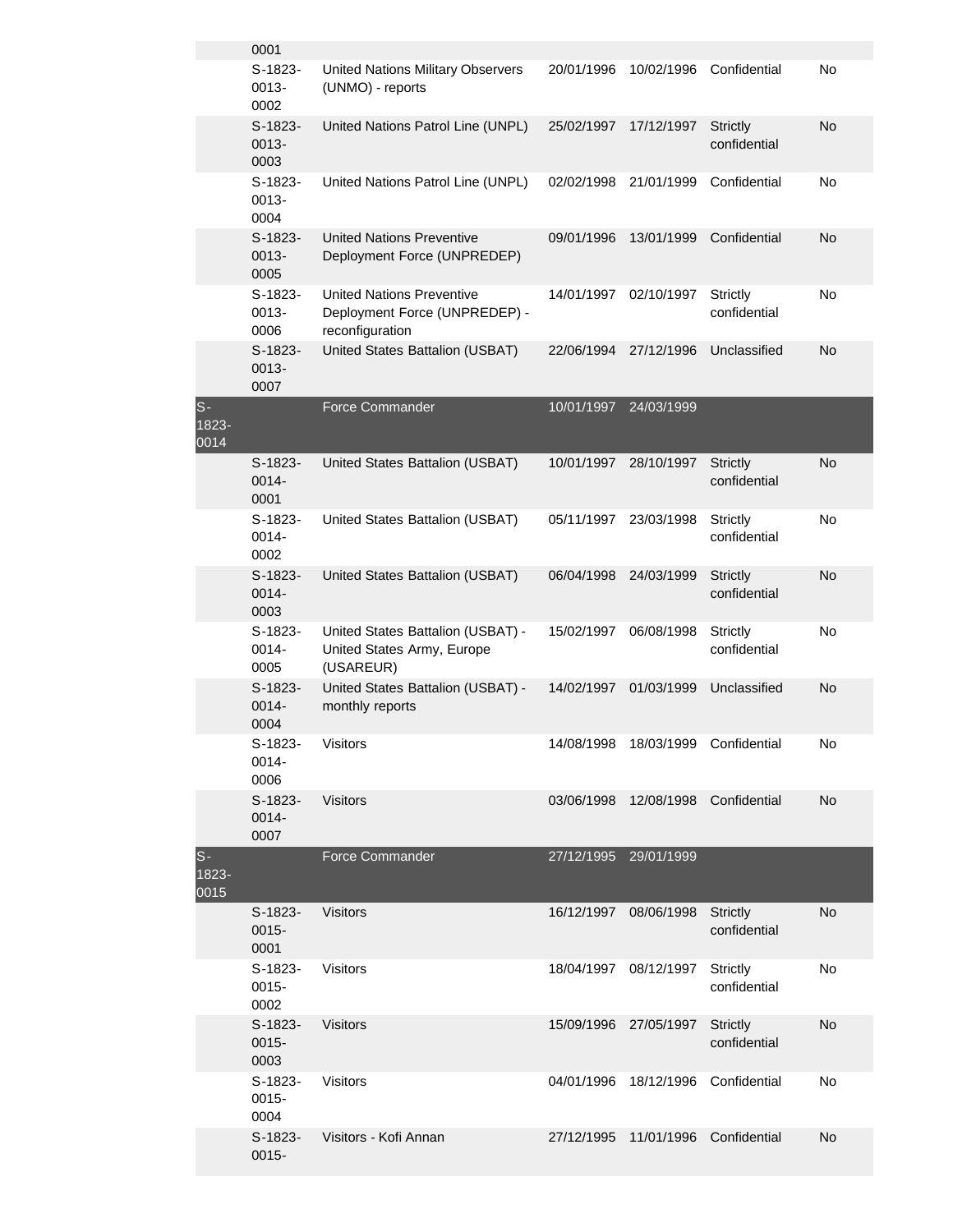|                           | 0005                          |                                            |            |                                    |                                 |    |
|---------------------------|-------------------------------|--------------------------------------------|------------|------------------------------------|---------------------------------|----|
|                           | $S-1823-$<br>$0015 -$<br>0006 | Visits of the Force Commander              |            | 16/01/1998 29/01/1999              | Confidential                    | No |
|                           | $S-1823-$<br>$0015 -$<br>0007 | Visits of the Force Commander              | 25/11/1997 | 24/12/1997                         | Confidential                    | No |
| $S -$<br>$1823 -$<br>0016 |                               | <b>Force Commander</b>                     | 12/01/1995 | 24/12/1997                         |                                 |    |
|                           | $S-1823-$<br>$0016 -$<br>0001 | Visits of the Force Commander              | 08/03/1997 | 24/12/1997                         | Confidential                    | No |
|                           | $S-1823-$<br>$0016 -$<br>0002 | Visits of the Force Commander              | 02/12/1996 | 05/06/1997                         | Confidential                    | No |
|                           | $S-1823-$<br>0016-<br>0003    | Visits of the Force Commander              | 11/06/1996 | 09/12/1996                         | Confidential                    | No |
|                           | $S-1823-$<br>0016-<br>0004    | Visits of the Force Commander              | 24/07/1996 | 27/08/1996                         | Confidential                    | No |
|                           | $S-1823-$<br>0016-<br>0005    | Visits of the Force Commander              | 27/01/1996 | 02/09/1996                         | Confidential                    | No |
|                           | $S-1823-$<br>0016-<br>0006    | Visits of the Force Commander              | 12/01/1995 | 06/10/1995                         | Unclassified                    | No |
|                           | $S-1823-$<br>0016-            | Albania                                    | 13/03/1997 | 31/10/1997                         | Confidential                    | No |
|                           | 0007                          |                                            |            |                                    |                                 |    |
| $S -$<br>1823-<br>0017    |                               | <b>Force Commander</b>                     | 22/12/1995 | 08/02/1999                         |                                 |    |
|                           | $S-1823-$<br>$0017 -$<br>0001 | Force Commander's Conferences              | 19/01/1998 | 19/11/1998                         | Unclassified                    | No |
|                           | S-1823-<br>0017-<br>0002      | Government of the Republic of<br>Macedonia |            | 21/01/1997 02/07/1998 Confidential |                                 | No |
|                           | $S-1823-$<br>$0017 -$<br>0003 | Military and communications<br>exercises   | 10/01/1996 | 11/12/1996                         | Unclassified                    | No |
|                           | S-1823-<br>$0017 -$<br>0004   | Press and Information Office               | 18/06/1996 | 13/12/1996                         | Unclassified                    | No |
|                           | S-1823-<br>0017-<br>0005      | Press and Information Office               | 26/12/1995 | 14/06/1996                         | Unclassified                    | No |
|                           | S-1823-<br>0017-<br>0006      | Miscellaneous                              | 22/12/1995 | 08/02/1999                         | <b>Strictly</b><br>confidential | No |
| $S-$<br>1823-<br>0018     |                               | Force Commander / Chief of Staff           | 07/02/1993 | 24/09/1998                         |                                 |    |
|                           | $S-1823-$<br>0018-<br>0001    | Miscellaneous                              | 06/07/1994 |                                    | 23/08/1994 Confidential         | No |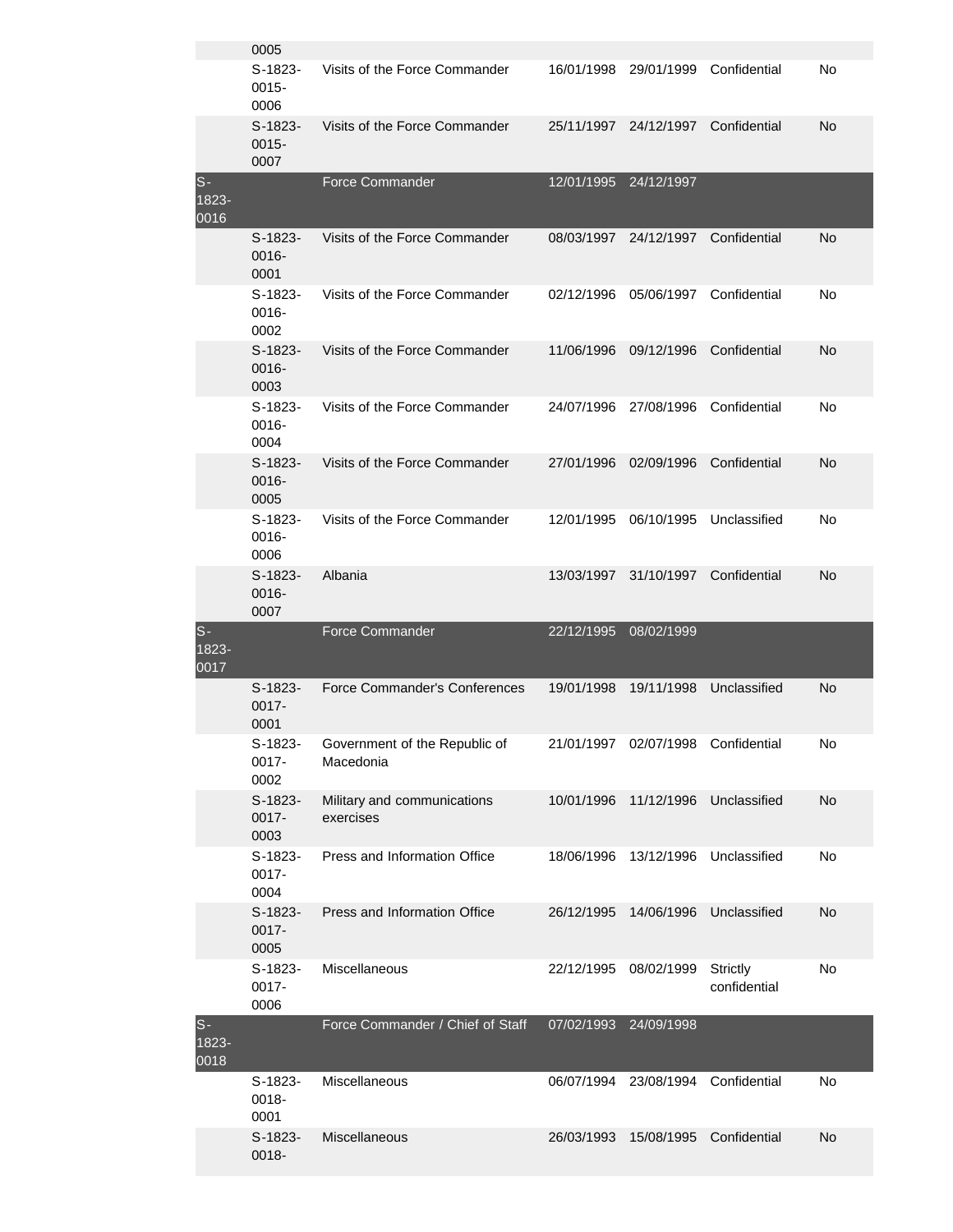|                        | 0002                       |                                                               |            |            |                                 |    |
|------------------------|----------------------------|---------------------------------------------------------------|------------|------------|---------------------------------|----|
|                        | S-1823-<br>0018-<br>0003   | Miscellaneous                                                 | 26/03/1993 | 23/08/1996 | Unclassified                    | No |
|                        | $S-1823-$<br>0018-<br>0004 | Air operations                                                | 17/10/1997 | 08/07/1998 | Unclassified                    | No |
|                        | $S-1823-$<br>0018-<br>0005 | Albania                                                       | 07/03/1997 | 17/09/1997 | Confidential                    | No |
|                        | S-1823-<br>0018-<br>0006   | Calendars and invitations                                     | 27/05/1997 | 19/06/1998 | Unclassified                    | No |
|                        | $S-1823-$<br>0018-<br>0007 | Change of command ceremonies                                  | 30/01/1995 | 24/09/1998 | Confidential                    | No |
|                        | $S-1823-$<br>0018-<br>0008 | Change of command ceremonies                                  | 15/01/1995 | 11/06/1997 | Unclassified                    | No |
|                        | S-1823-<br>0018-<br>0009   | Coordination between Military<br>Component and civilian staff | 07/02/1993 | 06/02/1997 | <b>Strictly</b><br>confidential | No |
|                        | $S-1823-$<br>0018-<br>0010 | Disputed areas                                                | 10/07/1994 | 21/05/1996 | Unclassified                    | No |
| $S-$<br>1823-<br>0019  |                            | Chief of Staff                                                | 21/06/1993 | 02/04/1999 |                                 |    |
|                        | $S-1823-$                  | Drawdown                                                      | 06/12/1996 | 24/05/1997 | Confidential                    | No |
|                        | 0019-<br>0001              |                                                               |            |            |                                 |    |
|                        | S-1823-<br>0019-<br>0002   | Drawdown                                                      | 21/02/1996 | 06/12/1996 | Confidential                    | No |
|                        | $S-1823-$<br>0019-<br>0003 | <b>Driver Safety Program</b>                                  | 12/10/1993 | 02/05/1997 | Unclassified                    | No |
|                        | S-1823-<br>0019-<br>0004   | End of mission reports                                        | 01/01/1995 | 30/04/1997 | Confidential                    | No |
|                        | $S-1823-$<br>0019-<br>0005 | Force Commander's Conferences                                 | 26/10/1998 | 28/01/1999 | Unclassified                    | No |
|                        | $S-1823-$<br>0019-<br>0006 | Joint Working Group                                           | 24/02/1997 | 19/03/1997 | Confidential                    | No |
|                        | $S-1823-$<br>0019-<br>0007 | Reading file                                                  | 21/06/1993 | 02/04/1999 | Confidential                    | No |
| $S -$<br>1823-<br>0020 |                            | Chief of Staff / Operations Branch,<br>Senior Plans Officer   | 09/02/1993 | 14/03/1999 |                                 |    |
|                        | S-1823-<br>0020-<br>0001   | Reading file                                                  | 09/02/1993 | 29/01/1998 | Confidential                    | No |
|                        | S-1823-<br>0020-<br>0002   | Security                                                      | 21/04/1994 | 25/08/1998 | Strictly<br>confidential        | No |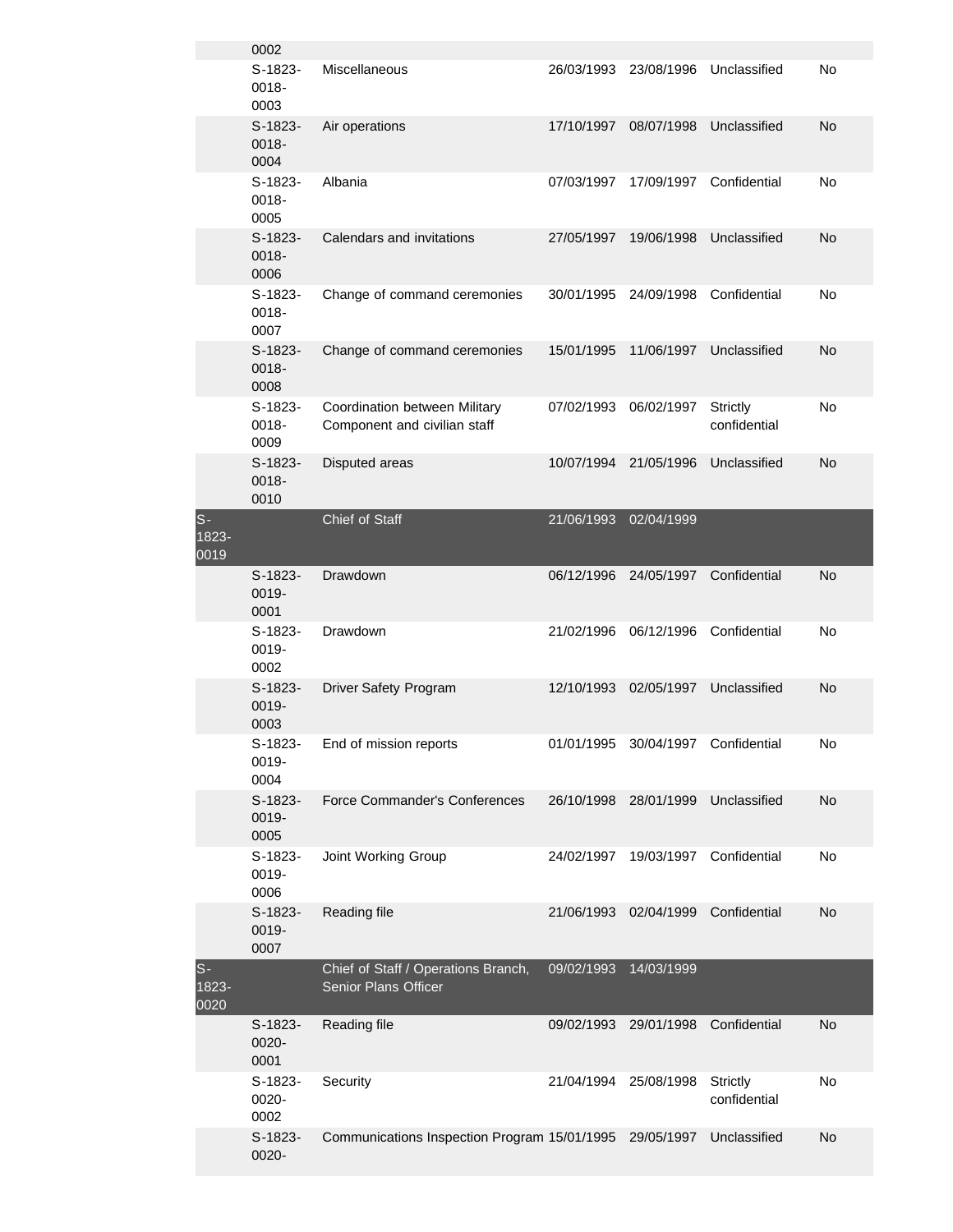|                        | 0003                          |                                               |            |            |                                 |    |
|------------------------|-------------------------------|-----------------------------------------------|------------|------------|---------------------------------|----|
|                        | $S-1823-$<br>0020-<br>0004    | Disputed area - Kudra Fura                    | 28/05/1998 | 23/01/1999 | Unclassified                    | No |
|                        | $S-1823-$<br>$0020 -$<br>0005 | Incident reports                              | 04/04/1994 | 27/02/1999 | <b>Strictly</b><br>confidential | No |
|                        | $S-1823-$<br>0020-<br>0006    | Incident reports                              | 13/11/1996 | 14/03/1999 | Unclassified                    | No |
|                        | S-1823-<br>$0020 -$<br>0007   | Incident reports                              | 28/01/1994 | 10/10/1996 | Unclassified                    | No |
|                        | $S-1823-$<br>0020-<br>0008    | Military liquidation                          | 10/02/1998 | 24/03/1998 | Confidential                    | No |
| $S -$<br>1823-<br>0021 |                               | Operations Branch, Senior Plans<br>Officer    | 01/09/1993 | 28/02/1999 |                                 |    |
|                        | $S-1823-$<br>$0021 -$<br>0001 | Nordic Battalion (NORDBAT) -<br>photographs   | 31/03/1995 | 28/02/1999 | Unclassified                    | No |
|                        | $S-1823-$<br>$0021 -$<br>0002 | <b>Operation Black Alert</b>                  | 15/06/1994 | 19/08/1996 | Confidential                    | No |
|                        | $S-1823-$<br>$0021 -$<br>0003 | <b>Operation Black FYROM</b>                  | 01/09/1993 | 31/03/1994 | Confidential                    | No |
|                        | $S-1823-$<br>$0021 -$<br>0004 | <b>Operation Black FYROM</b>                  | 06/07/1994 | 03/12/1996 | Confidential                    | No |
|                        | $S-1823-$<br>$0021 -$<br>0005 | Operation Green FYROM                         | 14/07/1998 | 23/02/1999 | Confidential                    | No |
|                        | $S-1823-$<br>$0021 -$<br>0006 | Operation orders                              | 28/10/1993 | 10/07/1997 | Confidential                    | No |
| $S -$<br>1823-<br>0022 |                               | Operations Branch, Senior Plans<br>Officer    | 19/07/1993 | 28/01/1999 |                                 |    |
|                        | S-1823-<br>0022-<br>0001      | Operation orders                              | 10/08/1994 | 27/11/1997 | Confidential                    | No |
|                        | S-1823-<br>0022-<br>0002      | Operation orders                              | 22/09/1993 | 25/08/1997 | Confidential                    | No |
|                        | $S-1823-$<br>0022-<br>0003    | Operation orders                              | 14/06/1994 | 29/10/1997 | Confidential                    | No |
|                        | S-1823-<br>0022-<br>0004      | Operational directives and<br>instructions    | 04/11/1993 | 21/12/1994 | Confidential                    | No |
|                        | $S-1823-$<br>0022-<br>0005    | <b>Operations Conferences</b>                 | 21/01/1997 | 28/01/1999 | Unclassified                    | No |
|                        | $S-1823-$<br>0022-<br>0006    | Rules of engagement                           | 19/07/1993 | 08/12/1995 | Confidential                    | No |
|                        | S-1823-<br>0022-              | <b>Standard Operating Procedures</b><br>(SOP) | 07/05/1998 | 07/05/1998 | Confidential                    | No |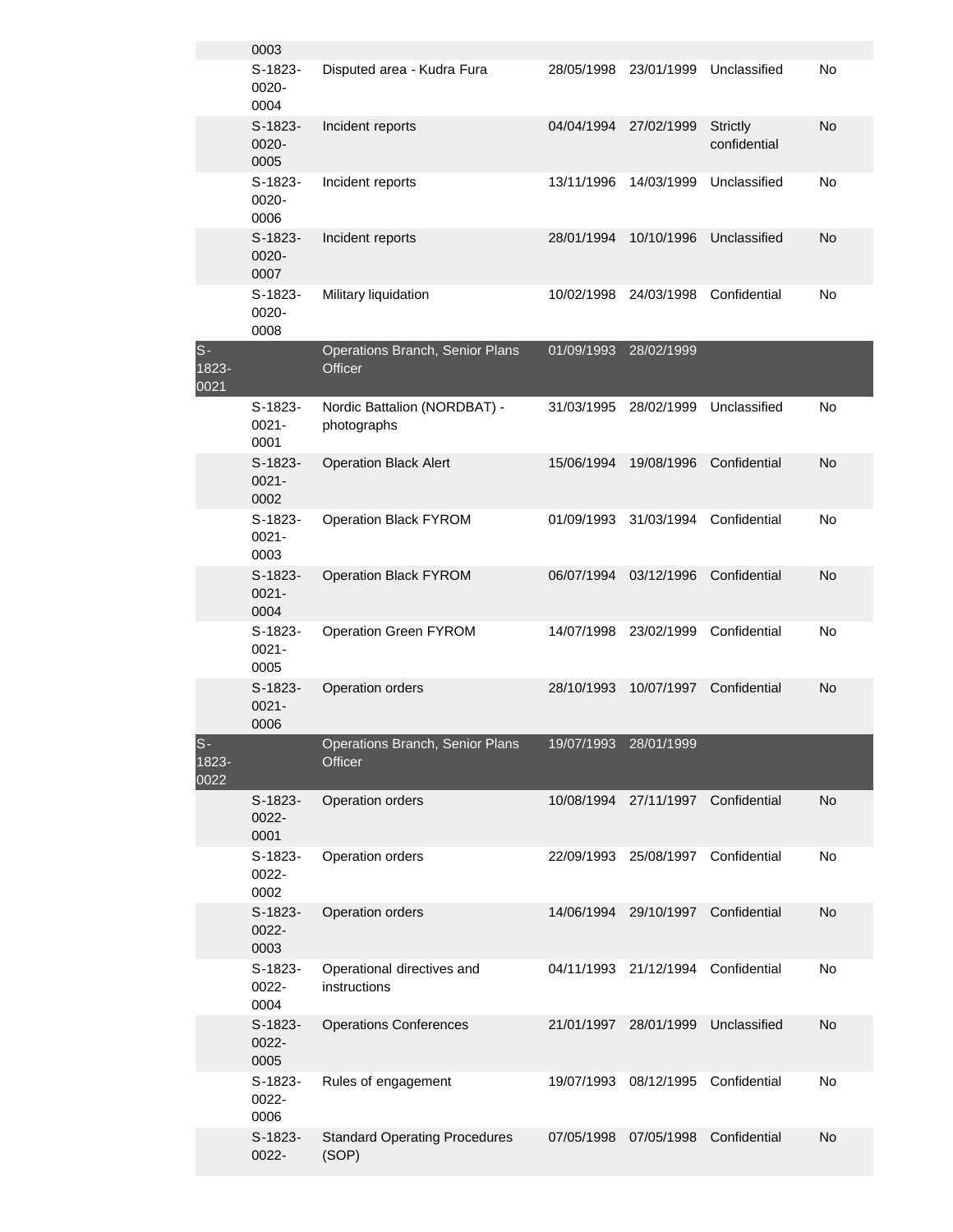|                        | 0007                       |                                                                                           |            |                       |              |    |
|------------------------|----------------------------|-------------------------------------------------------------------------------------------|------------|-----------------------|--------------|----|
|                        | S-1823-<br>0022-<br>0008   | <b>Standard Operating Procedures</b><br>(SOP)                                             | 07/05/1998 | 07/05/1998            | Confidential | No |
| $S -$<br>1823-<br>0023 |                            | Operations Branch, Senior Plans<br>Officer / Logistics Branch, Chief<br>Logistics Officer |            | 01/11/1992 23/03/1999 |              |    |
|                        | $S-1823-$<br>0023-<br>0001 | <b>Standard Operating Procedures</b><br>(SOP)                                             | 07/05/1998 | 07/05/1998            | Confidential | No |
|                        | S-1823-<br>0023-<br>0002   | United Nations Patrol Line (UNPL)                                                         | 06/04/1997 | 13/02/1998            | Confidential | No |
|                        | S-1823-<br>0023-<br>0003   | United Nations Patrol Line (UNPL)                                                         | 03/09/1996 | 03/03/1999            | Confidential | No |
|                        | S-1823-<br>0023-<br>0004   | Correspondence - incoming                                                                 | 21/07/1996 | 23/03/1999            | Unclassified | No |
|                        | S-1823-<br>0023-<br>0005   | Correspondence - outgoing                                                                 | 26/03/1996 | 11/03/1999            | Unclassified | No |
|                        | $S-1823-$<br>0023-<br>0006 | <b>Logistics Conferences</b>                                                              | 20/06/1995 | 22/06/1998            | Unclassified | No |
|                        | S-1823-<br>0023-<br>0008   | Logistics directives                                                                      | 01/06/1993 | 09/09/1997            | Confidential | No |
|                        | $S-1823-$<br>0023-<br>0007 | <b>Logistics Conferences</b>                                                              | 21/07/1998 | 18/03/1999            | Unclassified | No |
|                        | S-1823-<br>0023-<br>0009   | Logistics directives                                                                      | 01/11/1992 | 23/06/1995            | Unclassified | No |
| $S -$<br>1823-<br>0024 |                            | Military Information Liaison Office<br>(MILO)                                             | 15/04/1993 | 25/03/1999            |              |    |
|                        | S-1823-<br>0024-<br>0002   | Drawdown                                                                                  | 12/03/1999 | 25/03/1999            | Confidential | No |
|                        | S-1823-<br>0024-<br>0003   | Liaison meetings                                                                          | 29/10/1993 | 21/02/1995            | Confidential | No |
|                        | S-1823-<br>0024-<br>0004   | Liaison meetings                                                                          | 09/09/1994 | 06/11/1995            | Confidential | No |
|                        | $S-1823-$<br>0024-<br>0005 | Liaison meetings                                                                          | 30/03/1997 | 13/11/1998            | Confidential | No |
|                        | S-1823-<br>0024-<br>0006   | Liaison meetings                                                                          | 18/01/1996 | 24/09/1997            | Confidential | No |
|                        | $S-1823-$<br>0024-<br>0007 | Liaison meetings - Federal Republic 15/04/1993<br>of Yugoslavia (FRY)                     |            | 23/09/1996            | Confidential | No |
|                        | S-1823-<br>0024-<br>0001   | Drawdown                                                                                  | 27/07/1996 | 15/01/1997            | Confidential | No |
| $S -$<br>1823-         |                            | Military Information Liaison Office<br>(MILO)                                             | 15/03/1993 | 10/03/1999            |              |    |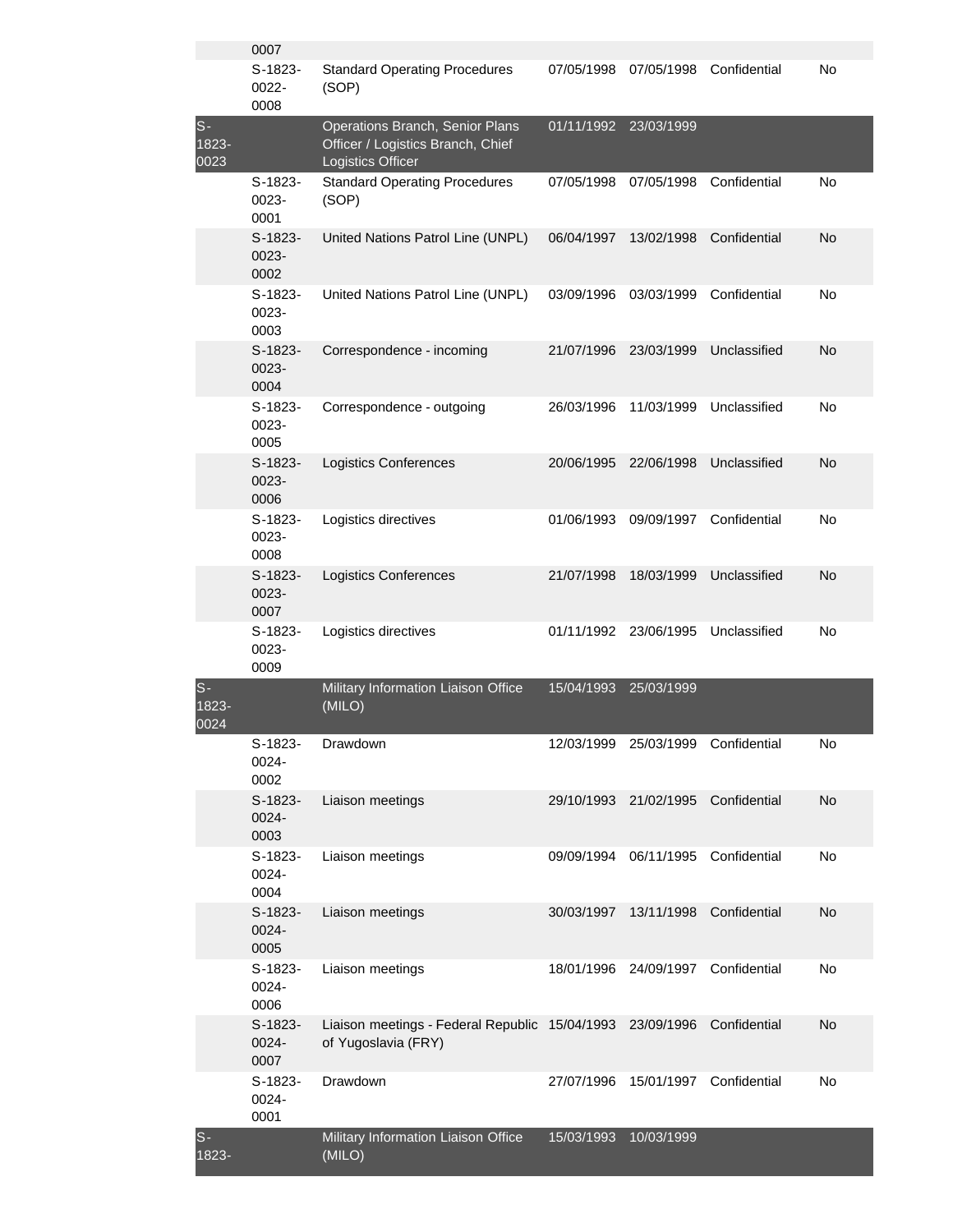| 0025                   |                               |                                                      |            |                       |                                    |           |
|------------------------|-------------------------------|------------------------------------------------------|------------|-----------------------|------------------------------------|-----------|
|                        | S-1823-<br>$0025 -$<br>0001   | Liaison meetings - Ministry of<br>Defense            | 05/05/1995 | 22/02/1996            | Unclassified                       | No        |
|                        | $S-1823-$<br>$0025 -$<br>0002 | Liquidation                                          | 09/04/1998 | 10/03/1999            | Confidential                       | No        |
|                        | $S-1823-$<br>$0025 -$<br>0003 | Meetings                                             | 01/12/1995 | 02/04/1996            | Unclassified                       | No        |
|                        | $S-1823-$<br>$0025 -$<br>0004 | Meetings                                             | 22/08/1995 | 22/11/1995            | Unclassified                       | No        |
|                        | $S-1823-$<br>$0025 -$<br>0005 | Meetings                                             | 06/04/1995 | 15/08/1995            | Unclassified                       | No        |
|                        | $S-1823-$<br>$0025 -$<br>0006 | Military dispositions                                | 15/03/1993 | 23/04/1996            | Confidential                       | No        |
|                        | $S-1823-$<br>$0025 -$<br>0007 | Military Information Office<br>Conferences           | 23/06/1994 | 03/02/1997            | Confidential                       | No        |
| $S -$<br>1823-<br>0026 |                               | Military Information Liaison Office<br>(MILO)        | 24/02/1993 | 04/04/1999            |                                    |           |
|                        | S-1823-<br>0026-<br>0001      | Military Information Office<br>Conferences           | 26/02/1993 | 14/05/1994            | Confidential                       | No        |
|                        | $S-1823-$<br>0026-<br>0002    | Military information summaries                       | 17/10/1994 | 04/04/1999            | Confidential                       | No        |
|                        | S-1823-<br>0026-<br>0003      | Military information summaries                       | 07/02/1994 | 26/09/1994            | Confidential                       | No        |
|                        | $S-1823-$<br>0026-<br>0004    | Military information summaries                       | 24/02/1993 | 31/01/1994            | Confidential                       | No        |
|                        | S-1823-<br>0026-<br>0005      | Refugees                                             |            |                       | 20/02/1999 26/02/1999 Unclassified | No        |
|                        | $S-1823-$<br>0026-<br>0006    | United Nations Liaison Office,<br>Belgrade           | 08/08/1997 | 12/06/1998            | Confidential                       | <b>No</b> |
|                        | S-1823-<br>0026-<br>0007      | United Nations Liaison Office,<br>Belgrade           |            | 07/05/1997 28/07/1997 | <b>Strictly</b><br>confidential    | No        |
|                        | $S-1823-$<br>0026-<br>0008    | United Nations Patrol Line (UNPL)                    | 22/06/1993 | 21/08/1998            | Unclassified                       | No        |
| $S-$<br>1823-<br>0027  |                               | Military Information Liaison Office<br>(MILO) [tube] | 01/01/1993 | 31/12/1993            |                                    |           |
| $S -$<br>1823-<br>0028 |                               | Military Information Liaison Office<br>(MILO) [tube] | 07/07/1994 | 06/05/1998            |                                    |           |
| $S -$<br>1823-<br>0030 |                               | Military Information Liaison Office<br>(MILO) [tube] | 03/12/1996 | 09/12/1996            |                                    |           |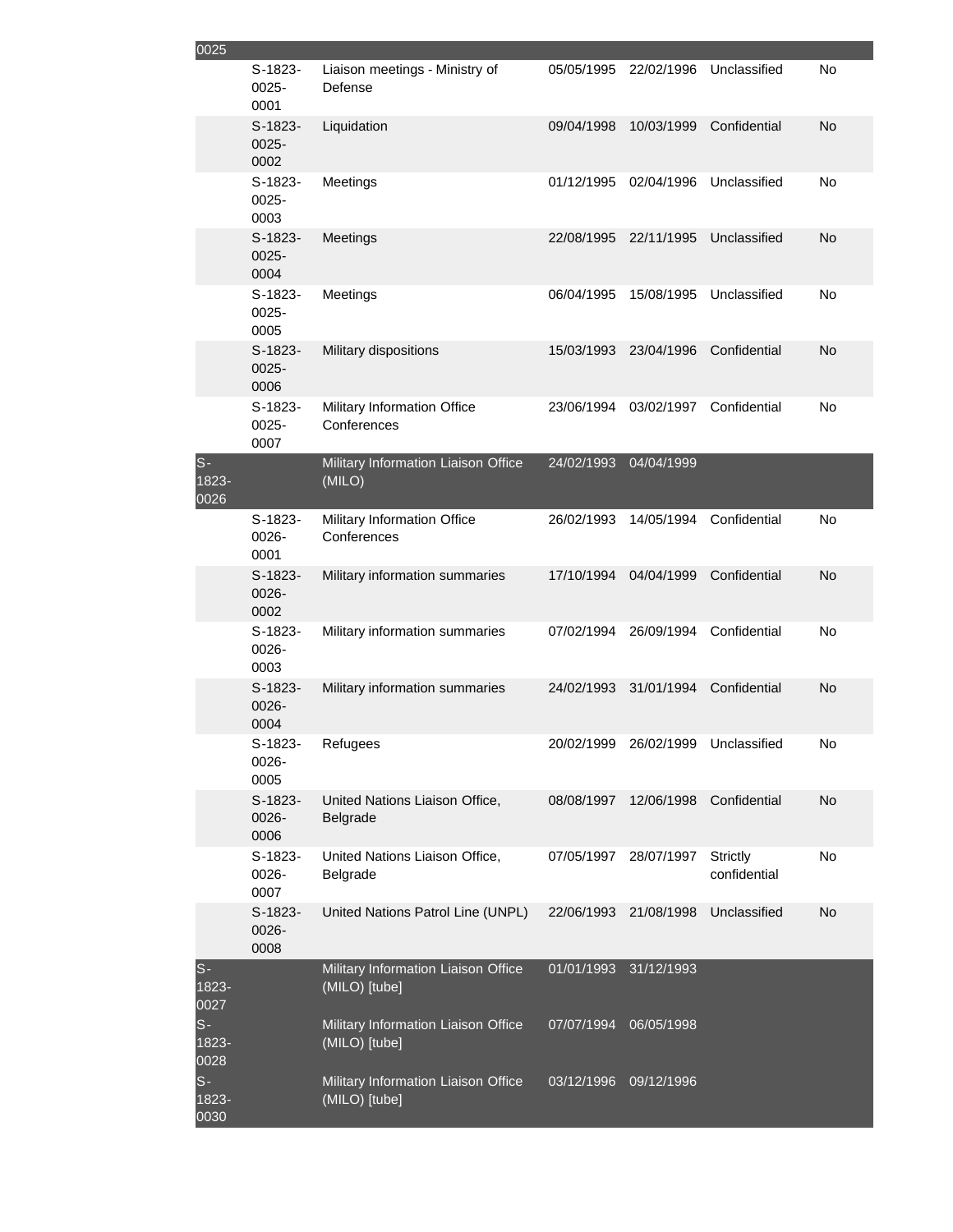#### **Scope and Content**

S-1824 contains records concerning police support provided to the United Nations Preventive Deployment Force (UNPREDEP).

#### Civilian Police Support

Civilian Police Support were deployed in the border areas of the Former Yugoslav Republic of Macedonia (FYROM) to monitor the work of the Macedonian border police. Civilian Police Support also conducted community patrols and liaised with local police.

Included are daily, weekend, and weekly situation reports consolidating information from the following Civilian Police Support stations: Station Skopje, Station Ohrid and Station Tetovo. Situation reports contain information gathered from border patrols regarding: shootings and sporadic firing; discoveries of smuggling; black marketing; and illegal border crossings. Situation reports also cover: demonstrations and hunger strikes held by civilians; visits to refugee camps and movements of refugees; and proceedings of the trial of Gostivar mayor Rufi Osmani held in September 1997, which was prompted by violence resulting from a flag-raising incident in July.

Also detailed in the situation reports are meetings conducted by Civilian Police Support. Meetings with chiefs and deputy commanders of local police concern such topics as: border incidents; local criminal activity; and the organization and administration of local police. Meetings with members of political parties primarily concern the controversial issue of the public raising of the Macedonian, Albanian and Turkish flags. Meetings with mayors concern such issues as: local business and economic conditions; local strikes; drug use; infrastructure challenges; attitudes toward CIVPOL and UNPREDEP's presence; alleged government hostilities against the ethnic Albanian population; the difficulty of obtaining citizenship papers; and the activities of Roma.

Monthly situation reports, which were prepared by Civilian Police Support teams in Ohrid, Skopje, and Tetovo, detail: cooperation between CIVPOL and the Macedonian police; the professionalism of the Macedonian police; meetings with police chiefs; and incidents, crime trends, and prison visits.

There are also reports about villages visited by Civilian Police Support from Station Gostivar, Station Skopje, Station Ohrid and Station Tetovo. Most profiles are of villages located near FYROM's borders with Albania and the Federal Republic of Yugoslavia (FRY). Village profiles document repeated visits to villages from 1993 to 1999. Information was gathered through observation and from conversations with village mayors, shopkeepers, farmers, and other residents.

Village profiles provide population figures and percentages of the ethnic makeup of villages, including figures on the following groups: Macedonian Orthodox Christians, Macedonia Muslims, Albanian Muslims, Turks, Roma, and Vlachs. Also noted are: comments about the crime rate; observations about population loss and the abandonment of villages during the winter months; and figures on unemployment and overseas emigration from villages. Details about infrastructure pertain to: plumbing; electricity; telephone lines; conditions of village roads; waste collection; and the functioning of wells and villagers' access to potable water. Notes about village elementary and secondary schools mention class size, condition of facilities, and language used in instruction (Macedonian, Albanian or Turkish). Also noted are figures about refugees from Serbia, Croatia, Bosnia, and Kosovo residing in villages, and details about medical services available to and humanitarian assistance needed by villagers.

| Box                 | Folder    | Title                              | <b>Date</b><br>Created | Date<br><b>Closed</b> | <b>Security</b><br>Level | <b>Scanned</b><br>Items |
|---------------------|-----------|------------------------------------|------------------------|-----------------------|--------------------------|-------------------------|
| S-<br>1824-<br>0001 |           | <b>Civilian Police Support</b>     | 01/12/1993             | 25/02/1999            |                          |                         |
|                     | $S-1824-$ | Assistance with national census in | 01/12/1993             | 15/07/1994            | Strictly                 | N٥                      |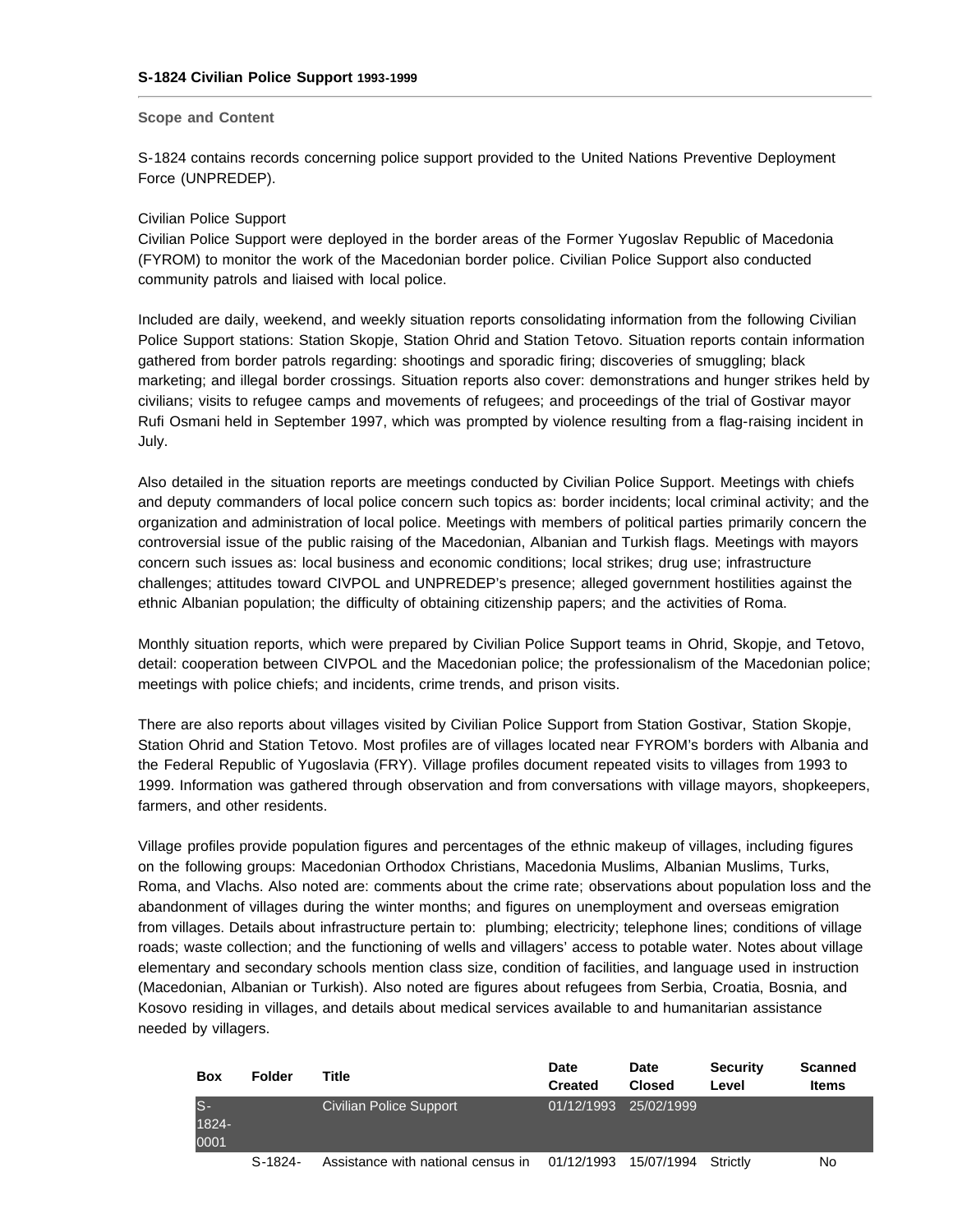|                        | $0001 -$<br>0001              | Ohrid                          |            |            | confidential                    |           |
|------------------------|-------------------------------|--------------------------------|------------|------------|---------------------------------|-----------|
|                        | $S-1824-$<br>$0001 -$<br>0002 | Daily situation reports        | 21/12/1998 | 25/02/1999 | <b>Strictly</b><br>confidential | No        |
|                        | S-1824-<br>$0001 -$<br>0003   | Daily situation reports        | 12/10/1998 | 17/12/1998 | <b>Strictly</b><br>confidential | No        |
|                        | $S-1824-$<br>$0001 -$<br>0004 | Daily situation reports        | 27/07/1998 | 08/10/1998 | <b>Strictly</b><br>confidential | No        |
|                        | $S-1824-$<br>$0001 -$<br>0005 | Daily situation reports        | 20/05/1998 | 23/07/1998 | <b>Strictly</b><br>confidential | No        |
|                        | $S-1824-$<br>$0001 -$<br>0006 | Daily situation reports        | 21/04/1998 | 19/05/1998 | <b>Strictly</b><br>confidential | No        |
| $S -$<br>1824-<br>0002 |                               | <b>Civilian Police Support</b> | 01/07/1997 | 20/04/1998 |                                 |           |
|                        | $S-1824-$<br>0002-<br>0001    | Daily situation reports        | 23/03/1998 | 20/04/1998 | Unclassified                    | No        |
|                        | $S-1824-$<br>0002-<br>0002    | Daily situation reports        | 19/01/1998 | 19/03/1998 | Confidential                    | No        |
|                        | $S-1824-$<br>0002-<br>0003    | Daily situation reports        | 01/12/1997 | 15/01/1998 | <b>Strictly</b><br>confidential | <b>No</b> |
|                        | S-1824-<br>0002-<br>0004      | Daily situation reports        | 03/11/1997 | 27/11/1997 | Confidential                    | No        |
|                        | $S-1824-$<br>0002-<br>0005    | Daily situation reports        | 01/09/1997 | 30/10/1997 | <b>Strictly</b><br>confidential | <b>No</b> |
|                        | S-1824-<br>0002-<br>0006      | Daily situation reports        | 01/07/1997 | 28/08/1997 | <b>Strictly</b><br>confidential | No        |
| $S -$<br>1824-<br>0003 |                               | <b>Civilian Police Support</b> | 01/10/1996 | 30/06/1997 |                                 |           |
|                        | S-1824-<br>0003-<br>0001      | Daily situation reports        | 01/05/1997 | 30/06/1997 | Confidential                    | No        |
|                        | $S-1824-$<br>0003-<br>0002    | Daily situation reports        | 16/03/1997 | 30/04/1997 | Confidential                    | No        |
|                        | $S-1824-$<br>0003-<br>0003    | Daily situation reports        | 02/02/1997 | 13/03/1997 | <b>Strictly</b><br>confidential | No        |
|                        | $S-1824-$<br>0003-<br>0004    | Daily situation reports        | 16/12/1996 | 30/01/1997 | <b>Strictly</b><br>confidential | No        |
|                        | $S-1824-$<br>0003-<br>0005    | Daily situation reports        | 27/10/1996 | 15/12/1996 | Strictly<br>confidential        | No        |
|                        | $S-1824-$<br>0003-<br>0006    | Daily situation reports        | 01/10/1996 | 24/10/1996 | Confidential                    | No        |
| $S -$                  |                               | <b>Civilian Police Support</b> | 10/02/1996 | 10/02/1999 |                                 |           |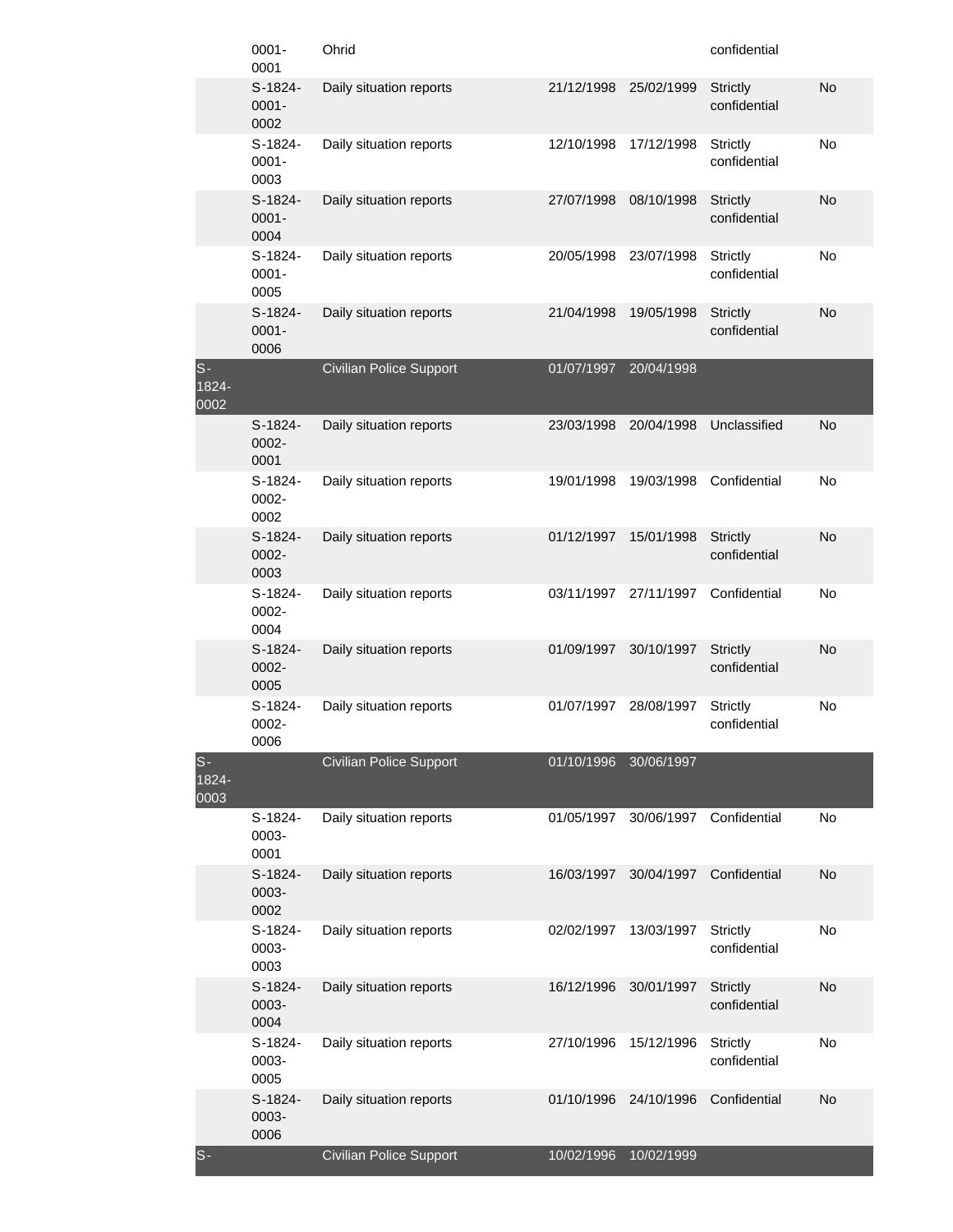| 1824-<br>0004            |                             |                                                          |            |            |                                 |    |
|--------------------------|-----------------------------|----------------------------------------------------------|------------|------------|---------------------------------|----|
|                          | S-1824-<br>0004-<br>0001    | Daily situation reports                                  | 18/08/1996 | 03/10/1996 | Confidential                    | No |
|                          | $S-1824-$<br>0004-<br>0002  | Daily situation reports                                  | 23/06/1996 | 15/08/1996 | <b>Strictly</b><br>confidential | No |
|                          | $S-1824-$<br>0004-<br>0003  | Daily situation reports                                  | 25/04/1996 | 20/06/1996 | Confidential                    | No |
|                          | $S-1824-$<br>0004-<br>0004  | Daily situation reports                                  | 01/03/1996 | 24/04/1996 | Confidential                    | No |
|                          | $S-1824-$<br>0004-<br>0005  | Daily situation reports                                  | 10/02/1996 | 29/02/1996 | Unclassified                    | No |
|                          | $S-1824-$<br>0004-<br>0006  | Interoffice memoranda and<br>correspondence              | 08/12/1997 | 10/02/1999 | Strictly<br>confidential        | No |
|                          | $S-1824-$<br>0004-<br>0007  | Monthly situation reports from Team 03/06/1998<br>Ohrid  |            | 05/02/1999 | <b>Strictly</b><br>confidential | No |
| $S-$<br>$1824 -$<br>0005 |                             | <b>Civilian Police Support</b>                           | 01/01/1993 | 28/02/1999 |                                 |    |
|                          | S-1824-<br>$0005 -$<br>0001 | Monthly situation reports from Team 01/01/1997<br>Ohrid  |            | 28/02/1998 | <b>Strictly</b><br>confidential | No |
|                          | S-1824-<br>$0005 -$<br>0002 | Monthly situation reports from Team 01/03/1997<br>Skopje |            | 30/11/1998 | Strictly<br>confidential        | No |
|                          | S-1824-<br>0005-<br>0003    | Monthly situation reports from Team 01/12/1996<br>Skopje |            | 05/02/1999 | Unclassified                    | No |
|                          | S-1824-<br>0005-<br>0004    | Monthly situation reports from Team 29/12/1993<br>Tetovo |            | 03/02/1999 | Strictly<br>confidential        | No |
|                          | S-1824-<br>0005-<br>0005    | Municipality profiles                                    | 31/03/1995 | 28/02/1999 | Unclassified                    | No |
|                          | S-1824-<br>0005-<br>0006    | Station Gostivar - village profiles                      | 01/01/1993 | 28/02/1999 | Unclassified                    | No |
|                          | S-1824-<br>0005-<br>0007    | Station Gostivar - village profiles                      | 01/01/1993 | 28/02/1999 | Unclassified                    | No |
|                          | S-1824-<br>0005-<br>0008    | Station Gostivar - village profiles                      | 01/01/1993 | 28/02/1999 | <b>Strictly</b><br>confidential | No |
| $S-$<br>$1824 -$<br>0006 |                             | <b>Civilian Police Support</b>                           | 01/01/1993 | 28/02/1999 |                                 |    |
|                          | S-1824-<br>0006-<br>0001    | Station Gostivar - village profiles                      | 01/01/1993 | 28/02/1999 | Unclassified                    | No |
|                          | S-1824-<br>0006-<br>0002    | Station Gostivar - village profiles                      | 01/01/1994 | 31/12/1994 | Unclassified                    | No |
|                          | S-1824-                     | Station Ohrid - village profiles                         | 01/01/1993 | 28/02/1999 | Unclassified                    | No |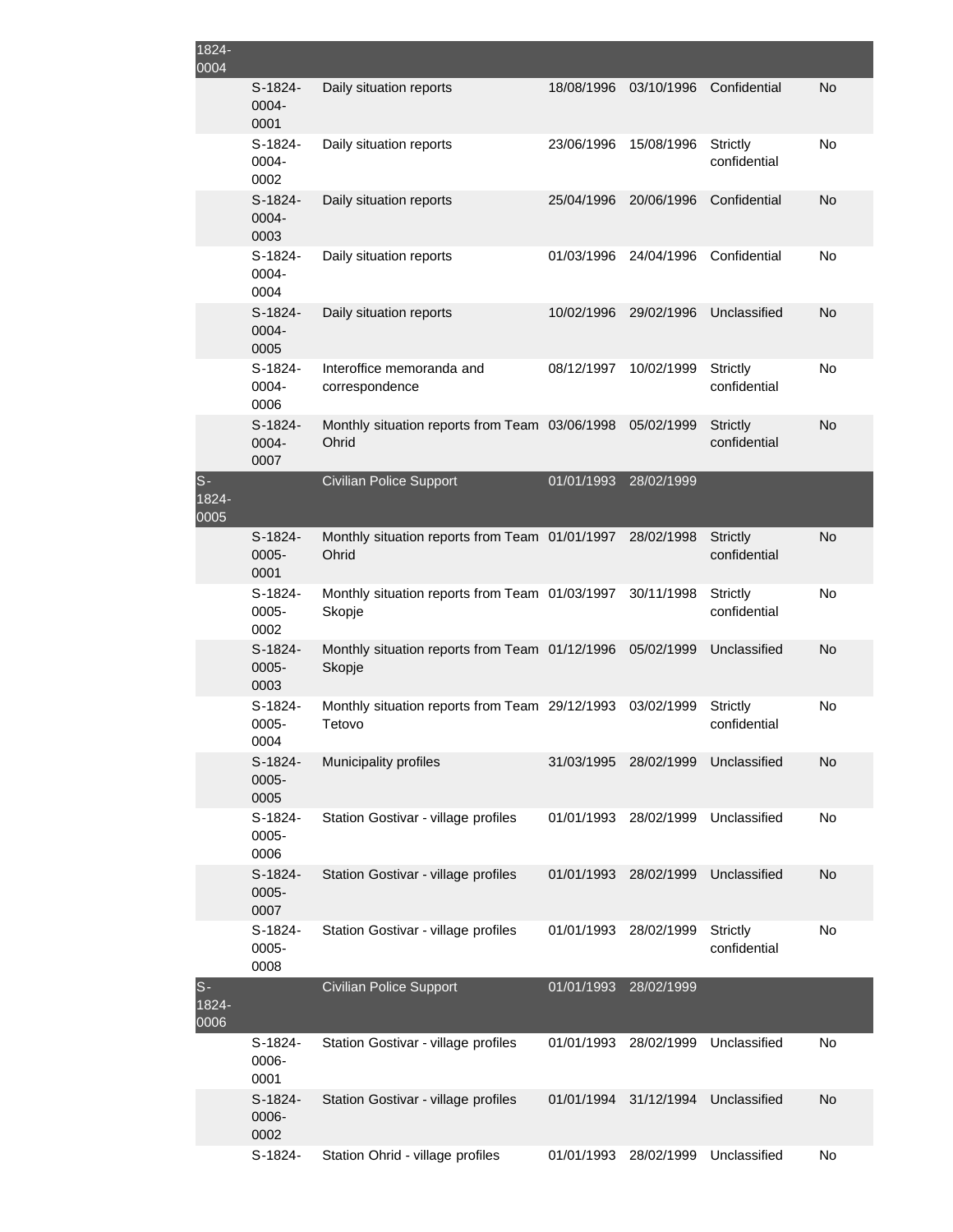|                             | 0006-<br>0003              |                                   |            |            |                                 |    |
|-----------------------------|----------------------------|-----------------------------------|------------|------------|---------------------------------|----|
|                             | S-1824-<br>0006-<br>0004   | Station Ohrid - village profiles  | 01/01/1993 | 28/02/1999 | Unclassified                    | No |
|                             | $S-1824-$<br>0006-<br>0005 | Station Ohrid - village profiles  | 01/01/1993 | 31/12/1998 | Strictly<br>confidential        | No |
|                             | S-1824-<br>0006-<br>0006   | Station Ohrid - village profiles  | 01/01/1993 | 28/02/1999 | Unclassified                    | No |
|                             | S-1824-<br>0006-<br>0007   | Station Ohrid - village profiles  | 01/01/1994 | 28/02/1999 | Unclassified                    | No |
| $S-$<br>$1824 -$<br>0007    |                            | <b>Civilian Police Support</b>    | 01/01/1993 | 28/02/1999 |                                 |    |
|                             | S-1824-<br>0007-<br>0001   | Station Ohrid - village profiles  | 01/01/1993 | 28/02/1999 | Unclassified                    | No |
|                             | S-1824-<br>0007-<br>0002   | Station Ohrid - village profiles  | 01/01/1993 | 28/02/1999 | Strictly<br>confidential        | No |
|                             | S-1824-<br>0007-<br>0003   | Station Ohrid - village profiles  | 01/01/1993 | 28/02/1999 | Unclassified                    | No |
|                             | S-1824-<br>0007-<br>0004   | Station Ohrid - village profiles  | 01/01/1993 | 28/02/1999 | Unclassified                    | No |
|                             | S-1824-<br>0007-<br>0005   | Station Ohrid - village profiles  | 01/01/1993 | 28/02/1999 | Unclassified                    | No |
|                             | S-1824-<br>0007-<br>0006   | Station Ohrid - village profiles  | 01/01/1993 | 28/02/1999 | Unclassified                    | No |
| $S-$<br>1824<br><b>OOOA</b> |                            | <b>Civilian Police Support</b>    | 01/01/1993 | 28/02/1999 |                                 |    |
|                             | S-1824-<br>0009-<br>0001   | Station Skopje - village profiles | 01/01/1993 | 28/02/1999 | <b>Strictly</b><br>confidential | No |
|                             | S-1824-<br>0009-<br>0002   | Station Skopje - village profiles | 01/01/1993 | 28/02/1999 | Strictly<br>confidential        | No |
|                             | S-1824-<br>0009-<br>0003   | Station Skopje - village profiles | 01/01/1993 | 28/02/1999 | Confidential                    | No |
|                             | S-1824-<br>0009-<br>0004   | Station Skopje - village profiles | 01/01/1993 | 28/02/1999 | Confidential                    | No |
|                             | S-1824-<br>0009-<br>0005   | Station Skopje - village profiles | 01/01/1993 | 28/02/1999 | <b>Strictly</b><br>confidential | No |
|                             | S-1824-<br>0009-<br>0006   | Station Skopje - village profiles | 01/01/1993 | 28/02/1999 | Unclassified                    | No |
| $S -$<br>1824-<br>0010      |                            | <b>Civilian Police Support</b>    | 01/01/1993 | 28/02/1999 |                                 |    |
|                             | S-1824-                    | Station Skopje - village profiles | 01/01/1993 | 31/12/1998 | Unclassified                    | No |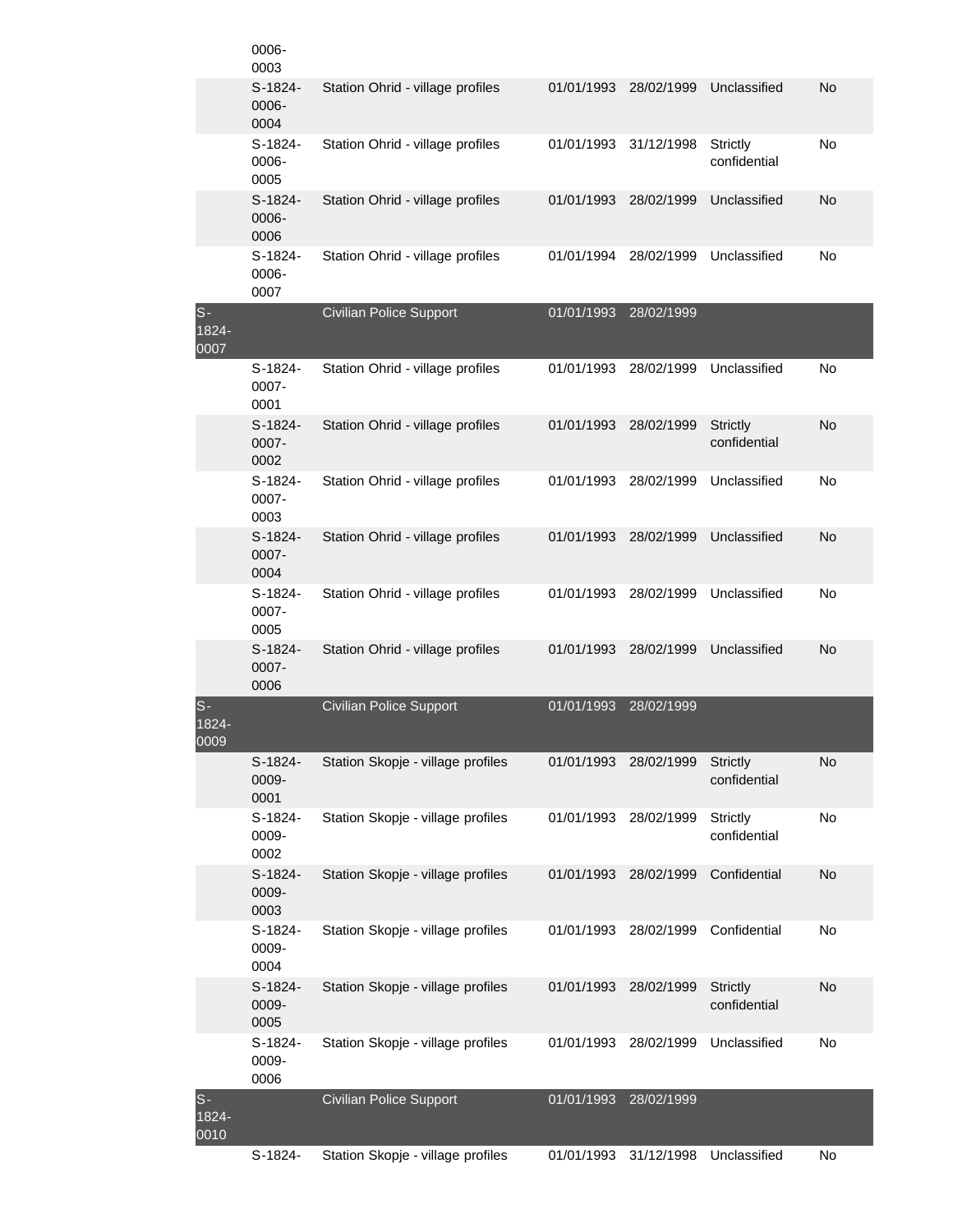|                           | 0010-<br>0001                 |                                                     |            |            |                                 |    |
|---------------------------|-------------------------------|-----------------------------------------------------|------------|------------|---------------------------------|----|
|                           | $S-1824-$<br>0010-<br>0002    | Station Skopje - village profiles                   | 01/01/1994 | 31/12/1994 | Unclassified                    | No |
|                           | $S-1824-$<br>0010-<br>0003    | Station Skopje - village profiles                   | 01/01/1994 | 31/12/1994 | Unclassified                    | No |
|                           | $S-1824-$<br>0010-<br>0004    | Team Tetovo - village profiles                      | 01/12/1993 | 28/02/1999 | Unclassified                    | No |
|                           | $S-1824-$<br>0010-<br>0005    | Team Tetovo - village profiles                      | 01/01/1993 | 28/02/1999 | <b>Strictly</b><br>confidential | No |
|                           | $S-1824-$<br>0010-<br>0006    | Team Tetovo - village profiles                      | 01/01/1993 | 28/02/1999 | Unclassified                    | No |
|                           | $S-1824-$<br>0010-<br>0007    | Team Tetovo - village profiles                      | 01/01/1993 | 28/02/1999 | Unclassified                    | No |
| $S -$<br>$1824 -$<br>0011 |                               | <b>Civilian Police Support</b>                      | 01/01/1993 | 28/02/1999 |                                 |    |
|                           | $S-1824-$<br>$0011 -$<br>0001 | Team Tetovo - village profiles                      | 01/01/1993 | 28/02/1999 | Strictly<br>confidential        | No |
|                           | $S-1824-$<br>$0011 -$<br>0002 | Team Tetovo - village profiles                      | 01/01/1993 | 28/02/1999 | Unclassified                    | No |
|                           | S-1824-<br>$0011 -$<br>0003   | Team Tetovo and Station Ohrid -<br>village profiles | 01/01/1993 | 28/02/1999 | Unclassified                    | No |
|                           | S-1824-<br>$0011 -$<br>0004   | Weekend situation reports                           | 03/07/1998 | 28/02/1999 | Unclassified                    | No |
|                           | S-1824-<br>$0011 -$<br>0005   | Weekend situation reports                           | 14/09/1997 | 28/06/1998 | Strictly<br>confidential        | No |
|                           | S-1824-<br>$0011 -$<br>0006   | Weekend situation reports                           | 18/05/1997 | 07/09/1997 | Confidential                    | No |
| $S -$<br>$1824 -$<br>0012 |                               | <b>Civilian Police Support</b>                      | 05/02/1996 | 28/02/1999 |                                 |    |
|                           | $S-1824-$<br>$0012 -$<br>0001 | Weekly situation reports                            | 07/06/1998 | 28/02/1999 | Strictly<br>confidential        | No |
|                           | S-1824-<br>0012-<br>0002      | Weekly situation reports                            | 08/09/1997 | 31/05/1998 | Strictly<br>confidential        | No |
|                           | S-1824-<br>0012-<br>0003      | Weekly situation reports                            | 06/01/1997 | 30/08/1997 | Strictly<br>confidential        | No |
|                           | S-1824-<br>0012-<br>0004      | Weekly situation reports                            | 05/02/1996 | 30/12/1996 | Strictly<br>confidential        | No |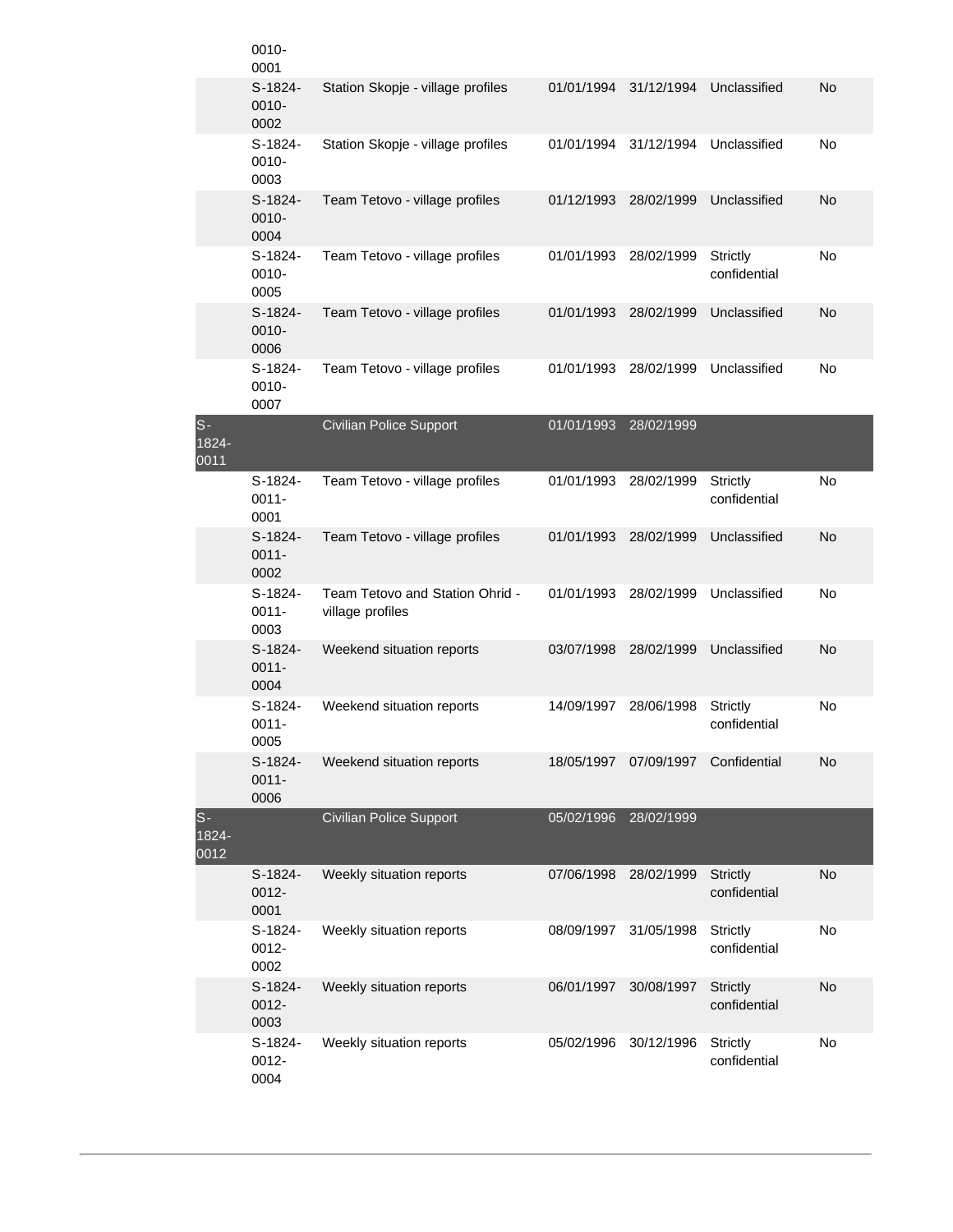**Scope and Content** 

Sub-fonds consists of the following Series: S-1825 Chief Administrative Officer

## **S-1825 Chief Administrative Officer 1993-1999**

**Scope and Content** 

S-1825 contains records concerning administrative support provided to the United Nations Preventive Deployment Force (UNPREDEP).

## Chief Administrative Officer (CAO)

Records include: minutes of meetings held by the Chief Administrative Officer with service and section chiefs, which detail communications, procurement, engineering, and transport activities; several editions of the mission's Standard Operating Procedures (SOP); memoranda and reports about the administrative and military implications of the reconfiguration of UNPREDEP; correspondence between mission officials and government officials of the Republic of Macedonia; notes and agenda for Force Commander's Conferences; and weekly logistics reports.

Correspondence and circulars cover such topics as: procedures for the use of helicopters; entry and exit procedures of the UNPREDEP headquarters; bomb threat procedures; procedures for new arrivals in the mission; emergency radio procedures; inspection and operational readiness reports; and procedures for contracts.

Also included are records pertaining to internal and external audits performed on UNPREDEP. Audit records include: correspondence exchanged between the Chief Administrative Officer and various offices at the United Nations headquarters in New York; memoranda pertaining to the visit of auditors to the mission and their activities; and reports of audits, which cover audit objectives, scope, findings, and recommendations.

Legal documents include: Memoranda of Understanding between UNPREDEP and troop-contributing countries regarding the supply of personnel, equipment and services; and letters of assist. Records of the Legal Officer consist of: notes for the file on the Legal Officer's high-level meetings; and memoranda concerning a variety of topics, including immunity of United Nations personnel and court case proceedings.

| <b>Box</b>            | <b>Folder</b>                 | Title                               | Date<br><b>Created</b> | <b>Date</b><br><b>Closed</b> | <b>Security</b><br>Level | <b>Scanned</b><br><b>Items</b> |
|-----------------------|-------------------------------|-------------------------------------|------------------------|------------------------------|--------------------------|--------------------------------|
| $S-$<br>1825-<br>0001 |                               | <b>Chief Administrative Officer</b> | 24/05/1996             | 08/04/1999                   |                          |                                |
|                       | $S-1825-$<br>$0001 -$<br>0001 | Audit - internal                    | 23/07/1996             | 29/09/1998                   | Confidential             | No                             |
|                       | $S-1825-$<br>$0001 -$<br>0002 | Audit - internal                    | 24/05/1996             | 22/02/1998                   | Unclassified             | <b>No</b>                      |
|                       | $S-1825-$<br>$0001 -$<br>0003 | Audit - external                    | 15/08/1997             | 08/04/1999                   | Confidential             | No                             |
|                       | $S-1825-$<br>$0001 -$<br>0004 | Audit - external                    | 26/04/1997             | 23/12/1997                   | Confidential             | <b>No</b>                      |
|                       | $S-1825-$<br>$0001 -$<br>0005 | Circulars                           | 05/08/1997             | 22/03/1999                   | Unclassified             | <b>No</b>                      |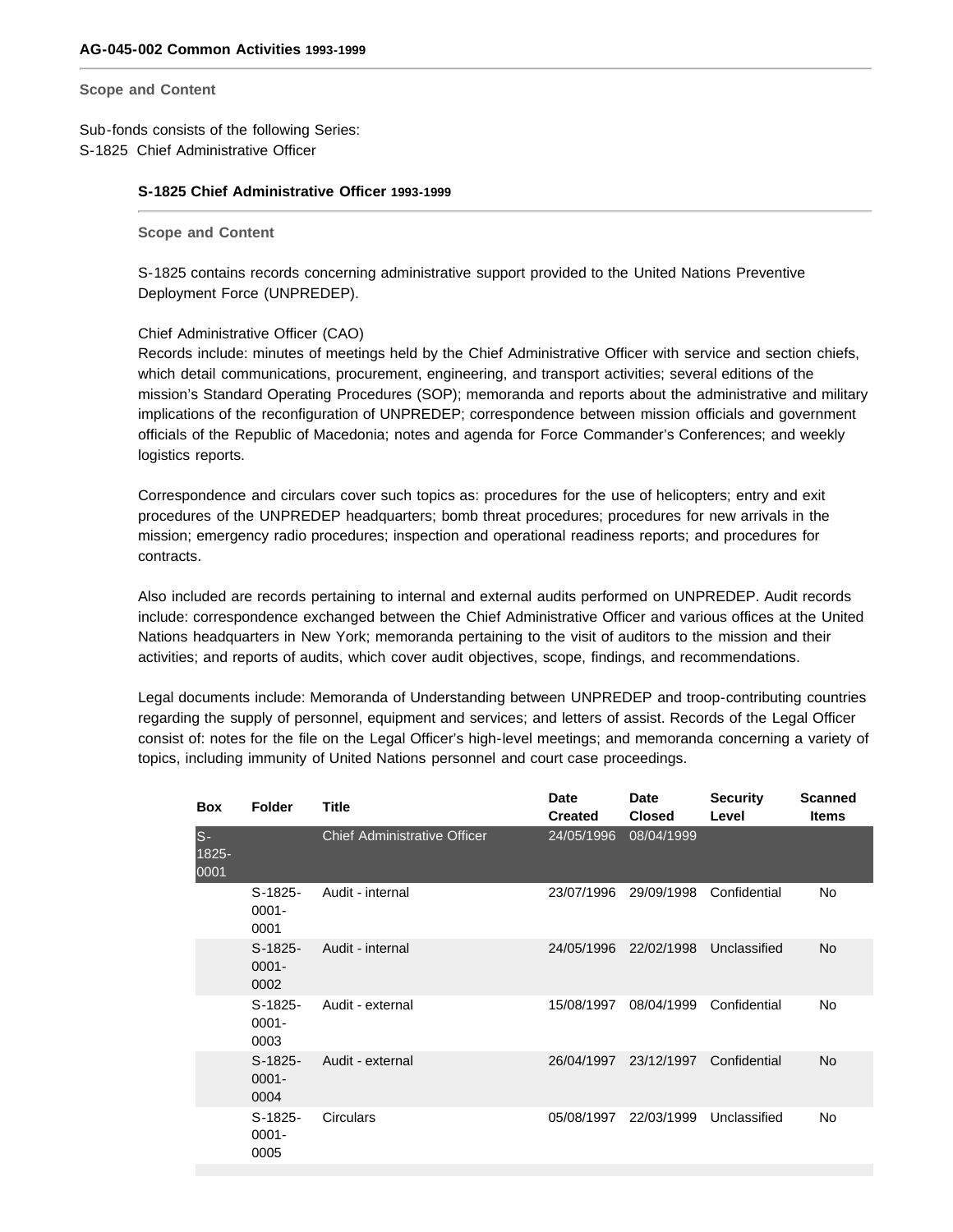|                           | $S-1825-$<br>$0001 -$<br>0006 | Circulars                                  |            | 02/01/1997 21/07/1997 | Unclassified             | <b>No</b> |
|---------------------------|-------------------------------|--------------------------------------------|------------|-----------------------|--------------------------|-----------|
| $S -$<br>$1825 -$<br>0002 |                               | <b>Chief Administrative Officer</b>        | 27/05/1994 | 19/05/1999            |                          |           |
|                           | $S-1825-$<br>0002-<br>0001    | Circulars                                  | 27/05/1994 | 13/12/1996            | Unclassified             | No        |
|                           | $S-1825-$<br>0002-<br>0002    | Circulars                                  | 02/02/1996 | 19/05/1999            | Confidential             | No        |
|                           | $S-1825-$<br>0002-<br>0003    | Correspondence                             |            | 06/03/1997 21/07/1998 | Unclassified             | No        |
|                           | $S-1825-$<br>0002-<br>0004    | Correspondence                             | 15/08/1997 | 08/10/1998            | Confidential             | No        |
|                           | $S-1825-$<br>0002-<br>0005    | Correspondence                             |            | 04/12/1997 24/07/1998 | Confidential             | No        |
|                           | $S-1825-$<br>0002-<br>0006    | Drawdown                                   |            | 31/01/1997 26/01/1998 | Confidential             | No        |
|                           | $S-1825-$<br>0002-<br>0007    | Efficiency reports                         | 06/08/1997 | 05/05/1998            | Unclassified             | No        |
|                           | $S-1825-$<br>0002-<br>0008    | Force Commander                            | 12/01/1998 | 19/11/1998            | Confidential             | No        |
| $S-$<br>$1825 -$<br>0003  |                               | <b>Chief Administrative Officer</b>        | 21/09/1996 | 12/10/1998            |                          |           |
|                           | $S-1825-$<br>0003-<br>0001    | Force Commander                            | 01/10/1996 | 11/12/1997            | Confidential             | No        |
|                           | $S-1825-$<br>0003-<br>0002    | Government of the Republic of<br>Macedonia | 28/03/1997 | 07/10/1998            | Strictly<br>confidential | No        |
|                           | S-1825-<br>0003-<br>0003      | Legal Officer                              | 05/02/1997 | 12/10/1998            | Unclassified             | No        |
|                           | $S-1825-$<br>0003-<br>0004    | Legal Officer                              | 21/09/1996 | 11/08/1998            | Strictly<br>confidential | <b>No</b> |
|                           | $S-1825-$<br>0003-<br>0005    | Letters of Assist (LOA)                    | 28/11/1997 | 30/07/1998            | Unclassified             | No        |
|                           | $S-1825-$<br>0003-<br>0006    | Letters of Assist (LOA)                    | 25/11/1997 | 02/12/1997            | Unclassified             | <b>No</b> |
|                           | S-1825-<br>0003-<br>0007      | Letters of Assist (LOA)                    | 25/11/1997 | 03/02/1998            | Unclassified             | No        |
|                           | S-1825-<br>0003-<br>0008      | Letters of Assist (LOA)                    | 13/11/1996 | 01/12/1997            | Unclassified             | <b>No</b> |
| $S-$<br>$1825 -$<br>0004  |                               | Chief Administrative Officer               | 11/04/1996 | 21/10/1998            |                          |           |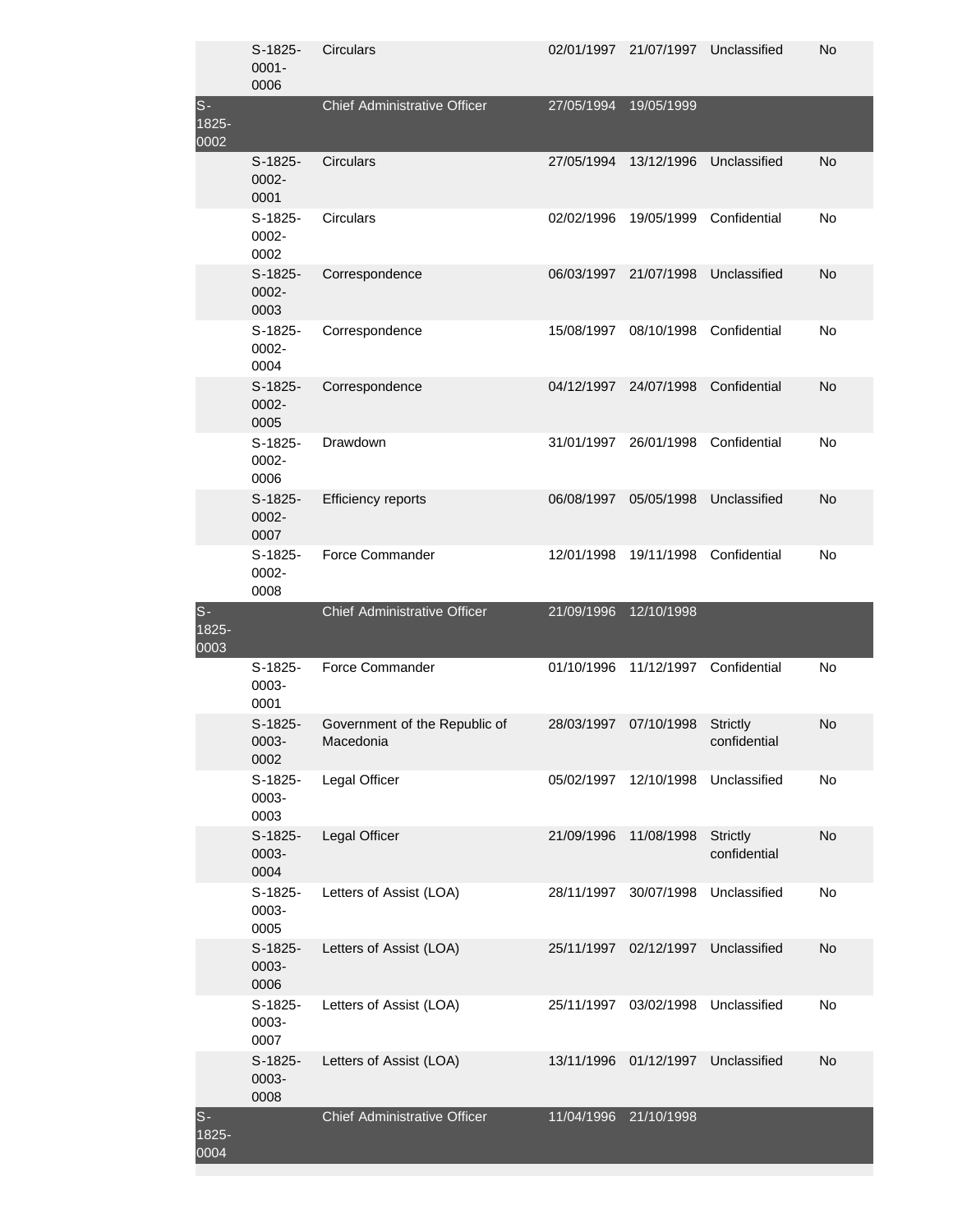|                        | S-1825-<br>0004-<br>0001      | Letters of Assist (LOA)                       | 11/04/1996            | 19/12/1996              | Unclassified                    | No        |
|------------------------|-------------------------------|-----------------------------------------------|-----------------------|-------------------------|---------------------------------|-----------|
|                        | S-1825-<br>0004-<br>0002      | Logistics                                     | 18/02/1998            | 21/10/1998              | Unclassified                    | No        |
|                        | $S-1825-$<br>0004-<br>0003    | Meetings                                      | 06/06/1997            | 30/09/1998              | Confidential                    | <b>No</b> |
|                        | S-1825-<br>0004-<br>0004      | Meetings                                      | 27/01/1997            | 12/05/1997              | Unclassified                    | No        |
|                        | $S-1825-$<br>0004-<br>0005    | Memoranda                                     | 27/01/1997            | 15/04/1997              | Confidential                    | <b>No</b> |
|                        | S-1825-<br>0004-<br>0006      | Memoranda                                     | 16/04/1997            | 30/07/1997              | Confidential                    | No        |
|                        | $S-1825-$<br>0004-<br>0007    | Reconfiguration of UNPREDEP                   | 18/07/1997            | 03/12/1997              | Confidential                    | No        |
| $S -$<br>1825-<br>0005 |                               | <b>Chief Administrative Officer</b>           | 27/09/1993            | 17/07/1997              |                                 |           |
|                        | $S-1825-$<br>$0005 -$<br>0001 | Reconfiguration of UNPREDEP                   | 13/08/1996            | 15/07/1997              | <b>Strictly</b><br>confidential | <b>No</b> |
|                        | S-1825-<br>$0005 -$<br>0002   | Security                                      | 10/08/1995            | 01/04/1997              | Strictly<br>confidential        | No        |
|                        | $S-1825-$<br>$0005 -$<br>0003 | Security                                      | 27/09/1993            | 17/07/1997              | Unclassified                    | <b>No</b> |
|                        | $S-1825-$<br>$0005 -$<br>0004 | <b>Standard Operating Procedures</b><br>(SOP) | 01/01/1994 01/01/1994 |                         | Confidential                    | No        |
|                        | $S-1825-$<br>0005-<br>0005    | <b>Standard Operating Procedures</b><br>(SOP) | 01/01/1994            | 01/01/1994              | Confidential                    | <b>No</b> |
|                        | $S-1825-$<br>0005-<br>0006    | <b>Standard Operating Procedures</b><br>(SOP) | 04/08/1995            | 04/08/1995 Confidential |                                 | No        |
| $S-$<br>1825-<br>0006  |                               | <b>Chief Administrative Officer</b>           | 22/09/1994            | 11/04/1998              |                                 |           |
|                        | S-1825-<br>0006-<br>0001      | <b>Standard Operating Procedures</b><br>(SOP) | 04/08/1995            | 04/08/1995              | Confidential                    | No        |
|                        | $S-1825-$<br>0006-<br>0002    | <b>Standard Operating Procedures</b><br>(SOP) | 09/12/1996            | 09/12/1996              | Confidential                    | <b>No</b> |
|                        | $S-1825-$<br>0006-<br>0003    | <b>Standard Operating Procedures</b><br>(SOP) | 09/12/1996            | 09/12/1996              | Confidential                    | No        |
|                        | $S-1825-$<br>0006-<br>0004    | <b>Standard Operating Procedures</b><br>(SOP) | 09/12/1996            | 09/12/1996              | Confidential                    | <b>No</b> |
|                        | S-1825-<br>0006-<br>0005      | <b>Standard Operating Procedures</b><br>(SOP) | 22/09/1994            | 11/12/1997              | Confidential                    | No        |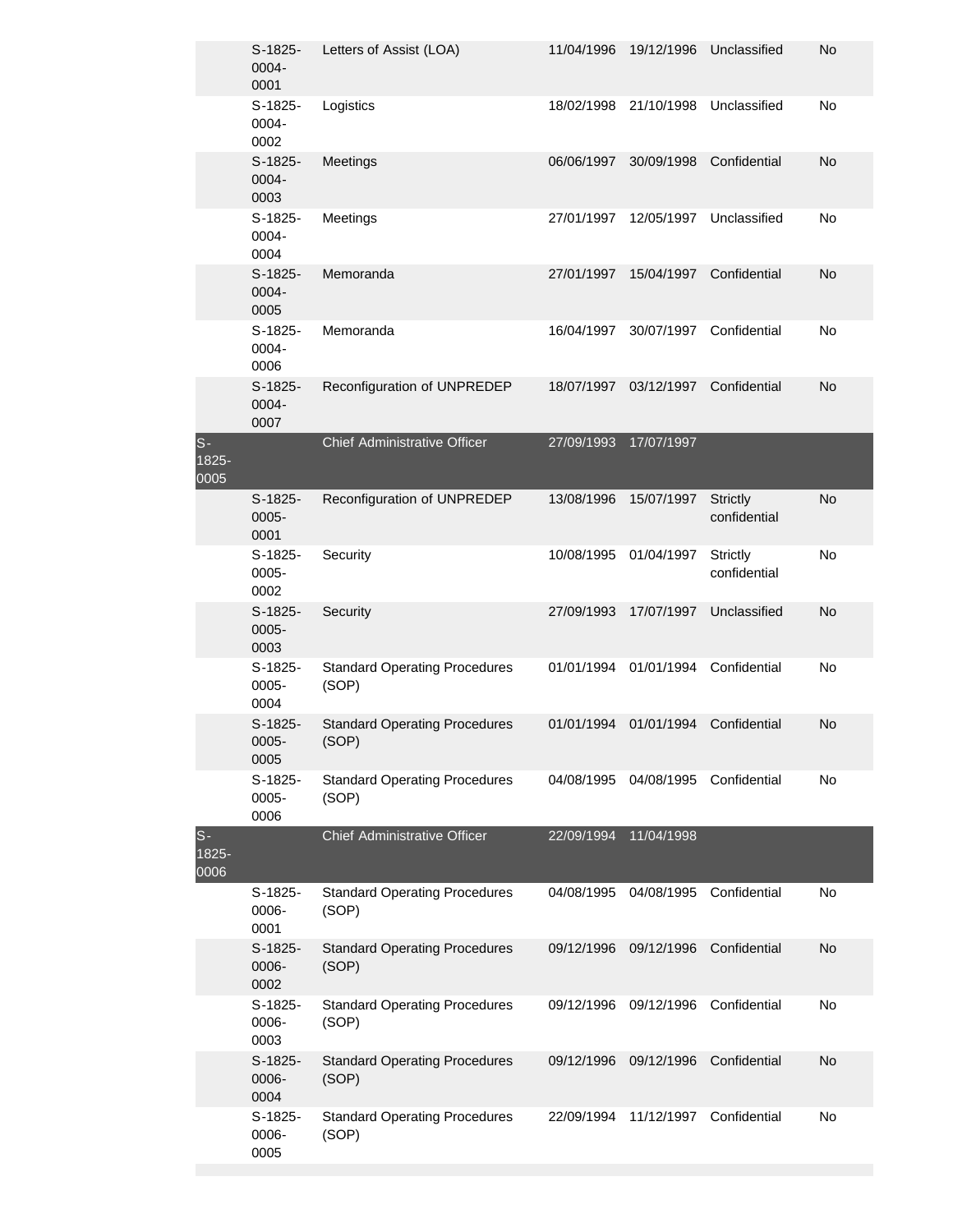|                       | $S-1825-$<br>0006-<br>0006    | <b>Standard Operating Procedures</b><br>(SOP)                                        | 04/08/1996 | 20/03/1997 | Confidential | <b>No</b> |
|-----------------------|-------------------------------|--------------------------------------------------------------------------------------|------------|------------|--------------|-----------|
|                       | $S-1825-$<br>0006-<br>0007    | <b>Standard Operating Procedures</b><br>(SOP)                                        | 05/03/1998 | 11/04/1998 | Unclassified | No        |
| $S-$<br>1825-<br>0007 |                               | <b>Chief Administrative Officer</b>                                                  | 18/08/1995 | 16/12/1998 |              |           |
|                       | $S-1825-$<br>$0007 -$<br>0001 | <b>UNPREDEP Executive Summary</b>                                                    | 16/02/1998 | 17/02/1998 | Unclassified | No        |
|                       | $S-1825-$<br>$0007 -$<br>0002 | Wet leases and Memoranda of<br>Understanding - Finland                               | 27/05/1997 | 23/11/1998 | Confidential | No        |
|                       | $S-1825-$<br>$0007 -$<br>0003 | Wet leases and Memoranda of<br>Understanding - Finland                               | 27/05/1997 | 28/05/1998 | Unclassified | No        |
|                       | $S-1825-$<br>$0007 -$<br>0004 | Wet leases and Memoranda of<br>Understanding - Indonesia and<br><b>United States</b> | 30/05/1998 | 05/10/1998 | Unclassified | <b>No</b> |
|                       | $S-1825-$<br>$0007 -$<br>0005 | Wet leases and Memoranda of<br>Understanding - Indonesia and<br><b>United States</b> | 18/08/1997 | 01/05/1998 | Unclassified | No        |
|                       | $S-1825-$<br>$0007 -$<br>0006 | <b>Miscellaneous</b>                                                                 | 18/08/1995 | 16/12/1998 | Confidential | No        |

#### **[AG-045-003 Field Mission Management 1995-1999](http://search.archives.un.org/field-mission-management-3)**

**Scope and Content** 

Sub-fonds consists of the following Series: S-1820 Public Information Office (PIO)

## **S-1820 Public Information Office (PIO) 1995-1999**

**Scope and Content** 

S-1820 contains records concerning public information and communications support provided to the United Nations Preventive Deployment Force (UNPREDEP).

Public Information Office (PIO)

Records consist of daily and weekly summaries describing national and international news, as reported in Macedonian newspapers, television, and radio outlets and with particular attention to countries bordering Macedonia. Media outlets include: the newspapers Vecer, Dnevnik, Nova Makedonija, and Makedonija Denes, Delo, Puls, Fokus, and Forum; Macedonian Radio and Radio NOMA; and the television stations Telma, MTV 1 and A1 TV. Daily summaries cover the activities of UNPREDEP, and provide commentary on news events. The topics include: activities of the Government of the Republic of Macedonia and of President Kiro Gligorov; local political developments, including election results and appointments of government ministers; the presence of North Atlantic Treaty Organization (NATO) forces in Macedonia; interethnic relations, including updates on the flag-displaying legislation and language disputes; civilian demonstrations; Macedonian foreign relations, including Macedonian-Taiwanese relations and Macedonian-Serbian relations; the entry of refugees into Macedonia; and the extension of the UNPREDEP mandate. Daily summaries also include transcripts of interviews with: the Special Representative of the Secretary-General (SRSG); Macedonian government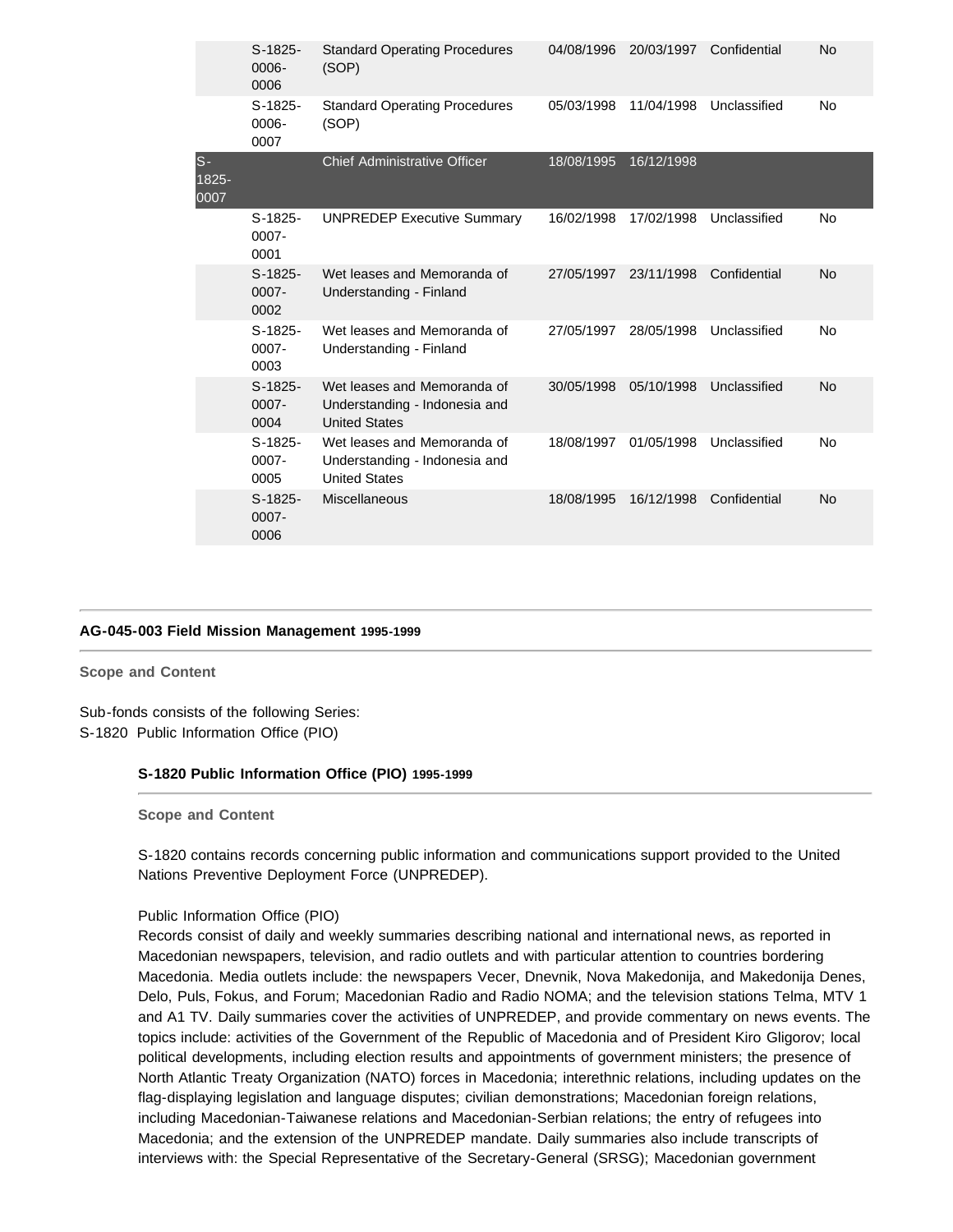| Box                   | <b>Folder</b>                 | Title                           | Date<br><b>Created</b> | <b>Date</b><br><b>Closed</b> | <b>Security</b><br>Level | <b>Scanned</b><br><b>Items</b> |
|-----------------------|-------------------------------|---------------------------------|------------------------|------------------------------|--------------------------|--------------------------------|
| $s-$<br>1820-<br>0001 |                               | Public Information Office (PIO) | 01/07/1998             | 28/05/1999                   |                          |                                |
|                       | S-1820-<br>$0001 -$<br>0001   | Daily media summaries           | 09/04/1999             | 28/05/1999                   | Unclassified             | <b>No</b>                      |
|                       | $S-1820-$<br>$0001 -$<br>0002 | Daily media summaries           | 01/02/1999             | 08/04/1999                   | Unclassified             | No                             |
|                       | $S-1820-$<br>$0001 -$<br>0003 | Daily media summaries           | 01/12/1998             | 03/01/1999                   | Unclassified             | <b>No</b>                      |
|                       | S-1820-<br>$0001 -$<br>0004   | Daily media summaries           | 01/10/1998             | 30/11/1998                   | Unclassified             | No                             |
|                       | S-1820-<br>$0001 -$<br>0005   | Daily media summaries           | 01/08/1998             | 30/09/1998                   | Unclassified             | No                             |
|                       | S-1820-<br>$0001 -$<br>0006   | Daily media summaries           | 01/07/1998             | 31/07/1998                   | Unclassified             | No                             |
| $S-$<br>1820-<br>0002 |                               | Public Information Office (PIO) | 01/09/1997             | 30/06/1998                   |                          |                                |
|                       | S-1820-<br>0002-<br>0001      | Daily media summaries           | 16/05/1998             | 30/06/1998                   | Unclassified             | No                             |
|                       | S-1820-<br>0002-<br>0002      | Daily media summaries           | 16/03/1998             | 15/05/1998                   | Unclassified             | No                             |
|                       | S-1820-<br>0002-<br>0003      | Daily media summaries           | 16/01/1998             | 14/03/1998                   | Unclassified             | No                             |
|                       | S-1820-<br>0002-<br>0004      | Daily media summaries           | 24/11/1997             | 14/01/1998                   | Unclassified             | No                             |
|                       | S-1820-<br>0002-<br>0005      | Daily media summaries           |                        | 01/10/1997 22/11/1997        | Unclassified             | No                             |
|                       | S-1820-<br>0002-<br>0006      | Daily media summaries           | 01/09/1997             | 30/09/1997                   | Unclassified             | <b>No</b>                      |
| $S-$<br>1820-<br>0003 |                               | Public Information Office (PIO) | 17/12/1996             | 30/08/1997                   |                          |                                |
|                       | S-1820-<br>0003-<br>0001      | Daily media summaries           | 16/07/1997             | 30/08/1997                   | Unclassified             | <b>No</b>                      |
|                       | S-1820-<br>0003-<br>0002      | Daily media summaries           | 29/05/1997             | 15/07/1997                   | Unclassified             | No                             |
|                       | S-1820-<br>0003-<br>0003      | Daily media summaries           | 16/04/1997             | 28/05/1997                   | Unclassified             | <b>No</b>                      |
|                       | S-1820-<br>0003-              | Daily media summaries           | 01/03/1997             | 15/04/1997                   | Unclassified             | No                             |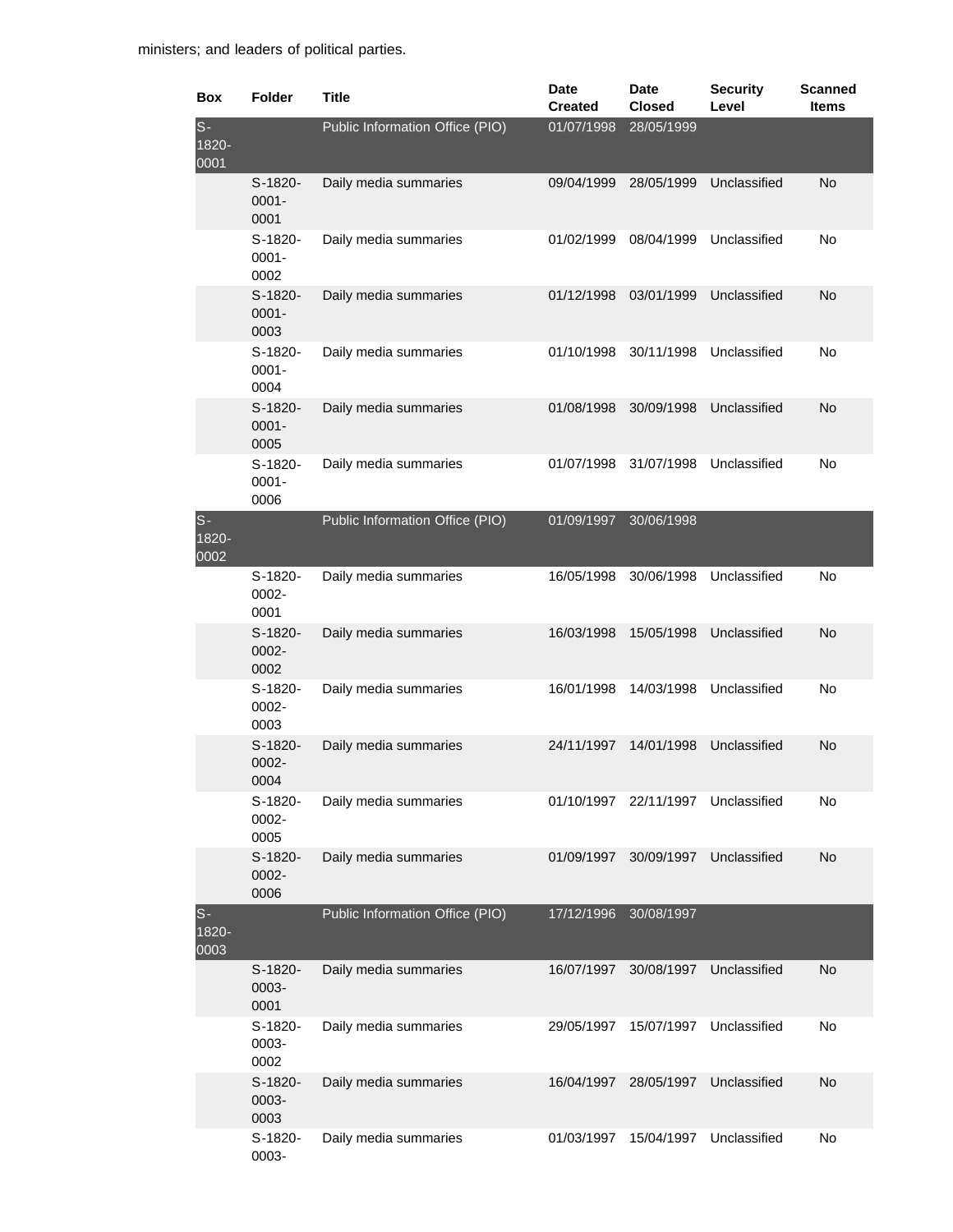|                       | 0004                        |                                              |            |            |              |    |
|-----------------------|-----------------------------|----------------------------------------------|------------|------------|--------------|----|
|                       | $S-1820-$<br>0003-<br>0005  | Daily media summaries                        | 16/01/1997 | 28/02/1997 | Unclassified | No |
|                       | S-1820-<br>0003-<br>0006    | Daily media summaries                        | 17/12/1996 | 16/01/1997 | Unclassified | No |
| $S-$<br>1820-<br>0004 |                             | Public Information Office (PIO)              | 01/05/1996 | 16/12/1996 |              |    |
|                       | S-1820-<br>0004-<br>0001    | Daily media summaries                        | 16/11/1996 | 16/12/1996 | Unclassified | No |
|                       | S-1820-<br>0004-<br>0002    | Daily media summaries                        | 16/10/1996 | 15/11/1996 | Unclassified | No |
|                       | S-1820-<br>0004-<br>0003    | Daily news summaries                         | 16/09/1996 | 15/10/1996 | Unclassified | No |
|                       | $S-1820-$<br>0004-<br>0004  | Daily news summaries                         | 16/08/1996 | 15/09/1996 | Unclassified | No |
|                       | S-1820-<br>0004-<br>0005    | Daily media summaries                        | 01/07/1996 | 15/08/1996 | Unclassified | No |
|                       | S-1820-<br>0004-<br>0006    | Daily news summaries                         | 01/06/1996 | 30/06/1996 | Unclassified | No |
|                       | S-1820-<br>0004-<br>0007    | Daily news summaries                         | 01/05/1996 | 31/05/1996 | Unclassified | No |
| $S-$<br>1820-<br>0005 |                             | Public Information Office (PIO)              | 20/10/1995 | 11/02/1999 |              |    |
|                       | S-1820-<br>0005-<br>0001    | Daily media summaries                        | 01/04/1996 | 30/04/1996 | Unclassified | No |
|                       |                             |                                              |            |            |              |    |
|                       | S-1820-<br>0005-<br>0002    | Daily media summaries                        | 01/03/1996 | 31/03/1996 | Unclassified | No |
|                       | S-1820-<br>0005-<br>0003    | Daily media summaries                        | 16/01/1996 | 29/02/1996 | Unclassified | No |
|                       | S-1820-<br>0005-<br>0004    | Daily media summaries                        | 01/12/1995 | 15/01/1996 | Unclassified | No |
|                       | S-1820-<br>0005-<br>0005    | Daily media summaries                        | 28/10/1995 | 30/11/1995 | Unclassified | No |
|                       | S-1820-<br>$0005 -$<br>0006 | Weekly media summaries - Delo                | 27/10/1995 | 22/07/1998 | Unclassified | No |
|                       | S-1820-<br>0005-<br>0007    | Weekly media summaries -<br>Makedonija Denes | 13/11/1997 | 11/02/1999 | Unclassified | No |
|                       | S-1820-<br>0005-<br>0008    | Weekly media summaries - Fokus               | 20/10/1995 | 24/07/1998 | Unclassified | No |